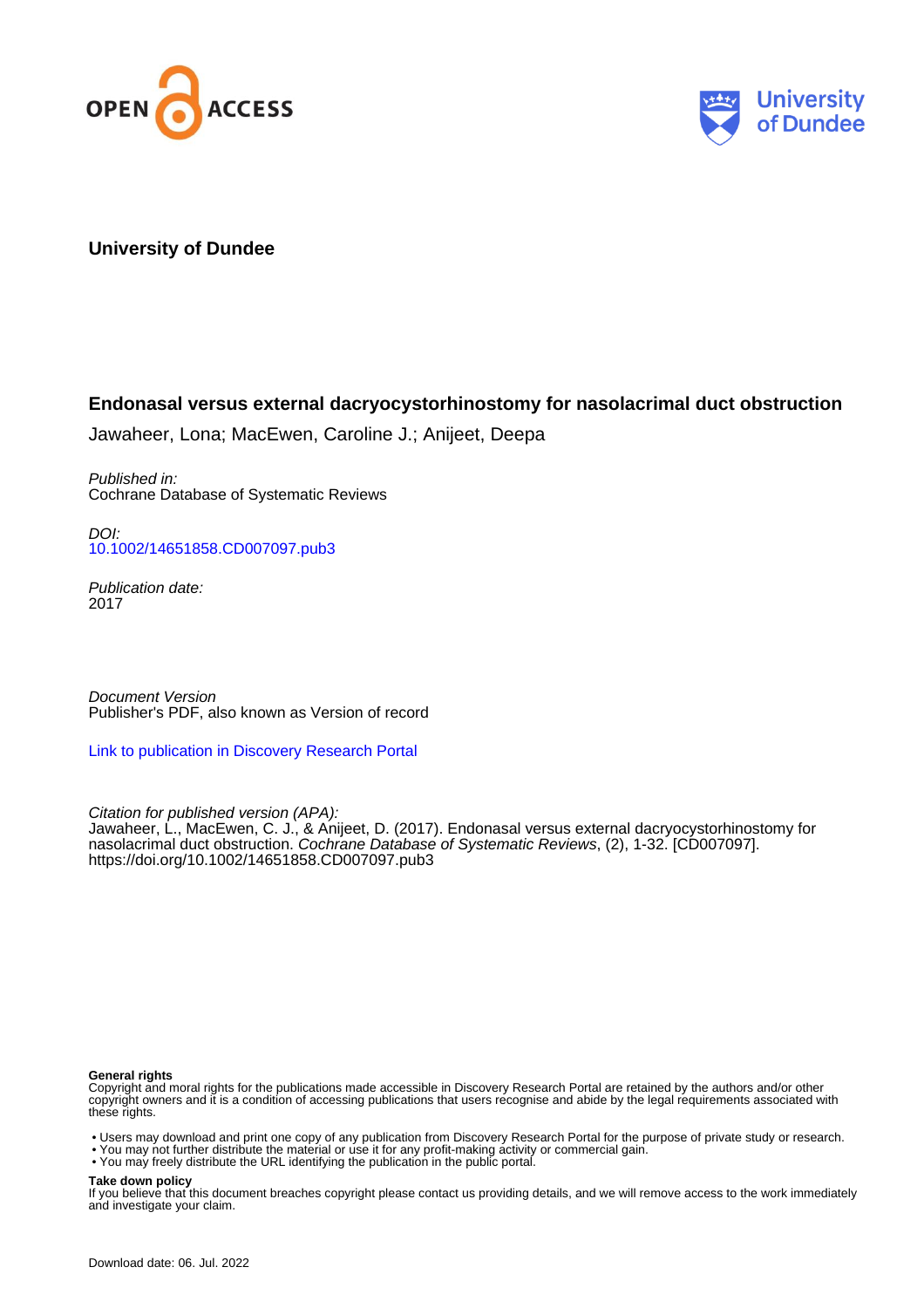

**Endonasal versus external dacryocystorhinostomy for**

**nasolacrimal duct obstruction (Review)**

Jawaheer L, MacEwen CJ, Anijeet D

Jawaheer L, MacEwen CJ, Anijeet D. Endonasal versus external dacryocystorhinostomy for nasolacrimal duct obstruction. Cochrane Database of Systematic Reviews 2017, Issue 2. Art. No.: CD007097. DOI: 10.1002/14651858.CD007097.pub3.

**[www.cochranelibrary.com](http://www.cochranelibrary.com)**

**Endonasal versus external dacryocystorhinostomy for nasolacrimal duct obstruction (Review)** Copyright © 2017 The Cochrane Collaboration. Published by John Wiley & Sons, Ltd.

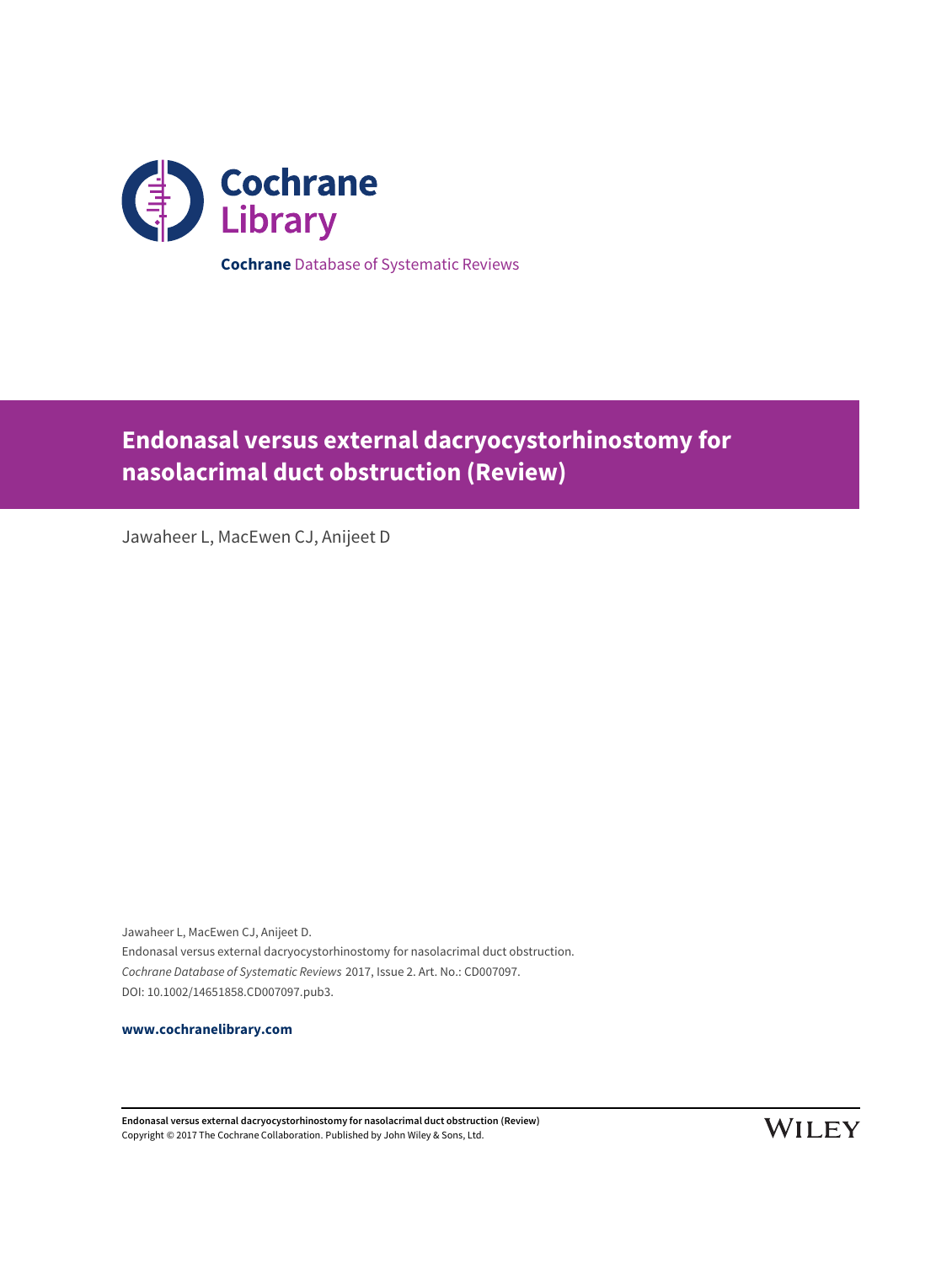# **TABLE OF CONTENTS**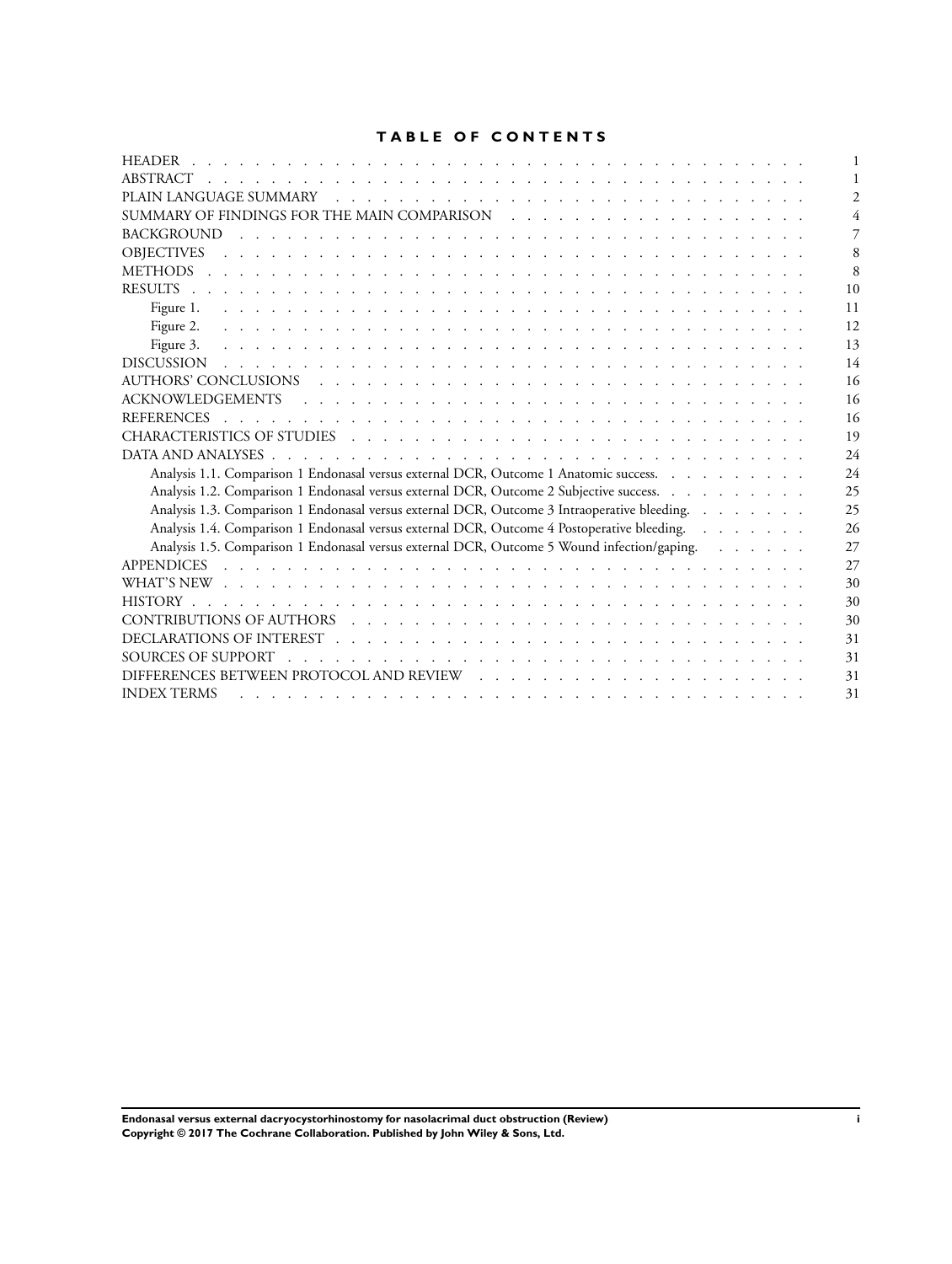**[Intervention Review]**

# **Endonasal versus external dacryocystorhinostomy for nasolacrimal duct obstruction**

Lona Jawaheer<sup>1</sup>, Caroline J MacEwen<sup>2</sup>, Deepa Anijeet<sup>1</sup>

<sup>1</sup>Ophthalmology Department, Gartnavel General Hospital, Glasgow, UK. <sup>2</sup>Department of Ophthalmology, Ninewells University Hospital, Dundee, UK

Contact address: Lona Jawaheer, Ophthalmology Department, Gartnavel General Hospital, 1053 Great Western Road, Glasgow, G12 0YN, UK. [lona\\_j@hotmail.com,](mailto:lonachar "A8penalty z@ j@hotmail.com) [lonajawaheer@doctors.org.uk.](mailto:lonajawaheer@doctors.org.uk)

**Editorial group:** Cochrane Eyes and Vision Group. **Publication status and date:** New search for studies and content updated (no change to conclusions), published in Issue 2, 2017.

**Citation:** Jawaheer L, MacEwen CJ, Anijeet D. Endonasal versus external dacryocystorhinostomy for nasolacrimal duct obstruction. *Cochrane Database of Systematic Reviews* 2017, Issue 2. Art. No.: CD007097. DOI: 10.1002/14651858.CD007097.pub3.

Copyright © 2017 The Cochrane Collaboration. Published by John Wiley & Sons, Ltd.

# **A B S T R A C T**

#### **Background**

A dacryocystorhinostomy (DCR) procedure aims to restore drainage of tears by bypassing a blockage in the nasolacrimal duct, through the creation of a bony ostium that allows communication between the lacrimal sac and the nasal cavity. It can be performed using endonasal or external approaches. The comparative success rates of these two approaches have not yet been established and this review aims to evaluate the relevant up-to-date research.

#### **Objectives**

The primary aim of this review is to compare the success rates of endonasal DCR with that of external DCR. The secondary aim is to compare the complication rates between the two procedures.

#### **Search methods**

We searched CENTRAL (which contains the Cochrane Eyes and Vision Group Trials Register) (2016, Issue 8), Ovid MEDLINE, Ovid MEDLINE In-Process and Other Non-Indexed Citations, Ovid MEDLINE Daily, Ovid OLDMEDLINE (January 1946 to 22 August 2016), Embase (January 1980 to 22 August 2016), Latin American and Caribbean Health Sciences Literature Database (LILACS) (January 1982 to 22 August 2016), Web of Science Conference Proceedings Citation Index- Science (CPCI-S) (January 1990 to 22 August 2016), the ISRCTN registry ([www.isrctn.com/editAdvancedSearch\)](http://www.isrctn.com/editAdvancedSearch), ClinicalTrials.gov [\(www.clinicaltrials.gov\)](http://www.clinicaltrials.gov/) and the World Health Organization (WHO) International Clinical Trials Registry Platform (ICTRP) ([www.who.int/ictrp/search/en](http://www.who.int/ictrp/search/en)). We did not use any date or language restrictions in the electronic searches for trials. We last searched the electronic databases on 22 August 2016. We requested or examined relevant conference proceedings for appropriate trials.

#### **Selection criteria**

We included all randomised controlled trials (RCTs) comparing endonasal and external DCRs.

#### **Data collection and analysis**

Two review authors independently assessed studies for eligibility and extracted data on reported outcomes. We attempted to contact investigators to clarify the methodological quality of the studies. We graded the certainty of the evidence using GRADE.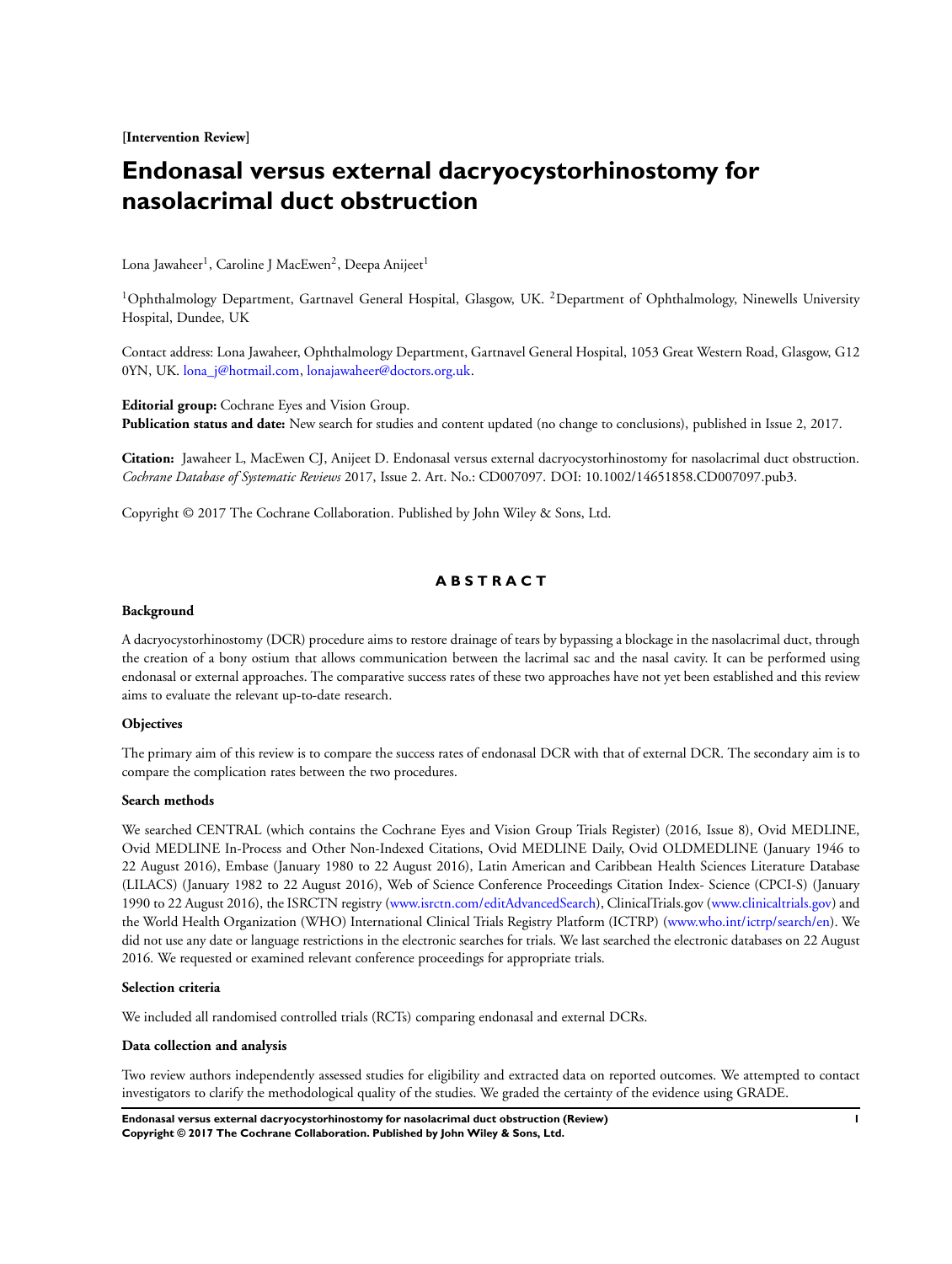#### **Main results**

We included two trials in this review. One trial from Finland compared laser-assisted endonasal DCR with external DCR, and one trial from India compared mechanical endonasal DCR (using punch forceps) with external DCR. The trials were poorly reported and it was difficult to judge the extent to which bias had been avoided.

Anatomic success was defined as the demonstration of a patent lacrimal passage on syringing, or endoscopic visualisation of fluorescein dye at the nasal opening of the anastomoses after a period of at least six months following surgery. Subjective success was defined as the resolution of symptoms of watering following surgery after a period of at least six months. Both included trials used anatomic patency demonstrated by irrigation as a measure of anatomic success. Different effects were seen in these two trials  $(I^2 = 76\%)$ . People receiving laser-assisted endonasal DCR were less likely to have a successful operation compared with external DCR (63% versus 91%; risk ratio (RR) 0.69, 95% confidence intervals (CI) 0.52 to 0.92; 64 participants). There was little or no difference in success comparing mechanical endonasal DCR and external DCR (90% in both groups; RR 1.00, CI 0.81 to 1.23; 40 participants). We judged this evidence on success to be very low-certainty, downgrading for risk of bias, imprecision and inconsistency. The trial from Finland also assessed subjective improvement in symptoms following surgery. Resolution of symptoms of watering in outdoor conditions was reported by 84% of the participants in the external DCR group and 59% of those in the laser-assisted endonasal DCR group (RR 0.70, CI 0.51 to 0.97; 64 participants, low-certainty evidence).

There were no cases of intraoperative bleeding in any participant in the trial that compared laser-assisted endonasal DCR to external DCR. This was in contrast to the trial comparing mechanical endonasal DCR to external DCR in which 45% of participants in both groups experienced intraoperative bleeding (RR 1.00, 95% CI 0.50 to 1.98; 40 participants). We judged this evidence on intraoperative bleeding to be very low-certainty, downgrading for risk of bias, imprecision and inconsistency.

There were only two cases of postoperative bleeding, both in the external DCR group (RR 0.33, 95% CI 0.04 to 3.10; participants = 104; studies = 2). There were only two cases of wound infection/gaping, again both in the external DCR group (RR 0.20, CI 0.01 to 3.92; participants = 40; studies = 1). We judged this evidence on complications to be very low-certainty, downgrading one level for risk of bias and two levels for imprecision due to the very low number of cases.

#### **Authors' conclusions**

There is uncertainty as to the relative effects of endonasal and external DCR. Differences in effect seen in the two trials included in this review may be due to variations in the endonasal technique, but may also be due to other differences between the trials. Future larger RCTs are required to further assess the success and complication rates of endonasal and external DCR. Different techniques of endonasal DCR should also be assessed, as the choice of endonasal technique can influence the outcome. Strict outcome criteria should be adopted to assess functional and anatomical outcomes with a minimal follow-up of six months.

# **P L A I N L A N G U A G E S U M M A R Y**

#### **Different surgical techniques for treating blockage of the tear duct**

#### **What is the aim of this review?**

The aim of this Cochrane Review was to compare two different surgical techniques for treating blockage of the tear (nasolacrimal) duct. Cochrane researchers collected and analysed all relevant studies to answer this question and found two studies.

#### **Key messages**

It is unclear whether or not endonasal dacryocystorhinostomy (DCR) is a better way of treating tear duct obstruction than external DCR (very low-certainty evidence), nor is it clear whether endonasal DCR reduces the chance of complications such as bleeding or wound infection (very low-certainty evidence).

#### **What was studied in the review?**

The tear duct, or nasolacrimal passage, allows excess tears to drain away from the eye. If the tear duct gets blocked then the eye can water too much. Doctors can use a surgical procedure known as dacryocystorhinostomy (DCR) to treat the blocked tear duct. This operation creates a way for the tears to drain from the eye that bypasses the blockage. There are two ways of doing this operation: either by making a cut on the outside of the nose (external DCR); or by operating inside the nose, using an endoscope (a flexible tube with a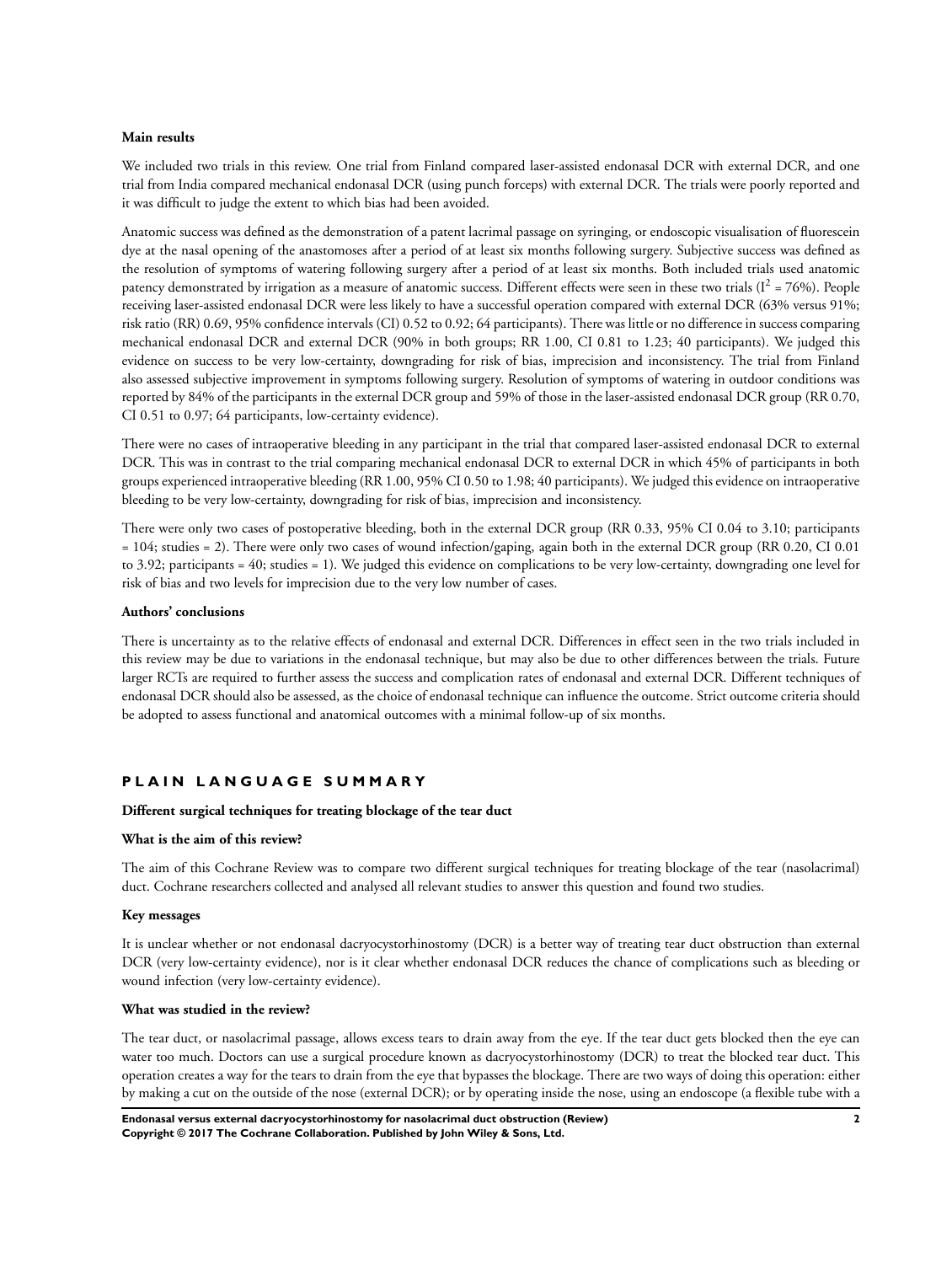light at the end) to see inside the nose (endonasal DCR) and creating an alternate drainage pathway using instruments (such as forceps or drill) or laser.

# **What are the main results of the review?**

The review authors found two relevant studies. One study was from Finland and compared laser-assisted endonasal DCR with external DCR. One study was from India and compared mechanical endonasal DCR (using punch forceps) with external DCR.

The Cochrane researchers are uncertain whether endonasal DCR increases the chance of success compared with external DCR, or whether endonasal DCR reduces the chance of complications such as bleeding or wound infection. They judged the certainty of the evidence to be very low.

# **How up-to-date is this review?**

The Cochrane researchers searched for studies that had been published up to 22 August 2016.

**Endonasal versus external dacryocystorhinostomy for nasolacrimal duct obstruction (Review) 3 Copyright © 2017 The Cochrane Collaboration. Published by John Wiley & Sons, Ltd.**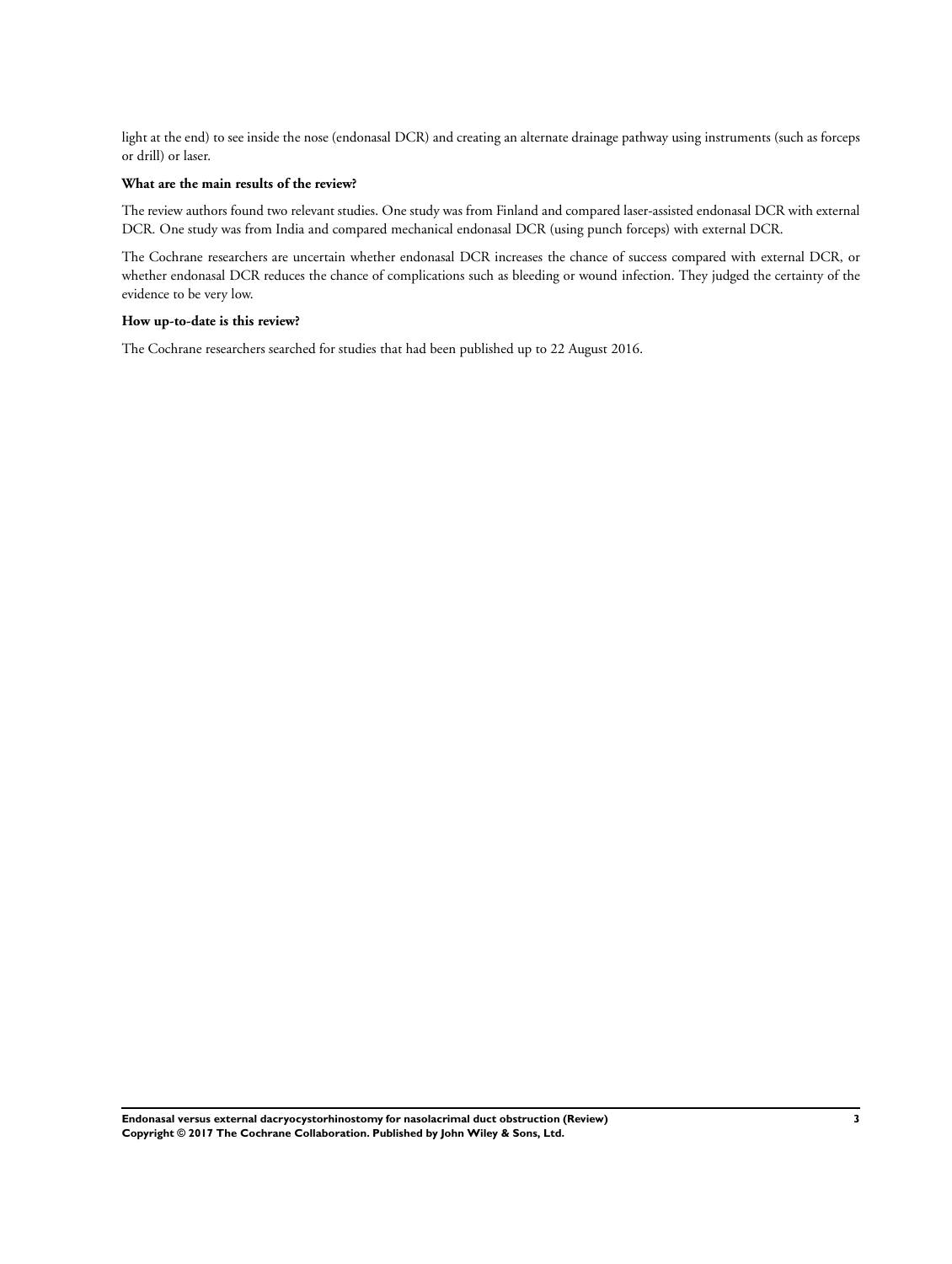# SUMMARY OF FINDINGS FOR THE MAIN COMPARISON *[\[Explanation\]](http://www.thecochranelibrary.com/view/0/SummaryFindings.html)*

Endonasal dacryocystorhinostomy (DCR) compared with external DCR for nasolacrimal duct obstruction

**Patient or population:** People with nasolacrimal duct obstruction**Settings:** Hospital **Intervention:** Endonasal DCR**Comparison:** External DCR

| 00iiiparisoii. LAtoriiai Dort                                                                      |                                          |                                                      |                                    |                                         |                                                         |                                                                                                  |  |
|----------------------------------------------------------------------------------------------------|------------------------------------------|------------------------------------------------------|------------------------------------|-----------------------------------------|---------------------------------------------------------|--------------------------------------------------------------------------------------------------|--|
| <b>Outcomes</b>                                                                                    | Illustrative comparative risks* (95% CI) |                                                      | <b>Relative effect</b><br>(95% CI) | <b>No. of Participants</b><br>(studies) | Certainty of the evi- Comments<br>dence                 |                                                                                                  |  |
|                                                                                                    | Assumed risk $1$                         | <b>Corresponding risk</b>                            |                                    |                                         | (GRADE)                                                 |                                                                                                  |  |
|                                                                                                    | <b>External DCR</b>                      | <b>Endonasal DCR</b>                                 |                                    |                                         |                                                         |                                                                                                  |  |
| Anatomic success<br>(i.e. patent lacrimal                                                          | 900 per 1000                             | Laser-assisted endonasal DCR                         |                                    |                                         | $\bigoplus$ OOO<br>VERY LOW <sup>2,3,4</sup>            |                                                                                                  |  |
| passage after a period<br>of at least six months<br>after operation)                               |                                          | 621 per 1000 (468 to RR 0.69 (0.52 to 0.92)<br>828)  |                                    | 64<br>(1)                               |                                                         |                                                                                                  |  |
|                                                                                                    |                                          | <b>Mechanical endonasal DCR</b>                      |                                    |                                         |                                                         |                                                                                                  |  |
|                                                                                                    |                                          | 900 per 1000 (729 to RR 1.00 (0.81 to 1.23)<br>1000) |                                    | 40<br>(1)                               |                                                         |                                                                                                  |  |
| <b>Subjective success</b><br>(i.e. resolution of symp-<br>toms of watering fol-<br>lowing surgery) | 840 per 1000                             | Laser-assisted endonasal DCR $5$                     |                                    |                                         | $\oplus \oplus \bigcirc \bigcirc$<br>LOW <sup>2,3</sup> |                                                                                                  |  |
|                                                                                                    |                                          | 588 per 1000 (428 to RR 0.70 (0.51 to 0.97)<br>815)  |                                    | 64<br>(1)                               |                                                         |                                                                                                  |  |
| Intraoperative bleed- 170 per 1000<br>ing                                                          |                                          | Laser-assisted endonasal DCR                         |                                    |                                         | $\bigoplus$ OOO<br>VERY LOW <sup>2,3,6</sup>            | No cases of intraoper-<br>ative bleeding reported<br>in trial of laser-assisted<br>endonasal DCR |  |
|                                                                                                    |                                          |                                                      |                                    |                                         |                                                         |                                                                                                  |  |

<span id="page-6-0"></span>Endonasal versus external dacryocystorhinostomy for nasolacrimal duct obstruction (Review)<br>Copyright © 2017 The Cochrane Collaboration. Published by John Wiley & Sons, Ltd. **Copyright © 2017 The Cochrane Collaboration. Published by John Wiley & Sons, Ltd.4 Endonasal versus external dacryocystorhinostomy for nasolacrimal duct obstruction (Review)**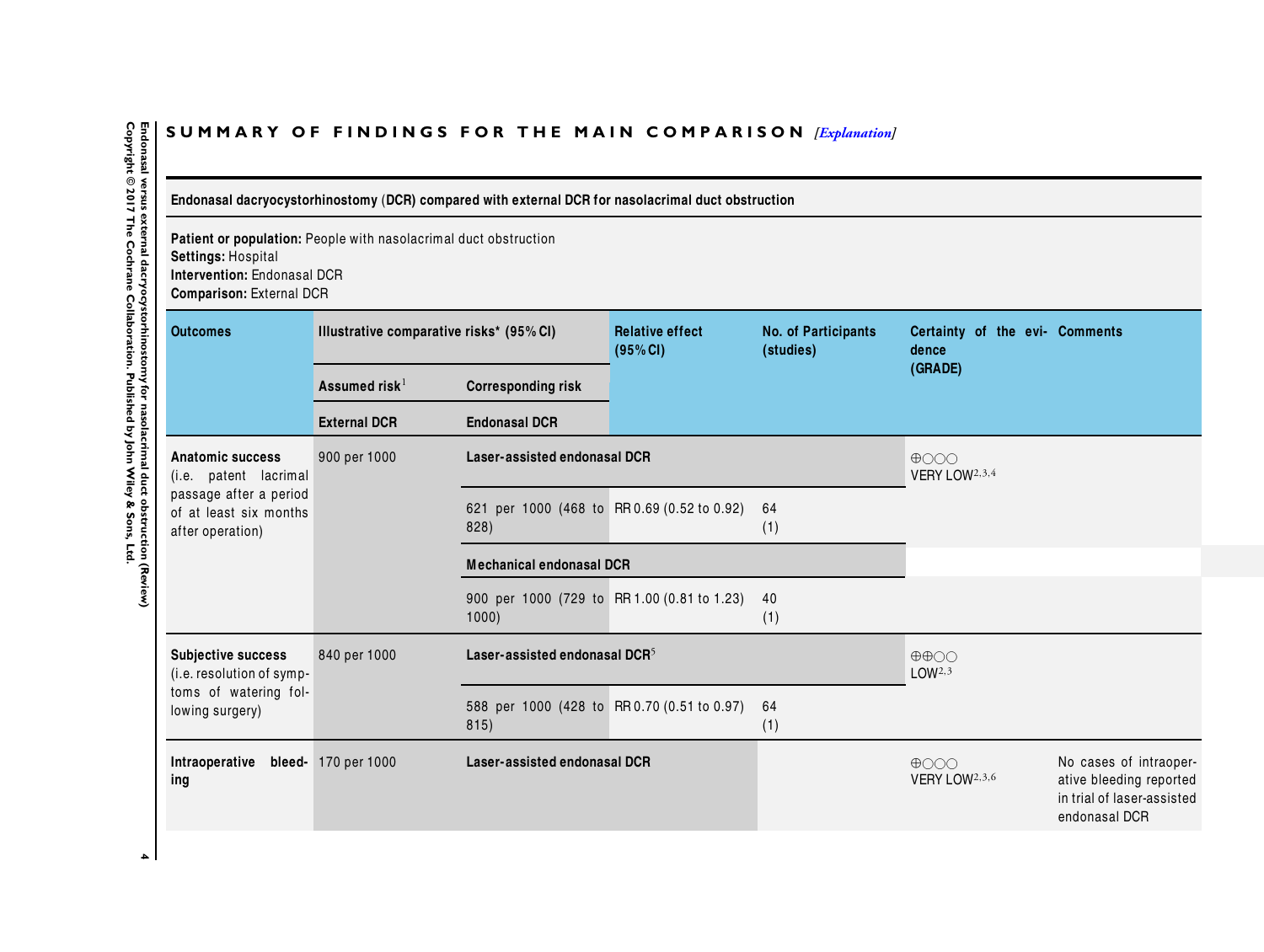|                                                                                                                      | Not estimable                                                                                                                                                                                                                                                                                                                                                                                                                                                                                                       | Not estimable                   | 64<br>(1)  |                                                              |                                                                     |
|----------------------------------------------------------------------------------------------------------------------|---------------------------------------------------------------------------------------------------------------------------------------------------------------------------------------------------------------------------------------------------------------------------------------------------------------------------------------------------------------------------------------------------------------------------------------------------------------------------------------------------------------------|---------------------------------|------------|--------------------------------------------------------------|---------------------------------------------------------------------|
|                                                                                                                      | <b>Mechanical endonasal DCR</b>                                                                                                                                                                                                                                                                                                                                                                                                                                                                                     |                                 |            |                                                              |                                                                     |
|                                                                                                                      | 170 per 1000 (85 to RR 1.00 (0.50 to 1.98)<br>337)                                                                                                                                                                                                                                                                                                                                                                                                                                                                  |                                 | 40<br>(1)  |                                                              |                                                                     |
| Postoperative bleeding 40 per 1000                                                                                   | 13 per 1000 (2 to 124)                                                                                                                                                                                                                                                                                                                                                                                                                                                                                              | RR 0.33 (0.04 to 3.10)          | 104<br>(2) | $\bigoplus$ $\bigcirc$ $\bigcirc$<br>VERY LOW <sup>2,7</sup> |                                                                     |
| Wound infection/gap- 40 per 1000<br>ing                                                                              | Laser-assisted endonasal DCR                                                                                                                                                                                                                                                                                                                                                                                                                                                                                        |                                 |            | $\bigoplus$<br>VERY LOW <sup>2,7</sup>                       | No<br>cases of wound infec-                                         |
|                                                                                                                      | Not estimable                                                                                                                                                                                                                                                                                                                                                                                                                                                                                                       | Not estimable                   | 64<br>(1)  |                                                              | tion/gaping reported in<br>trial of laser-assisted<br>endonasal DCR |
|                                                                                                                      |                                                                                                                                                                                                                                                                                                                                                                                                                                                                                                                     | <b>Mechanical endonasal DCR</b> |            |                                                              |                                                                     |
|                                                                                                                      | 8 per 1000 (0 to 157)                                                                                                                                                                                                                                                                                                                                                                                                                                                                                               | RR 0.20 (0.01 to 3.92)          | 40<br>(1)  |                                                              |                                                                     |
| CI: confidence interval; DCR: dacryocystorhinostomy; RR: risk ratio                                                  |                                                                                                                                                                                                                                                                                                                                                                                                                                                                                                                     |                                 |            |                                                              |                                                                     |
| GRADE Working Group grades of evidence<br>Very low-certainty: We are very uncertain about the estimate.              | High-certainty: Further research is very unlikely to change our confidence in the estimate of effect.<br>Moderate-certainty: Further research is likely to have an important impact on our confidence in the estimate of effect and may change the estimate.<br>Low-certainty: Further research is very likely to have an important impact on our confidence in the estimate of effect and is likely to change the estimate.                                                                                        |                                 |            |                                                              |                                                                     |
| concealment and masking were not clearly described.<br>estimate of effect was imprecise.<br>interaction $P = 0.04$ ) | <sup>1</sup> The assumed control risk was estimated from the control group in the included studies.<br><sup>2</sup> We downgraded one level for study limitations because the methods used for random sequence generation, allocation<br><sup>3</sup> We downgraded one level for imprecision because the number of participants enrolled in these trials was low and the<br><sup>4</sup> We downgraded one level for inconsistency as there was clinical and statistical heterogeneity in the two trials (test for |                                 |            |                                                              |                                                                     |

interaction P <sup>=</sup> 0.04). 5 **<sup>5</sup>**Subjective success was not reported in the trial of mechanical endonasal DCR ([Moras](#page-18-0) [2011](#page-18-0)).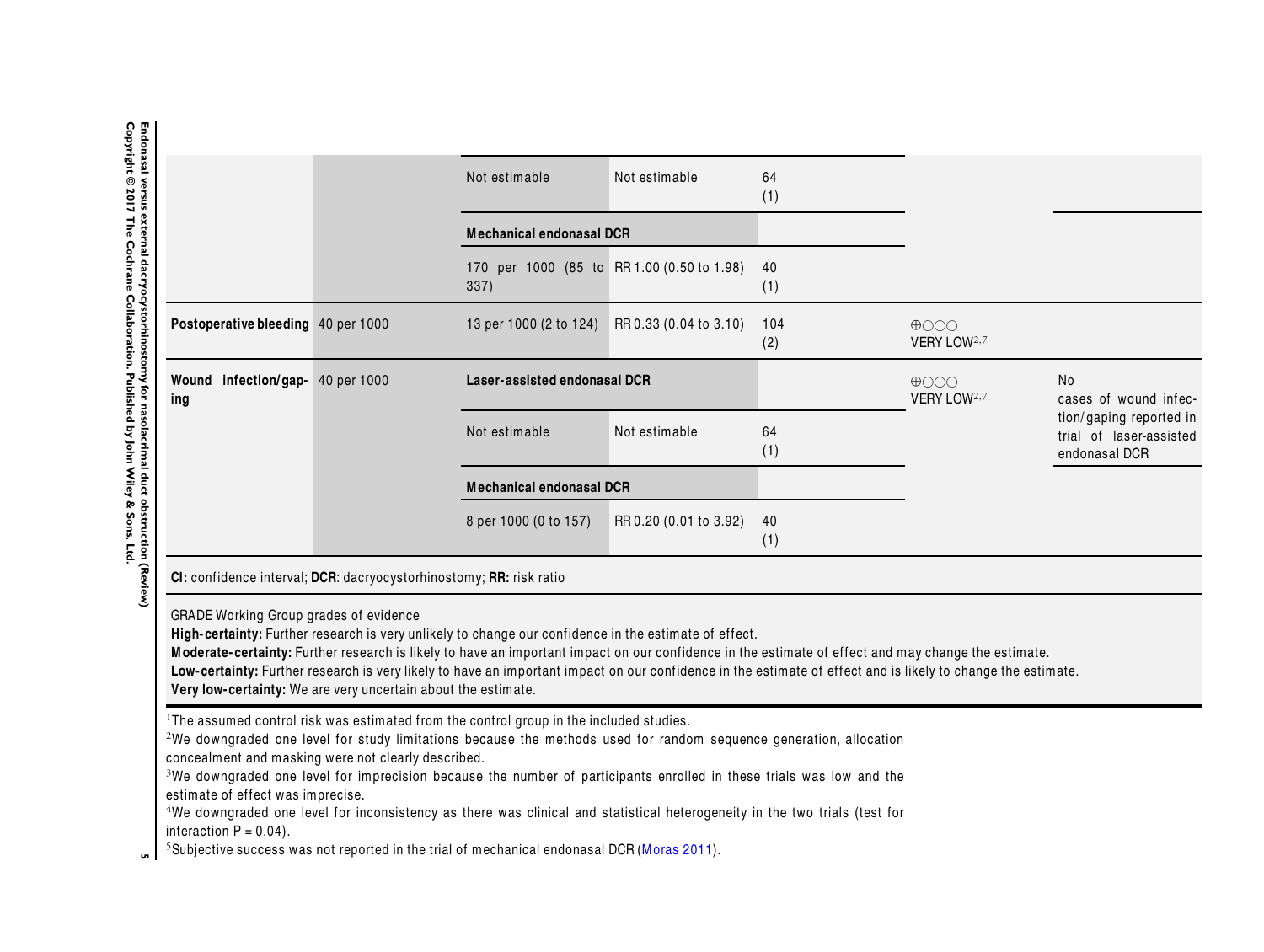$^6$ We downgraded one level for inconsistency as there was clinical heterogeneity in the two trials. There were no cases of intraoperative haemorrhage in the trial of laser-assisted endonasal DCR.

<sup>7</sup>We downgraded two levels for imprecision as there were only two events recorded, both in the external DCR group.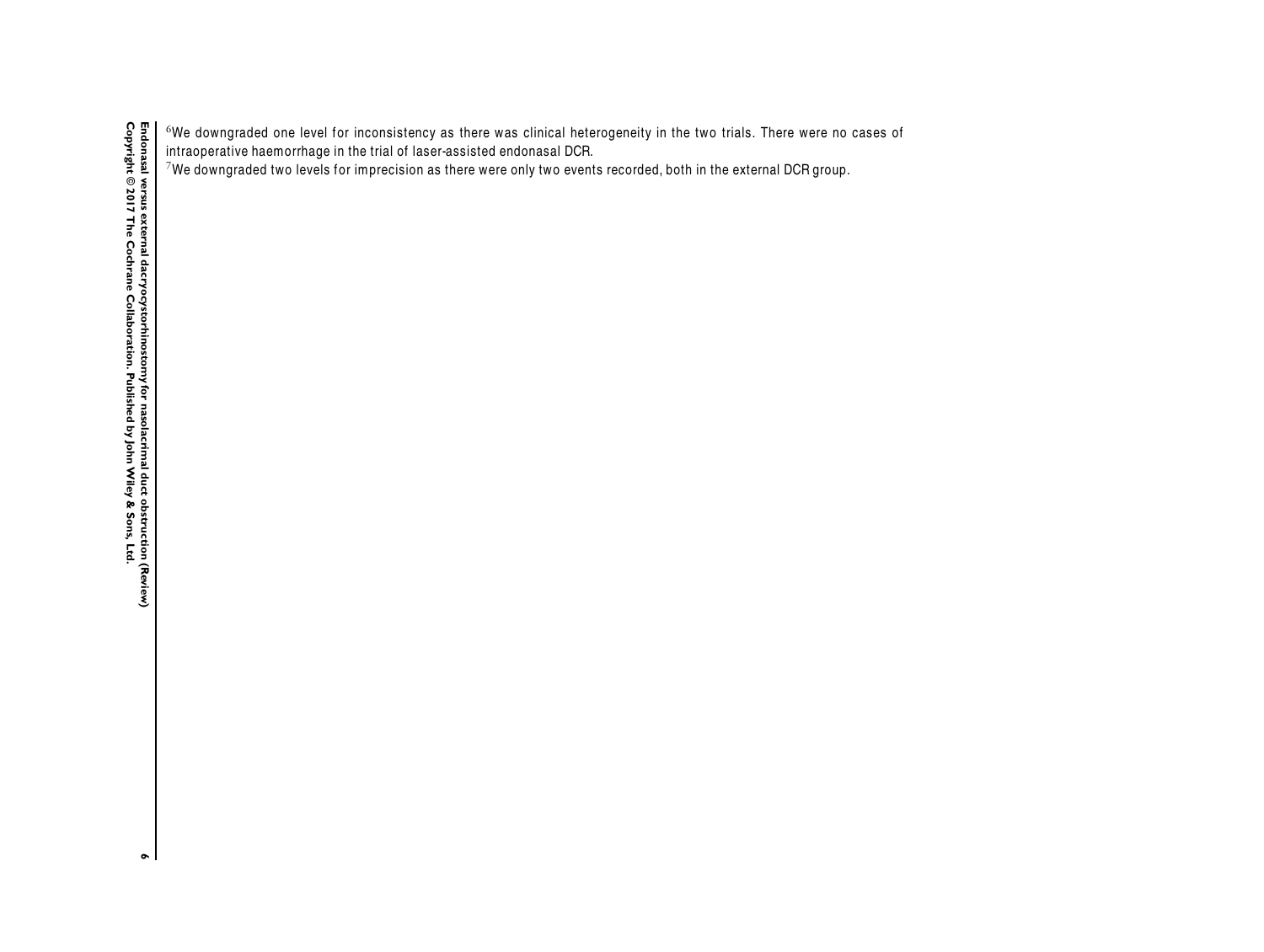# <span id="page-9-0"></span>**B A C K G R O U N D**

#### **Description of the condition**

Tears from the conjunctival sac pass through the lacrimal puncta in the upper and lower lids to the upper and lower lacrimal canaliculi, then to the common canaliculi to empty into the lacrimal sac, located in the lacrimal fossa. From the lacrimal sac, tears pass to the nasolacrimal duct along the lateral wall of the nose to open at the inferior meatus. Obstruction anywhere along this course can result in excessive watering from the eyes as well as recurrent infections. In a retrospective study of 150 patients who underwent external DCR for nasolacrimal duct obstruction [\(Tarbet 1995\)](#page-18-0), it was found that the most common presenting symptoms included excessive watering (86%), and either acute or chronic infections (about 30%). The prevalence of nasolacrimal duct obstruction was also found to increase with age and to have a female preponderance.

#### **Description of the intervention**

Nasolacrimal duct obstruction is treated by dacryocystorhinostomy (DCR). This is a surgical technique that involves the creation of an alternative route for drainage of tears, between the lacrimal sac and nasal cavity, bypassing the nasolacrimal duct. This can be done either by an external approach (external DCR) or through the nasal cavity using an endoscope or a microscope (endonasal DCR). Functional nasolacrimal duct obstruction is due to poor functioning of the lacrimal pump mechanism. Treatment with DCR in this situation can give variable results.

#### **External DCR**

The ophthalmologist generally performs this procedure. The technique was originally described in 1904 [\(Toti 1904](#page-18-0)), and was later modified by the addition of suturing of the mucosal flaps [\(Dupuy-Dutemps 1921](#page-18-0)), thus forming an epithelium-lined fistula. Several case series have estimated the success rate of external DCR to be between 70% and 95% ([Ben Simon 2005](#page-18-0); [Cokkeser](#page-18-0) [2000](#page-18-0); [Dolman 2003;](#page-18-0) [Tarbet 1995](#page-18-0); [Tsirbas 2004](#page-18-0); [Yigit 2007](#page-18-0)).

#### **Endonasal DCR**

The endonasal approach was introduced in 1893 by Caldwell [\(Caldwell 1893\)](#page-18-0), and modified by West [\(West 1910\)](#page-18-0), and later, Halle ([Halle 1914\)](#page-18-0). The approach failed to gain popularity due to poor access to the nasal cavity. With the advent of the nasal endoscope [\(Stammberger 1986\)](#page-18-0), and functional endoscopic sinus surgery in the early 1990s ([Kennedy 1985\)](#page-18-0), there was renewed interest in endonasal DCR. [McDonogh 1989](#page-18-0) introduced endonasal DCR in its present form. The reported success rate for endonasal DCR ranges from 63% to 96% ([Ben Simon 2005;](#page-18-0) [Hartikainen](#page-18-0)

[1998](#page-18-0); [Sham 2000;](#page-18-0) [Yuce 2013\)](#page-18-0). Endonasal DCR can also be performed by using a microscope or by direct visualisation using a surgical loupe that magnifies the surgical field. Various techniques, such as bone drills and lasers to vaporise bone have been used to create the functioning passage from the lacrimal sac into the nasal cavity in the endonasal procedure. Argon blue green; potassium titanyl phosphate; carbon dioxide; holmium: yttrium-aluminiumgarnet (YAG); neodymium: YAG; and combined carbon dioxide neodymium (CO²-Nd): YAG are some examples of the lasers used [\(Boush 1994](#page-18-0); [Kong 1994](#page-18-0); [Metson 1994](#page-18-0); [Muellner 2000;](#page-18-0) [Pearlman 1997](#page-18-0); [Reifler 1993;](#page-18-0) [Seppa 1994](#page-18-0); [Woog 1993\)](#page-18-0). The outcome of endonasal DCR can vary depending on the method employed to create the ostium ([Huang 2014;Maini 2007](#page-18-0)).

#### **Endonasal versus external DCR**

The advantages of endonasal DCR over external DCR are: limited invasiveness, less intraoperative bleeding, shorter operative time and preservation of pump function of the orbicularis oculi muscle. Absence of an external scar, minimal morbidity and low complication rate have made endonasal DCR popular (a newer technique of external DCR has recently been described, whereby a periciliary incision is made, avoiding the external cutaneous scar of conventional external DCR ([Ng 2015\)](#page-18-0)). The disadvantages of endonasal DCR include: a relatively smaller opening between the lacrimal sac and nasal cavity, higher recurrence rate, high equipment cost, and the fact that it is a more difficult procedure to learn. The relatively smaller opening, steeper learning curve and technique used to create the opening may affect the success rates.

#### **Intraoperative factors**

A few intraoperative factors are thought to influence the outcome of the surgery. For example, augmentation with antimitotic agents (5-Fluorouracil (5-FU) or mitomycin C (MMC)) has been reported in a few cohort studies. [Henson 2007](#page-18-0) reported a success rate of 87.5% in their non-comparative study investigating the use of endocanalicular DCR employing diode laser and MMC. [Watts 2001](#page-18-0) found external DCR gave better surgical outcomes (95%) compared with 5-FU augmented Holmium-YAG laser-assisted endonasal DCR (64%). [Roozitalab 2004](#page-18-0) found no benefit to using intraoperative MMC in external DCR in their comparative study; success in the group randomised to MMC was 90.5% compared to 92.4% in the group randomised to no MMC. A controlled study by Qin 2010a yielded a significantly higher rate of success with the use of MMC in endoscopic endonasal DCR using nasolacrimal duct stent placement (95.2% in treatment group versus 85.8% in control group).

The use of silicone intubation of the lacrimal passages is another option available to ophthalmologists performing DCR. However, there appears to be no evidence in support of this practice. Studies that compared the effectiveness of DCR with and without silicone intubation did not find any advantage to intubation ([Saiju 2009;](#page-18-0)

**Endonasal versus external dacryocystorhinostomy for nasolacrimal duct obstruction (Review) 7 Copyright © 2017 The Cochrane Collaboration. Published by John Wiley & Sons, Ltd.**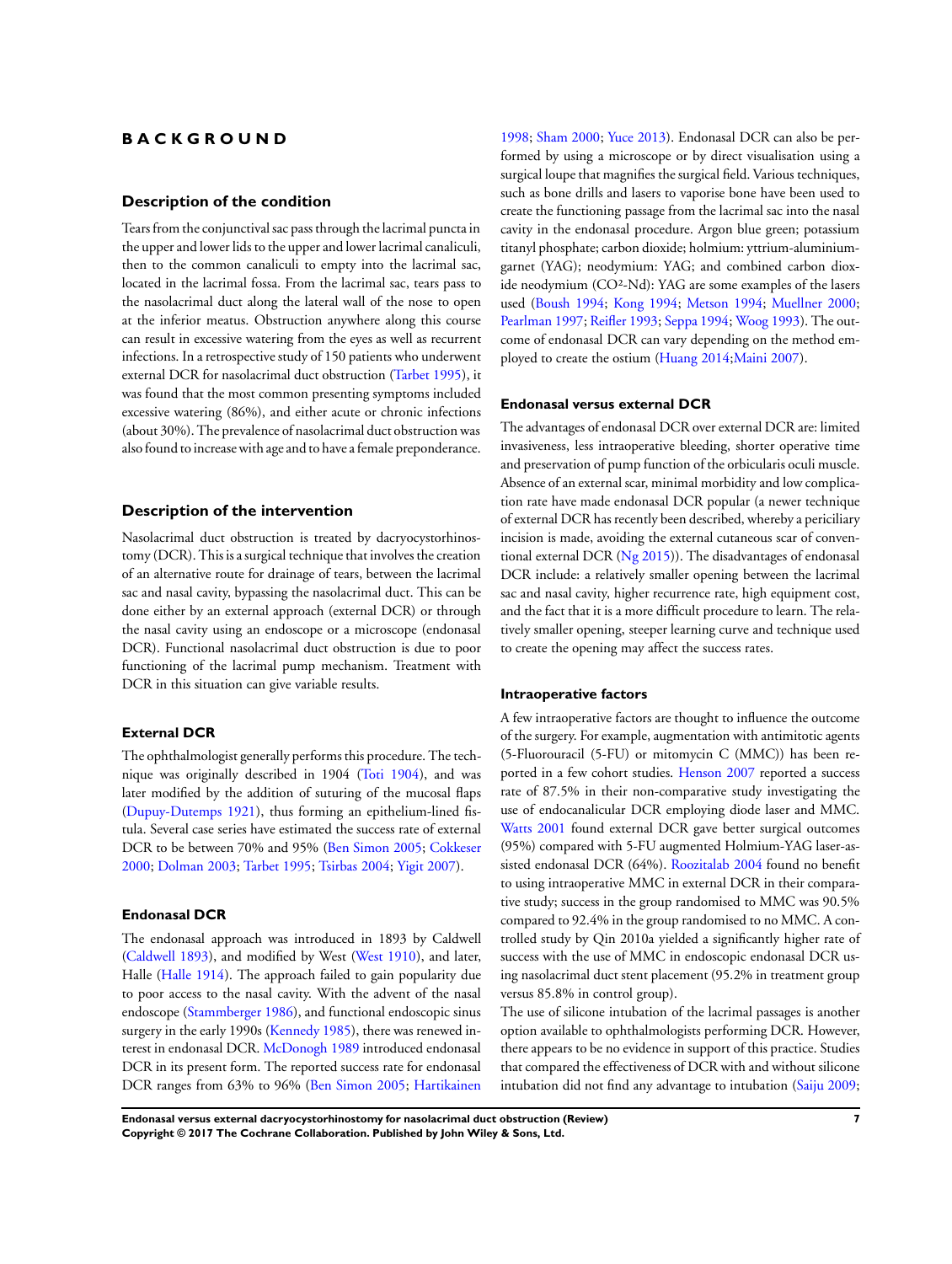[Smirnov 2006](#page-18-0); [Unlu 2009](#page-18-0)). The added cost and follow-up for the patient can be avoided by omitting this step. [Chen 2009](#page-18-0) described a new technique of recanalisation of nasolacrimal duct obstruction using a lacrimal canaliser. The authors claim this technique to be simple, non-invasive and with comparable success rates and adverse events to external DCR.

Other adjunctive measures to improve the success of DCR include concomitant endonasal procedures such as middle turbinectomy/ endonasal mechanical enlargement of the neo-ostium, as well as the suturing of mucosal flaps.

#### **How the intervention might work**

DCR creates an alternate passage between the lacrimal sac and nasal cavity, thus bypassing the obstruction along the nasolacrimal duct. This helps the tears to drain away from the eye.

#### **Why it is important to do this review**

There is no clear consensus on the choice of surgery type for treatment of nasolacrimal duct obstruction.

# **O B J E C T I V E S**

The primary aim of this review is to compare the success rates of endonasal DCR with that of external DCR. The secondary aim is to compare the complication rates between the two procedures.

# **M E T H O D S**

### **Criteria for considering studies for this review**

#### **Types of studies**

We included all randomised controlled trials (RCTs) which compared the success rates of endonasal DCR with that of external DCR.

#### **Types of participants**

We included participants of all age groups, diagnosed with primary post-canalicular obstruction of the lacrimal passages. We excluded studies that included participants who had previous surgical procedures to the lacrimal apparatus.

#### **Types of interventions**

We compared endonasal dacryocystorhinostomy (DCR) using a drill, curette or laser to create a communication between the lacrimal sac and nasal cavity, with external DCR using the standard technique. We included studies with a follow-up period of six months to two years.

#### **Types of outcome measures**

#### **Primary outcomes**

1. Anatomic success (defined as patent lacrimal passage on syringing, or endoscopic visualisation of fluorescein dye at the nasal opening of the anastomoses, after a period of at least six months following surgery).

2. Subjective success (resolution of symptoms of watering following surgery, after a period of at least six months). We considered recurrence of dacryocystitis as failure.

#### **Secondary outcomes**

We collected and collated data on the following adverse events for the two types of interventions.

1. Intraoperative bleeding requiring intervention.

2. Postoperatve bleeding requiring intervention (within seven days of surgery).

3. Wound infection/gaping.

# **Search methods for identification of studies**

#### **Electronic searches**

We searched CENTRAL (which contains the Cochrane Eyes and Vision Group Trials Register) (2016, Issue 8), Ovid MED-LINE, Ovid MEDLINE In-Process and Other Non-Indexed Citations, Ovid MEDLINE Daily, Ovid OLDMEDLINE (January 1946 to 22 August 2016), Embase (January 1980 to 22 August 2016), Latin American and Caribbean Health Sciences Literature Database (LILACS) (January 1982 to 22 August 2016), Web of Science Conference Proceedings Citation Index- Science (CPCI-S) (January 1990 to 22 August 2016), the IS-RCTN registry ([www.isrctn.com/editAdvancedSearch](http://www.isrctn.com/editAdvancedSearch)), Clinical-Trials.gov ([www.clinicaltrials.gov](http://www.clinicaltrials.gov/)) and the World Health Organization (WHO) International Clinical Trials Registry Platform (ICTRP) ([www.who.int/ictrp/search/en](http://www.who.int/ictrp/search/en)). We did not use any date or language restrictions in the electronic searches for trials. We last searched the electronic databases on 22 August 2016.

See: Appendices for details of search strategies for CENTRAL [\(Appendix 1](#page-29-0)), MEDLINE [\(Appendix 2](#page-30-0)), Embase [\(Appendix](#page-30-0) [3\)](#page-30-0), LILACS ([Appendix 4\)](#page-31-0), CPCI-S [\(Appendix 5](#page-31-0)), ISRCTN

**Endonasal versus external dacryocystorhinostomy for nasolacrimal duct obstruction (Review) 8 Copyright © 2017 The Cochrane Collaboration. Published by John Wiley & Sons, Ltd.**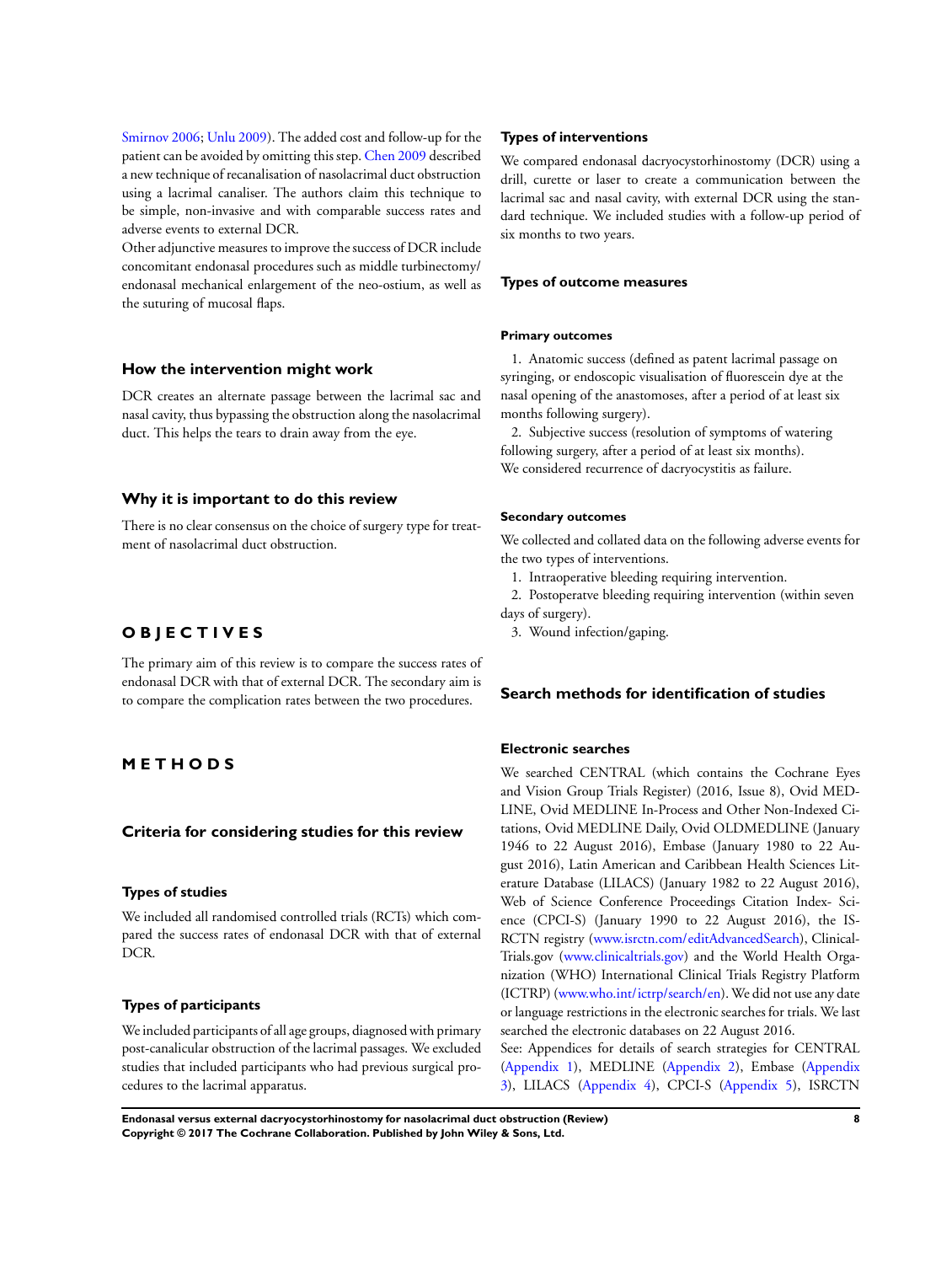[\(Appendix 6\)](#page-31-0), ClinicalTrials.gov [\(Appendix 7\)](#page-31-0) and the ICTRP [\(Appendix 8\)](#page-32-0).

#### **Searching other resources**

We searched the proceedings of the Association for Research in Otolaryngology (ARO), available from 1992 to 2008; there were no relevant abstracts. Abstracts from other conferences, including the British Oculoplastic Surgery Society (BOPSS), the European Society of Ophthalmic Plastic and Reconstructive Surgery (ESO-PRS) and the American Society of Ophthalmic Plastic and Reconstructive Surgery (ASOPRS) were not available for searching.

#### **Data collection and analysis**

We followed the review protocol, published in 2008 ([Anijeet](#page-18-0) [2008](#page-18-0)), to select trials for this update.

#### **Selection of studies**

For the 2017 update, two review authors (LJ and DA) independently screened the titles and abstracts retrieved by the searches to establish whether they met the criteria as defined in the section, ['Criteria for considering studies for this review](#page-9-0)'. The two review authors resolved any disagreement by discussion and obtained the full-text copies of definitely or potentially relevant studies.

#### **Data extraction and management**

For this update, two review authors (LJ and DA) independently assessed studies for eligibility and extracted data into Review Manager 5 on reported outcomes [\(RevMan 2014](#page-18-0)). Disagreements were resolved by discussion among review authors. We attempted to contact trial authors of the included studies if any clarification of study details were required.

We extracted the following data from the included studies. 1. Trial characteristics: design, randomisation, allocation

concealment, masking (blinding).

2. Interventions: standard procedures for endonasal DCR and external DCR.

3. Outcomes: success rates as described in the primary outcomes, intraoperative and postoperative complications (intraoperative and postoperative bleeding; wound infection or wound dehiscence).

#### **Assessment of risk of bias in included studies**

Two review authors (LJ and DA) independently assessed study quality according to the guidelines in Chapter 8 of the *Cochrane Handbook for Systematic Reviews of Interventions* [\(Higgins 2011](#page-18-0)). The quality parameters we assessed were allocation concealment, method of allocation, completeness of follow-up, masking of participants and outcome assessors, and documentation of complications. The review authors were not masked to the study authors

or results of the study. We graded these parameters as 'low' risk of bias, 'high' risk of bias or 'unclear'. The review authors made attempts to contact study authors to clarify data.

#### **Measures of treatment effect**

We summarised data from studies collecting similar outcome measures and with similar follow-up times (minimum of six months). We summarised the outcome data using risk ratios (RRs).

#### **Unit of analysis issues**

We attempted to contact the authors of the included studies to clarify possible unit of analysis issues (method of randomisation/ allocation sequence concealment/limiting performance or detection bias), but were unsuccessful.

#### **Dealing with missing data**

We attempted to contact the trial authors to try and retrieve relevant data. If we were unable to retrieve the data, we included the study, but designated it as a study with missing data when discussing the results.

#### **Assessment of heterogeneity**

We formally assessed heterogeneity using Chi<sup>2</sup> test. We also calculated the  $I^2$  statistic, which describes the percentage of the variability in effect estimates that is due to heterogeneity rather than chance, and interpreted it as follows: 0% to 40% - might not be important; 30% to 60% - may represent moderate heterogeneity; 50% to 90% - may represent substantial heterogeneity; 75% to 100% - considerable heterogeneity.

#### **Assessment of reporting biases**

As only two trials were included, we did not construct a funnel plot.

#### **Data synthesis**

We pooled data from the individual studies using a fixed-effect model. We used the fixed-effect model (Mantel-Haenszel) to determine RRs of dichotomous data from the included study. We chose the Mantel-Haenszel model because of the low event rates and small trial sizes.

#### **Subgroup analysis and investigation of heterogeneity**

We conducted one subgroup analysis which was specified in our protocol ([Anijeet 2008](#page-18-0)). We compared external DCR and endonasal DCR using either the laser or mechanical technique.The I 2 statistic for subgroup differences was 76% (considerable heterogeneity).

**Endonasal versus external dacryocystorhinostomy for nasolacrimal duct obstruction (Review) 9 Copyright © 2017 The Cochrane Collaboration. Published by John Wiley & Sons, Ltd.**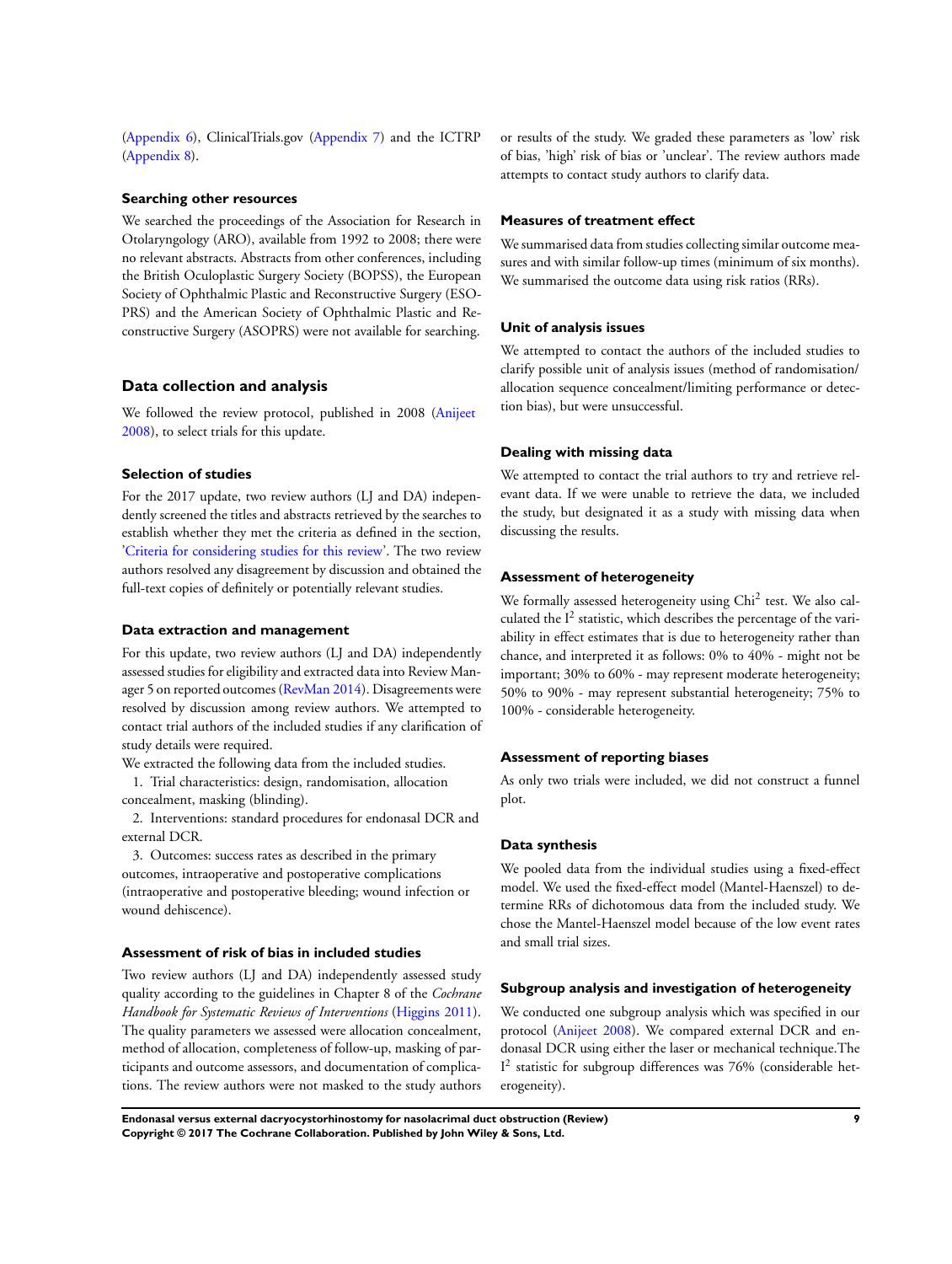#### **Sensitivity analysis**

In our protocol we planned to conduct a sensitivity analysis to assess the consequence of including missing data, or data with ambiguous results, or data analysed using different statistical methods. However, we did not conduct any sensitivity analyses because of the low number of included trials.

#### **'Summary of findings' tables**

We prepared a 'Summary of findings' table, presenting relative and absolute risks. The following outcomes were included in the table: anatomic success, subjective success, intraoperative bleeding, postoperative bleeding, and wound infection/gaping. Using GRADEpro software [\(GRADEpro GDT 2014](#page-18-0)), two review authors independently graded the overall certainty of the evidence for each outcome by applying the GRADE classification [\(Atkins 2004](#page-18-0)). GRADE includes consideration of study limitations, imprecision, inconsistency, indirectness and publication bias. We used the following four grades.

High-certainty: Further research is very unlikely to change our confidence in the estimate of effect.

Moderate-certainty: Further research is likely to have an important impact on our confidence in the estimate of effect and may change the estimate.

Low-certainty: Further research is very likely to have an important impact on our confidence in the estimate of effect and is likely to change the estimate.

Very low-certainty: We are very uncertain about the estimate.

#### **R E S U L T S**

### **Description of studies**

#### **Results of the search**

The electronic searches from December 2010 identified 881 references. The Cochrane Information Specialist scanned the search results and removed any references which were not relevant to the scope of the review. Two review authors independently reviewed the remaining references and obtained the full-text copies of four studies. We included one randomised controlled trial (RCT) that met the inclusion criteria of the review and excluded three studies. In an updated search, run in August 2016, we identified 898 new records ([Figure 1](#page-13-0)). The Cochrane Information Specialist removed 186 duplicate records, screened the remaining 712 records and removed 582 references that were not relevant to the review. We screened the remaining 130 references and discarded 123 reports, as they were not relevant. We obtained seven full-text reports for further assessment. We included one new study, [Moras 2011](#page-18-0), and excluded the following four studies: [Balikoglu-Yilmaz 2015](#page-18-0); [Derya](#page-18-0) [2013](#page-18-0); [Tang 2015;](#page-18-0) [Taskin 2011](#page-18-0) as they did not meet the inclusion criteria, see ['Characteristics of excluded studies'](#page-23-0) table for details.

In the previous version of the review ([Anijeet 2011](#page-18-0)) , a Chinese study by [Qin 2010](#page-18-0) was awaiting assessment. Having reviewed the abstract, it was agreed that this study was found to pertain to the effects of using mitomycin C in endonasal DCR, and was therefore removed from the shortlisted articles. In this update, we identified two studies ([Cui 2013;](#page-18-0) [Zhou 2015\)](#page-18-0) for which we required further clarification regarding the methods. We have therefore placed these studies in the [Characteristics of studies awaiting](#page-24-0) [classification](#page-24-0) section. For [Cui 2013,](#page-18-0) we are unsure of the methods of randomisation and for [Zhou 2015,](#page-18-0) we would like details of how the participants were randomised as this information is missing from the full-text report. We attempted to contact the authors, but to date have not received responses for these two trials.

**Endonasal versus external dacryocystorhinostomy for nasolacrimal duct obstruction (Review) 10 Copyright © 2017 The Cochrane Collaboration. Published by John Wiley & Sons, Ltd.**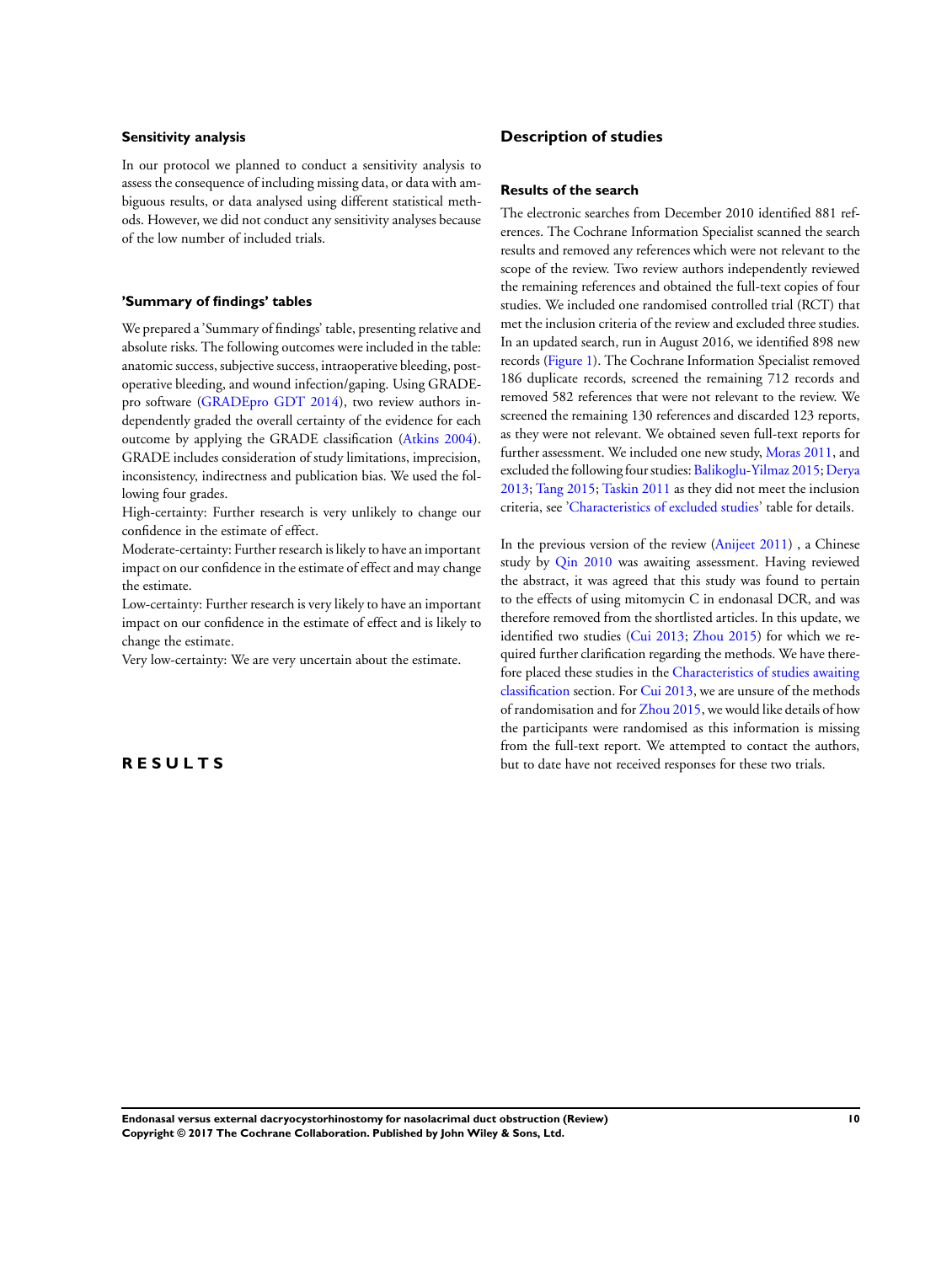<span id="page-13-0"></span>

**Figure 1. Study flow diagram.**

**Endonasal versus external dacryocystorhinostomy for nasolacrimal duct obstruction (Review) 11 Copyright © 2017 The Cochrane Collaboration. Published by John Wiley & Sons, Ltd.**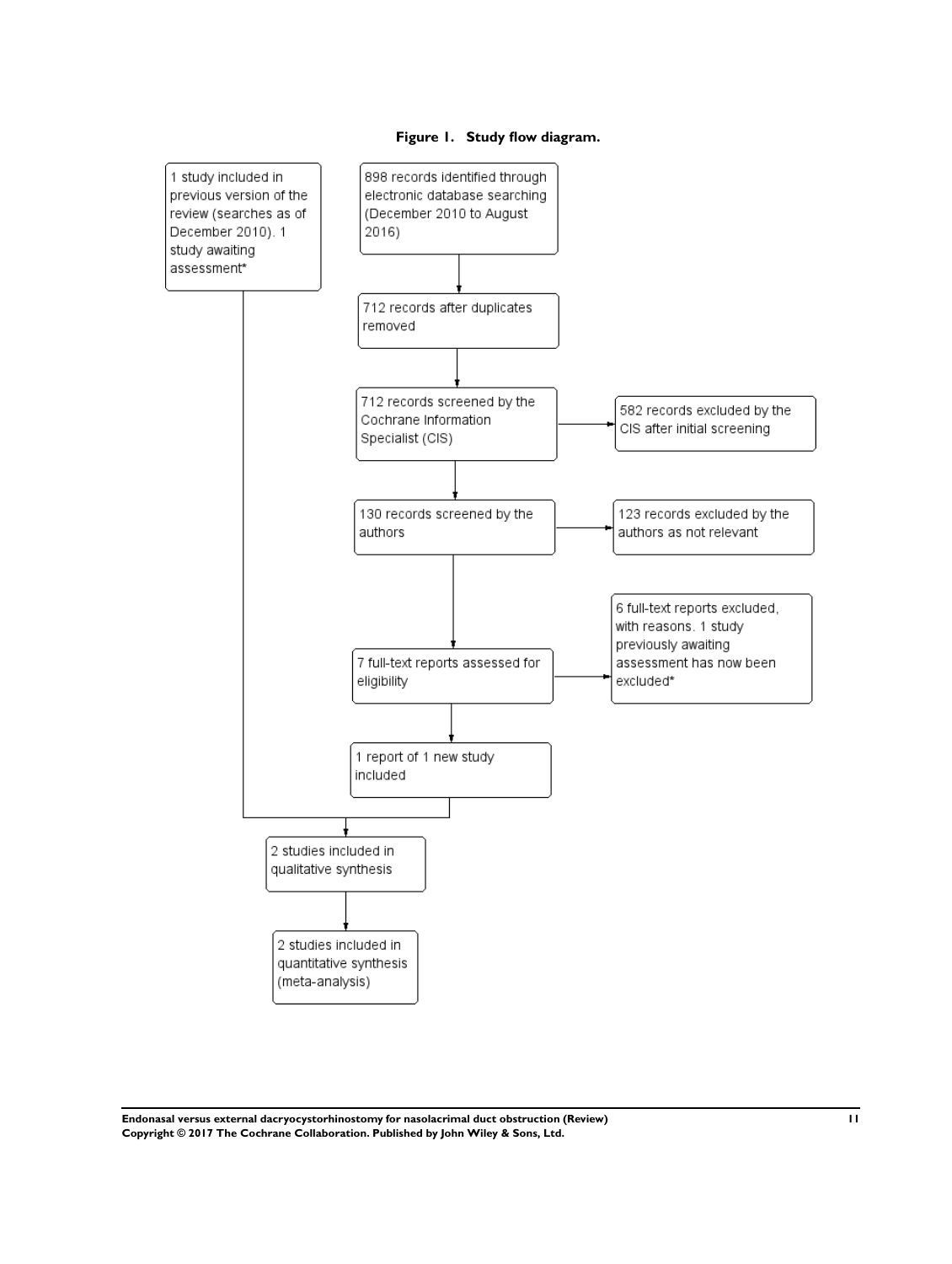#### **Included studies**

See: ['Characteristics of included studies'](#page-22-0) tables. We included two studies that met our inclusion criteria ( [Hartikainen 1998;](#page-18-0) [Moras 2011](#page-18-0)).

#### **Design**

Both studies were RCTs.

#### **Sample sizes**

[Hartikainen 1998](#page-18-0) randomised participants to laser-assisted endonasal dacryocystorhinostomy (DCR) (32 procedures) or external DCR (32 procedures). [Moras 2011](#page-18-0) randomised 40 participants to be treated either by mechanical endonasal DCR) (20 procedures) or EXT DCR (20 procedures).

#### **Setting**

[Hartikainen 1998](#page-18-0) was conducted in a single unit in Finland.[Moras](#page-18-0) [2011](#page-18-0) was conducted in India.

#### **Participants**

In [Hartikainen 1998](#page-18-0), the mean age of the study group was 65 years (range 23 to 89). The male to female ratio was 1:5. [Moras 2011](#page-18-0) identified 40 participants with primary acquired nasolacrimal duct obstruction or chronic dacryocystitis who presented to the ophthalmology and Ear, Nose and Throat (ENT) outpatient departments of Fr. Muller Medical College, Mangalore, India. Eighty per cent of the participants were female, and the age of the participants ranged from 16 to 68 years, with the majority (62.5%) being in the 30 to 50 age group.

#### **Interventions**

#### [Hartikainen 1998](#page-18-0)

Endonasal laser-assisted DCR was compared to external DCR. The external DCR was performed by an ophthalmologist and the endonasal DCR was performed by an otolaryngologist and ophthalmologist. The endonasal DCR used a continuous wave CO2-Nd: YAG combined laser to fashion the bony ostium and nasal mucosal opening.

#### [Moras 2011](#page-18-0)

Endonasal mechanical DCR was compared to external DCR. The endonasal DCR was performed using punch forceps to create the ostium in the lacrimal bone.

#### **Outcomes**

The outcomes in [Hartikainen 1998](#page-18-0) were patent lacrimal passage on irrigation at one year (anatomic success), and patient-reported symptomatic improvement.

The outcome in [Moras 2011](#page-18-0) was patent lacrimal drainage system on sac syringing at the end of six months.

# **Excluded studies**

We excluded eight studies in total, and details (including reason for exclusion) can be found in the'[Characteristics of excluded](#page-23-0) [studies'](#page-23-0) tables.

# **Risk of bias in included studies**

See Figure 2; [Figure 3.](#page-15-0)

**Figure 2. Risk of bias graph: review authors' judgements about each risk of bias item presented as percentages across all included studies.**



**Endonasal versus external dacryocystorhinostomy for nasolacrimal duct obstruction (Review) 12 Copyright © 2017 The Cochrane Collaboration. Published by John Wiley & Sons, Ltd.**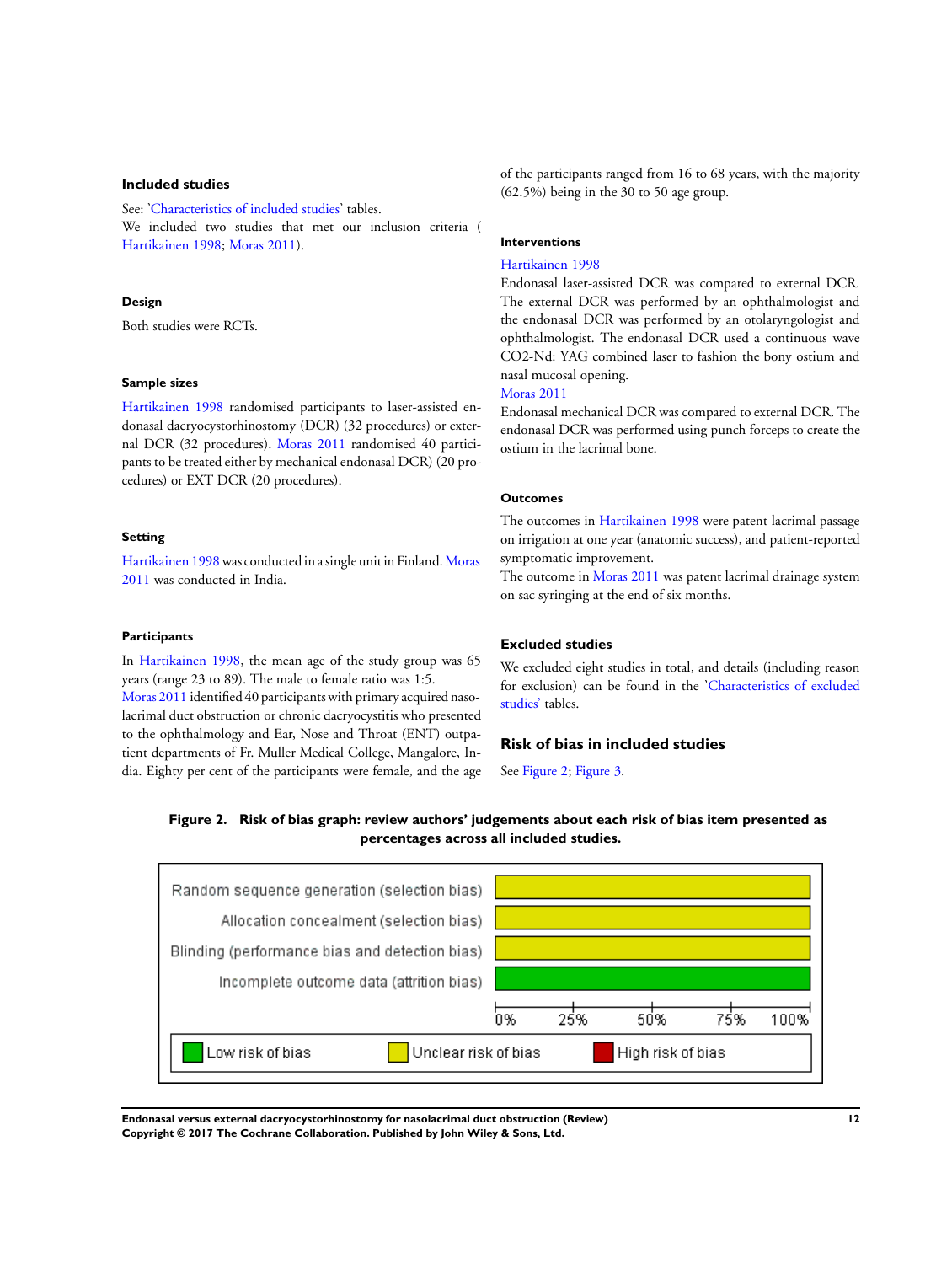

# <span id="page-15-0"></span>**Figure 3. Risk of bias summary: review authors' judgements about each risk of bias item for each included study.**

Overall, the risk of bias for the two included studies was unclear. We could not contact the corresponding authors for the studies, and therefore we could not resolve unit of analysis issues, and errors may have been introduced.

### **Allocation**

We assessed allocation concealment and the method of randomisation as unclear; no further information was available.

# Masking (blinding) with respect to the type of operation was not possible with the surgeons and there was no description of masking of either the participants or outcome assessors in either trial. As no further information was available, we assessed the risk of bias as unclear.

#### **Incomplete outcome data**

Outcome data for all three parameters - success, intraoperative and postoperative bleeding appeared to be complete in the trials.

# **Blinding**

**Endonasal versus external dacryocystorhinostomy for nasolacrimal duct obstruction (Review) 13 Copyright © 2017 The Cochrane Collaboration. Published by John Wiley & Sons, Ltd.**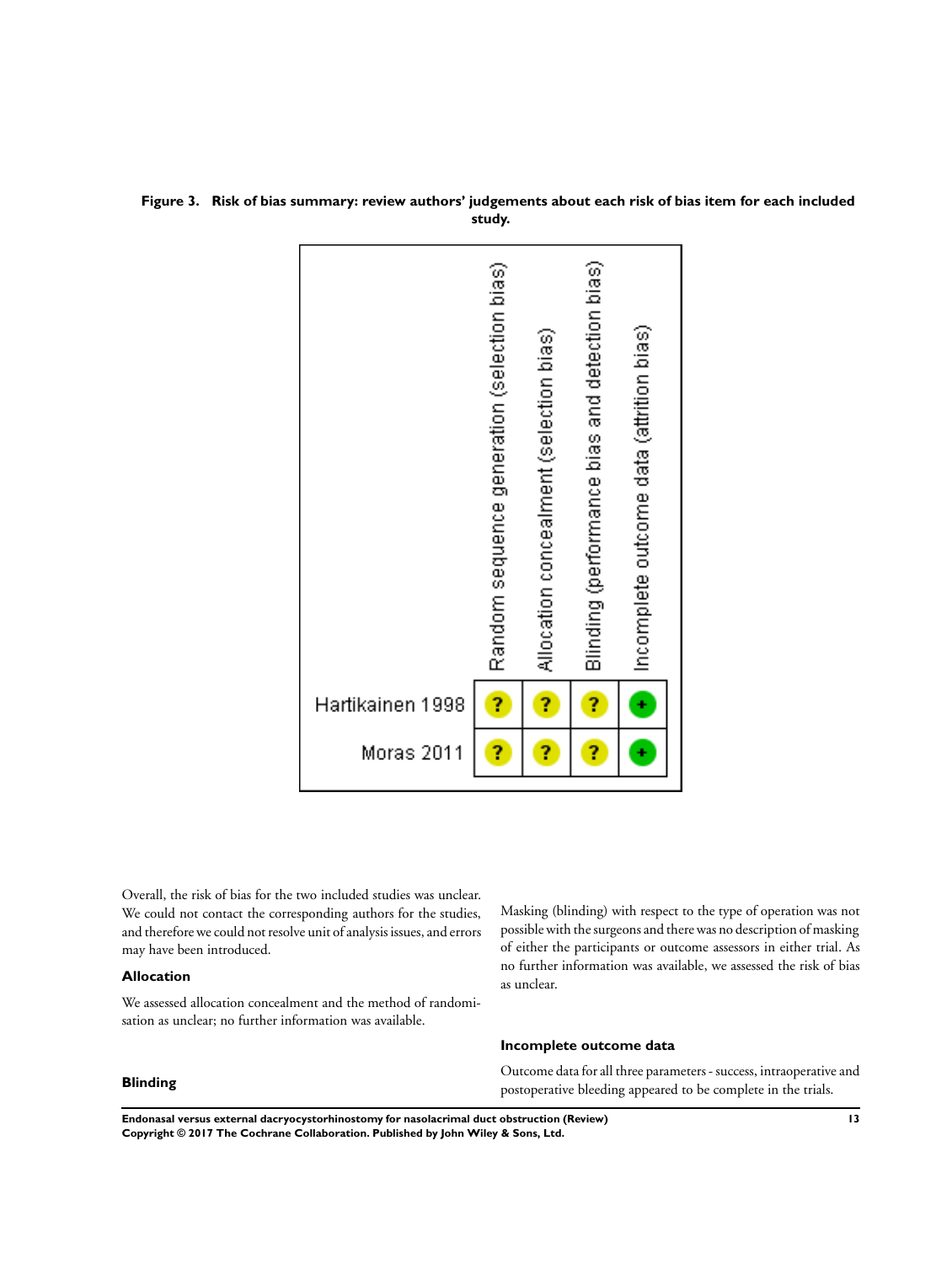### **Effects of interventions**

See: **[Summary of findings for the main comparison](#page-6-0)**

**Endonasal dacryocystorhinostomy (DCR) versus external DCR**

#### **Primary outcomes**

#### **Anatomic success**

In the two included trials, 104 procedures were performed; 52 each of endonasal dacryocystorhinostomy (DCR) and external DCR. In [Hartikainen 1998](#page-18-0), the anatomic success rates in the external DCR group were 100% (32/32) at six months and 91% (29/ 32) at 12 months postoperatively. In the laser-assisted endonasal DCR group, they were 78% (25/32) at six months and 63% (20/ 32) at 12 months postoperatively. The risk ratio (RR) for the 12-month anatomic success rates for external DCR versus laserassisted endonasal DCR was 0.69, 95% confidence interval (CI) 0.52 to 0.92, 64 participants, 1 study.

In [Moras 2011](#page-18-0), the success rate six months after the operation was 90% (18 out of 20 procedures) for both types of DCR: RR 1.00, 95% CI 0.81 to 1.23, 40 participants, 1 study (data for 12-month follow-up were not available, as in [Hartikainen 1998](#page-18-0)).

We judged this evidence on success to be very low-certainty, downgrading for risk of bias, imprecision and inconsistency [\(Summary](#page-6-0) [of findings for the main comparison;](#page-6-0) [Analysis 1.1\)](#page-27-0).

The six-month success rate for endonasal laser-assisted DCR in [Hartikainen 1998](#page-18-0) (32 participants) was lower than for endonasal mechanical DCR in [Moras 2011](#page-18-0) (20 participants) - 78% versus 90%.

#### **Subjective success**

[Hartikainen 1998](#page-18-0) reported the rate of subjective success (resolution of watering in outdoor conditions) at the final postoperative visit. This was 84% (27/32) in the external DCR group and 59% (19/32) in the laser-assisted endonasal DCR group: RR 0.70, 95% CI 0.51 to 0.97, 64 participants, 1 study. We judged this evidence to be low-certainty, downgrading for risk of bias and imprecision [\(Summary of findings for the main comparison](#page-6-0); [Analysis 1.2\)](#page-27-0). The difference in effect between the two trials is discussed further in the '[Discussion](#page-15-0)' section below.

#### **Secondary outcomes**

#### **Intraoperative bleeding**

There were no cases of significant intraoperative bleeding in either the laser-assisted endonasal (32 participants) or the external DCR

group (32 participants) in [Hartikainen 1998](#page-18-0) (RR not estimable), but in [Moras 2011,](#page-18-0) equal numbers of participants in the mechanical endonasal and external DCR group (9/20; 45%) experienced intraoperative bleeding (RR 1.00, 95% CI 0.50 to 1.98, 40 participants, 1 study). We judged this evidence to be very low-certainty, downgrading for risk of bias, imprecision and uncertainty [\(Summary of findings for the main comparison](#page-6-0); [Analysis 1.3\)](#page-27-0).

#### **Postoperative bleeding**

Overall, none of the 52 participants in the endonasal group experienced postoperative bleeding, whereas in the external DCR group, 1 participant in each study experienced bleeding. Of these 2 participants, one required hospitalisation and endonasal tamponade. The risk ratios for postoperative bleeding in endonasal versus external DCR was 0.33 (95% CI 0.01 to 7.89, 64 participants) for [Hartikainen 1998](#page-18-0), and 0.33 (95% CI 0.01 to 7.72, 40 participants) in [Moras 2011.](#page-18-0)

We judged this evidence to be very low-certainty, downgrading for risk of bias and imprecision ([Summary of findings for the main](#page-6-0) [comparison;](#page-6-0) [Analysis 1.4\)](#page-28-0).

#### **Wound infection/gaping**

In the external DCR group, 2/52 participants experienced wound infection/gaping (1 participant in each study). None of the 52 participants in the endonasal DCR group experienced these wound complications The risk ratios for wound infection/ gaping in endonasal versus external DCR was not estimable for [Hartikainen](#page-18-0) [1998](#page-18-0), and 0.20 (95% CI 0.01 to 3.92, 40 participants) in [Moras](#page-18-0) [2011](#page-18-0).We judged this evidence to be very low-certainty, downgrading for risk of bias and imprecision ([Summary of findings for the](#page-6-0) [main comparison;](#page-6-0) [Analysis 1.5](#page-29-0)).

# **D I S C U S S I O N**

We included two randomised controlled trials (RCTs) comparing the successes and complications of endonasal versus external dacryocystorhinostomy (DCR) for nasolacrimal duct obstruction in this updated review.

A few different ways exist of assessing postoperative success for nasolacrimal duct obstruction ([Fayers 2009](#page-18-0); [Moore 2002\)](#page-18-0). Objective methods include the demonstration of patency of lacrimal system by syringing, and demonstration of functional success by endoscopic visualisation of fluorescein dye at the nasal opening of the anastomoses. Alternatively, subjective success can be assessed by asking patients about the improvement in epiphora following the operation. Few studies exist regarding the long-term success of DCR.

**Endonasal versus external dacryocystorhinostomy for nasolacrimal duct obstruction (Review) 14 Copyright © 2017 The Cochrane Collaboration. Published by John Wiley & Sons, Ltd.**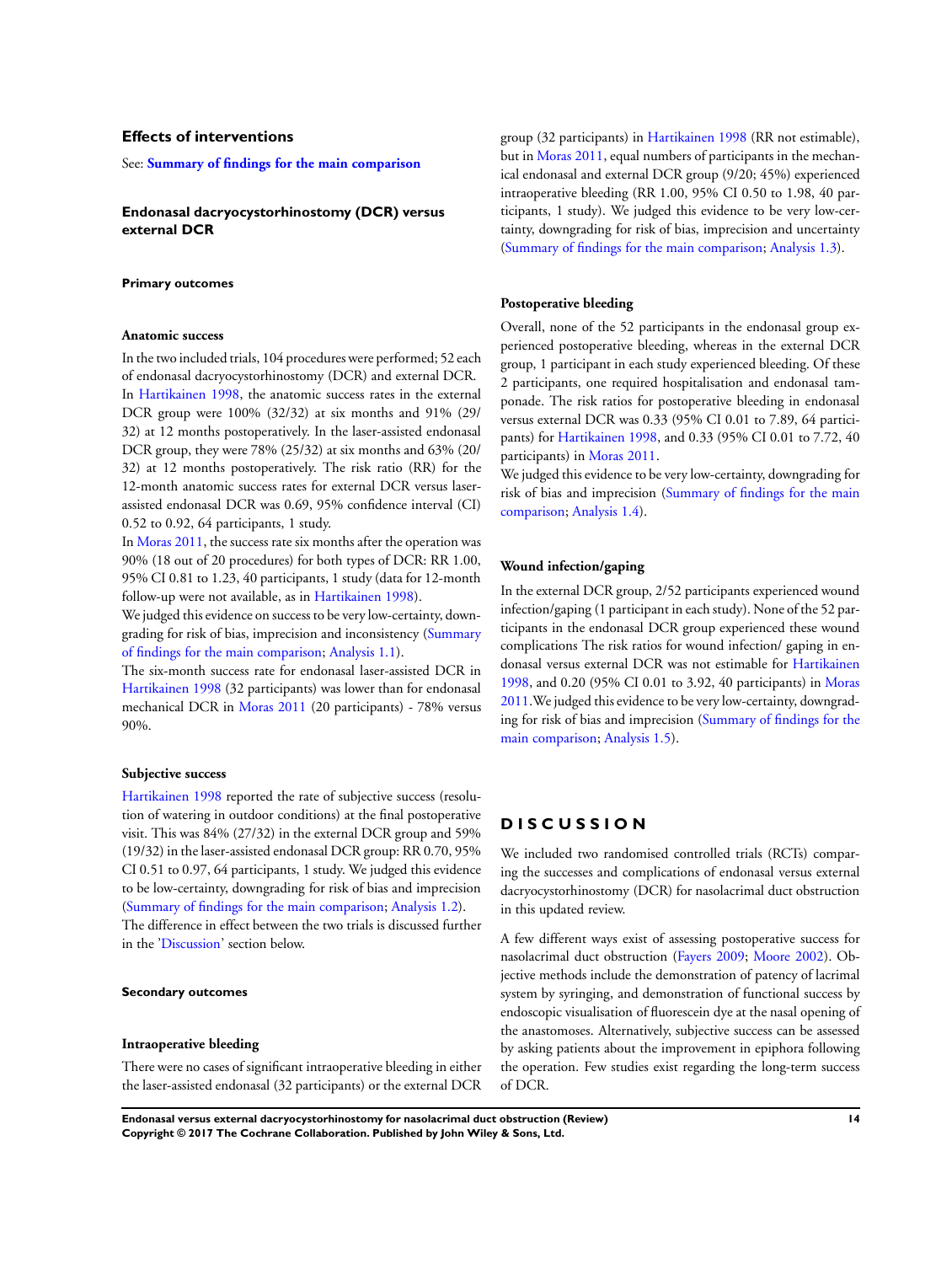The impact on quality of life of the patients undergoing the procedures was not assessed in either included trial. Other studies have compared quality of life outcomes between external DCR and endonasal DCR. [Mathew 2004](#page-18-0) did a retrospective telephone interview with 20 patients who had undergone endonasal mechanical DCR and 42 who had undergone external DCR - they found that patient satisfaction rates (70% and 86% respectively) were comparable between the 2 procedures as there was no significant difference.

The avoidance of a facial scar is an important advantage of endonasal DCR. Two studies [\(Bakri 1999](#page-18-0); [Hii 2012](#page-18-0)) were found which assessed postoperative quality of life following endonasal or external DCR using the Glasgow Benefit Inventory. This validated questionnaire is used widely for otorhinolaryngological procedures. Although it does not directly assess patients' satisfaction with cosmesis following the procedures, it does assess the patients' perception of psychological, social and physical wellbeing by including outcomes such as feelings of self-confidence, feelings of embarrassment in a group of people, confidence regarding job opportunities and participation in social activities.

[Bakri 1999](#page-18-0) reported mean scores of +16.8 for patients in the endonasal laser DCR and +23.2 for patients in the external DCR group - this difference was not significant. [Hii 2012](#page-18-0) also found comparable outcomes between endonasal mechanical and external DCR groups (mean score of +24.1 and +16.1 respectively; no significant difference). This would suggest that the presence of the scar following external DCR does not appear to have a huge impact on patients' levels of post-operative satisfaction.

#### **Summary of main results**

Our review shows different anatomic success rates in the two included trials ( $I^2 = 76\%$ ). For the study comparing endonasal laser-assisted DCR with external DCR ([Hartikainen 1998](#page-18-0)), the anatomic success rates 12 months postoperatively were 91% and 63%, respectively (risk ratio (RR) 0.69, 95% confidence interval (CI) 0.52 to 0.92, 64 participants), and for the study comparing endonasal mechanical DCR with external DCR ([Moras 2011](#page-18-0)), the anatomic success rates six months postoperatively were 90% for both studies (RR 1.00, CI 0.81 to 1.23, 40 participants).

[Hartikainen 1998](#page-18-0) also assessed subjective outcomes. Resolution of watering in outdoor conditions was reported by 84% of the participants in the external DCR group and 59% of those in the laser-assisted endonasal DCR group (RR 0.70, CI 0.51 to 0.97, 64 participants). The subjective success rates were slightly lower than the anatomic success rates. Of the three participants who were considered to be anatomical failures in the external DCR group, two were asymptomatic. This demonstrates that anatomical success does not always correlate with functional success - it has been argued [\(Fayers 2009\)](#page-18-0) that the patient experience is a more

meaningful way of evaluating success of DCR than demonstration of patency of the lacrimal system.

There were no cases of intraoperative bleeding in [Hartikainen](#page-18-0) [1998](#page-18-0). In the [Moras 2011](#page-18-0) study (laser-assisted endonasal DCR versus external DCR), 45% of participants in both groups experienced intraoperative bleeding (RR 1.00, 95% CI 0.50 to 1.98, 40 participants, 1 study). We judged this evidence on intraoperative bleeding to be very-low certainty, downgrading for risk of bias, imprecision and inconsistency.

There were no postoperative complications in the endonasal group, while two cases of postoperative bleeding (1 requiring readmission) and two cases of wound infection/gaping occurred in the external DCR group.

# **Overall completeness and applicability of evidence**

The periods of follow-up in the two trials were different (12 months for the first trial and 6 months for the second trial), which presents a difficulty in comparing the data from both trials. Moreover, a six-month follow-up period (while being within the limit specified in the protocol) might not uncover some later-onset failures.

In addition to different follow up periods in the two trials, different techniques were also used for endonasal DCR in the two trials. There was also some variability in study design and some difficulty in clarifying the randomisation process in both studies which further limits analysis of data.

#### **Quality of the evidence**

We judged the evidence on anatomic success to be very low-certainty, downgradingfor risk of bias, imprecision and inconsistency. The evidence on complications was also judged to be very-low certainty, downgrading one level for risk of bias and two levels for imprecision, due to the very low number of cases.

The moderate-certainty of the included studies precludes us from drawing any firm conclusions. Endonasal DCR is evolving since its introduction more than a decade ago; as more efficient techniques develop, the success rates for this technique are likely to improve.

#### **Potential biases in the review process**

Several conference proceedings were unavailable for searching and therefore unpublished relevant studies could have been missed. Future larger RCTs are required to further assess the success and complication rates of endonasal and external DCR. Different techniques of endonasal DCR should also be assessed, as the choice of endonasal technique can influence the outcome. Strict outcome criteria should be adopted to assess functional and anatomical outcomes with a minimal follow-up of six months.

**Endonasal versus external dacryocystorhinostomy for nasolacrimal duct obstruction (Review) 15 Copyright © 2017 The Cochrane Collaboration. Published by John Wiley & Sons, Ltd.**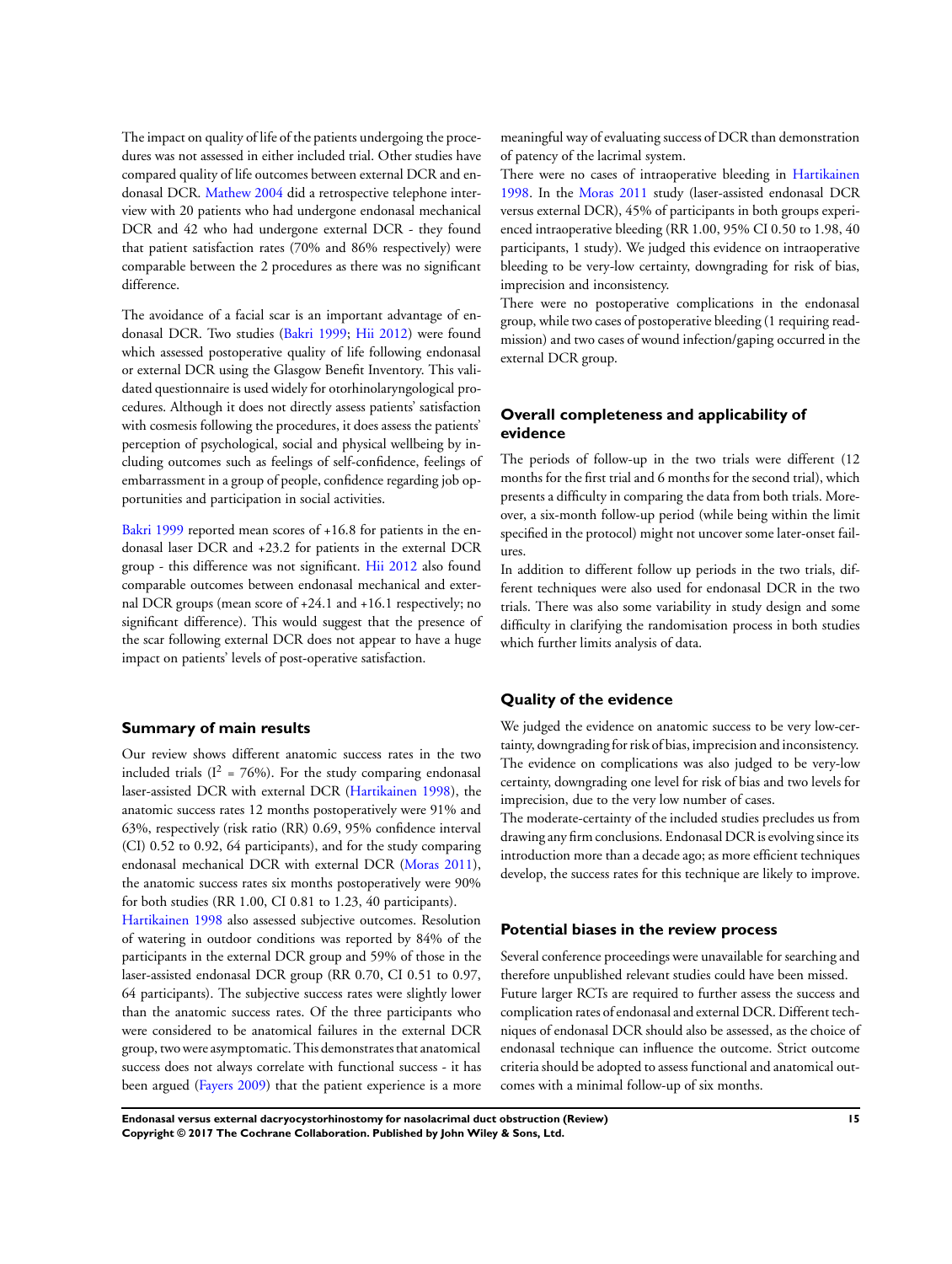## <span id="page-18-0"></span>**Agreements and disagreements with other studies or reviews**

Huang 2014 reviewed four RCTs and 15 comparative cohort studies. They found that the relative success rates for endonasal mechanical DCR and external DCR were comparable, while success rates for endonasal laser-assisted DCR were lower.

Ben Simon 2005 and Verma 2006 are two non-randomised studies that found a significantly higher rate of success with endonasal mechanical DCR than external DCR (endonasal mechanical DCR was assisted by carbon dioxide laser in Verma 2006).

Cokkeser 2000 and Dolman 2003 are comparative non-randomised studies that obtained comparable success rates between external and endonasal mechanical DCR.

Ibrahim 2001, a retrospective comparative cohort study, found a higher success rate with external DCR than endonasal laserassisted DCR. (82% versus 58%).

# **A U T H O R S ' C O N C L U S I O N S**

### **Implications for practice**

The success rate for laser-assisted endonasal dacryocystorhinostomy (DCR) was lower than for external DCR, while the success rates for mechanical endonasal and external DCR were similar. We judged the evidence for success to be very low. The differences in effect seen may be due to variations in the endonasal technique, but may also be due to other differences between the trials. Therefore, the relative effects of endonasal and external DCR remain uncertain.

There is clearly a need for robust randomised controlled trials (RCTs) comparing external and endonasal DCR that provide highcertainty evidence which can influence practice.

#### **Implications for research**

More RCTs comparing endonasal and external DCR techniques are required to determine if endonasal DCR provides better results. Double-masking may be difficult due to the external DCR scar, but participants can be masked to the type of procedure, and postoperative evaluation should be by an independent assessor. There is also a need for trials comparing different techniques of endonasal DCR, as the choice of endonasal technique can influence the outcome. Strict outcome criteria should be adopted (Fayers 2009; Moore 2002). Subjective outcome criteria should be assessed based on resolution of patient reported symptoms. Objective outcomes should be based on anatomical success demonstrating lacrimal system patency (syringing of the lacrimal system) or on functional success demonstrated by functional endoscopic dye test or endoscopic inspection of the ostium, and fluorescein dye retention test. Trials that include patient reported outcomes, such as, impact on quality of life or appearance would offer valuable information, especially given the invasive nature of the techniques involved.

# **A C K N O W L E D G E M E N T S**

Cochrane Eyes and Vision created and executed the search strategies. We thank Catey Bunce and Daniel Morris for their comments, and Iris Gordon for her assistance with searches and obtaining articles. We also thank Anupa Shah and Jennifer Evans for author support, and Gianni Virgili for his help with statistical analysis.

We are also grateful to Hsin-wen Wu for translating Chinese reports of trials.

#### **R E F E R E N C E S**

#### **References to studies included in this review**

**Hartikainen 1998** *{published data only (unpublished sought but not used)}*

Hartikainen J, Grenman R, Puukka P, Seppä H. Prospective randomized comparison of external dacryocystorhinostomy and endonasal laser dacryocystorhinostomy. *Ophthalmology* 1998;**105**(6):1106–13.

#### **Moras 2011** *{published data only}*

Moras K, Bhat M, Shreyas CS, Mendonca N, Pinto G. External dacryocystorhinostomy versus endoscopic dacryocystorhinostomy: A comparison. *Journal of Clinical and Diagnostic Research* 2011;**5**(2):182–6.

#### **References to studies excluded from this review**

#### **Ajalloueyan 2007** *{published data only}*

Ajalloueyan M, Fartookzadeh M, Parhizgar H. Use of laser for dacrocystorhinostomy. *Archives of Otolaryngology - Head & Neck Surgery* 2007;**133**(4):340–3.

#### **Balikoglu-Yilmaz 2015** *{published data only}*

Balikoglu-Yilmaz M, Yilmaz T, Taskin U, Taskapili M, Akcay M, Oktay MF, et al. Prospective comparison of 3 dacryocystorhinostomy surgeries: external versus endoscopic versus transcanalicular multidiode laser. *Ophthalmic Plastic and Reconstructive Surgery* 2015;**31**(1): 13–8.

#### **Derya 2013** *{published data only}*

Derya K, Demirel S, Orman G, Cumurcu T, Gunduz A. Endoscopic transcanalicular diode laser

**Endonasal versus external dacryocystorhinostomy for nasolacrimal duct obstruction (Review) 16 Copyright © 2017 The Cochrane Collaboration. Published by John Wiley & Sons, Ltd.**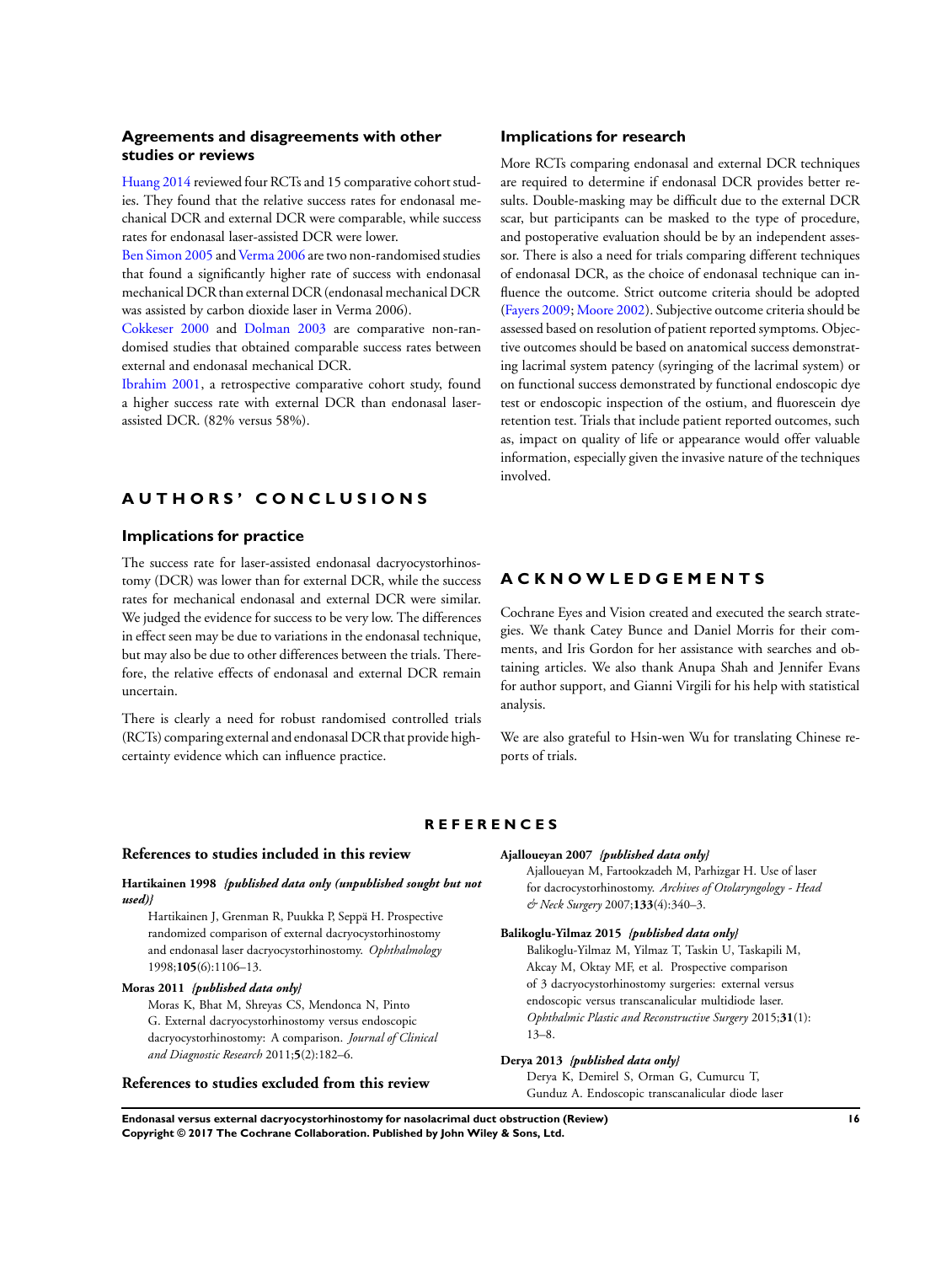dacryocystorhinostomy: is it an alternative method to conventional external dacryocystorhinostomy?. *Ophthalmic Plastic and Reconstructive Surgery* 2013;**29**(1):15–7.

#### **Hartikainen 1998b** *{published data only}*

Hartikainen J, Antila J, Varpula M, Puukka P, Seppä H, Grénman R. Prospective randomized comparison of endonasal endoscopic dacryocystorhinostomy and external dacryocystorhinostomy. *Laryngoscope* 1998;**108**(12): 1861–6.

# **Javate 2010** *{published data only}*

Javate RM, Pamintuan FG, Cruz RT. Efficacy of endoscopic lacrimal duct recanalization using microendoscope. *Ophthalmic Plastic and Reconstructive Surgery* 2010;**26**(5): 330–3.

#### **Tang 2015** *{published data only}*

Tang YZ, Lu HL, Yan SG, Kong XB, Liu XY, Liang KF, et al. Clinical research of the micro-invasive treatments for chronic dacryocystitis with the fifth generation lacrimal endoscope. *International Eye Science* 2015;**15**(6):1046–9.

#### **Taskin 2011** *{published data only}*

Taskin U, Yigit O, Sisman A, Eltutar K, Eryigit T. Comparison of outcomes between endoscopic and external dacryocystorhinostomy with a Griffiths nasal catheter. *Journal of Otolaryngology - Head & Neck Surgery* 2011;**40** (3):216–20.

#### **Yigit 2007** *{published data only}*

Yigit O, Samancioglu M, Taskin U, Ceylan S, Eltutar K, Yener M. External and endoscopic dacryocystorhinostomy in chronic dacryocystitis: Comparison of results. *European Archives of Oto-Rhino-Laryngology* 2007;**264**(8):879–85.

#### **References to studies awaiting assessment**

#### **Cui 2013** *{published data only}*

Cui W, Jiang L, Jiang YH, Xi J. Effects analysis of three kinds of operation methods in treatment of dacryocystitis. *International Eye Science* 2013;**13**(7):1510–1.

#### **Zhou 2015** *{published data only}*

Zhou J, Kong QJ, Li B. Effects comparison of two operation methods in treatment of dacryocystitis. *International Eye Science* 2015;**15**(3):565–66.

### **Additional references**

#### **Atkins 2004**

Atkins D, Best D, Briss PA, Eccles M, Falck-Ytter Y, Flottorp S, et al. GRADE Working Group. Grading quality of evidence and strength of recommendations. *BMJ* 2004; **328**(7454):1490.

#### **Bakri 1999**

Bakri SJ, Carney AS, Robinson K, Jones NS, Downes RN. Quality of life outcomes following dacryocystorhinostomy: External and endonasal laser techniques compared. *Orbit* 1999;**18**(2):83–8.

#### **Ben Simon 2005**

Ben Simon GJ, Joseph J, Lee S, Schwarcz RM, McCann JD, Goldberg RA. External versus endoscopic dacryocystorhinostomy for acquired nasolacrimal duct obstruction in a tertiary referral centre. *Ophthalmology* 2005;**112**(8):1464–8.

# **Boush 1994**

Boush GA, Lemke BN, Dortzbach RK. Results of endonasal laser assisted dacryocystorhinostomy. *Ophthalmology* 1994; **101**(5):955–9.

#### **Caldwell 1893**

Caldwell GW. Two new operations for obstruction of the nasal duct. *New York Medical Journal* 1893;**57**:581–2.

#### **Chen 2009**

Chen D, Ge J, Wang L, Gao Q, Ma P, Li N, et al. A simple and evolutional approach proven to recanalise the nasolacrimal duct obstruction. *British Journal of Ophthalmology* 2009;**93**(11):1438–43.

#### **Cokkeser 2000**

Cokkeser Y, Evereklioglu C, Er H. Comparative external versus endoscopic dacryocystorhinostomy: Results in 115 patients (130 eyes). *Otolaryngology - Head & Neck Surgery* 2000;**123**(4):488–91.

#### **Dolman 2003**

Dolman PJ. Comparison of external dacryocystorhinostomy with nonlaser endonasal dacryocystorhinostomy. *Ophthalmology* 2003;**110**(1):78–84.

#### **Dupuy-Dutemps 1921**

Dupuy-Dutemps B. Procede plastique de dacryocystorhinostomie et ses resultants. *Annales d'Ocullstique* 1921;**158**:241–61.

#### **Fayers 2009**

Fayers T, Laverde T, Tay E, Olver JM. Lacrimal surgery success after external dacryocystorhinostomy: functional and anatomical results using strict outcome criteria. *Ophthalmic Plastic and Reconstructive Surgery* 2009;**25**(6): 472–5.

#### **Glanville 2006**

Glanville JM, Lefebvre C, Miles JN, Camosso-Stefinovic J. How to identify randomized controlled trials in MEDLINE: ten years on. *Journal of the Medical Library Association* 2006; **94**(2):130–6.

#### **GRADEpro GDT 2014 [Computer program]**

GRADE Working Group, McMaster University. GRADEpro GDT. Version accessed 14 September 2016. Hamilton (ON): GRADE Working Group, McMaster University, 2014.

#### **Halle 1914**

Halle M. [Zur intranasalen operation am tranensack]. *Archives of Oto-Rhino-Laryngology* 1914;**28**:256–66.

#### **Henson 2007**

Henson RD, Henson RG Jr, Cruz HL Jr, Camara JG. Use of the diode laser with intraoperative mitomycin C in endocanalicular laser dacryocystorhinostomy. *Ophthalmic Plastic and Reconstructive Surgery* 2007;**23**(2):134–7.

#### **Higgins 2011**

Higgins JP, Altman DG, Sterne JAC editor(s). Chapter 8: Assessing risk of bias in included studies. In: Higgins

**Endonasal versus external dacryocystorhinostomy for nasolacrimal duct obstruction (Review) 17 Copyright © 2017 The Cochrane Collaboration. Published by John Wiley & Sons, Ltd.**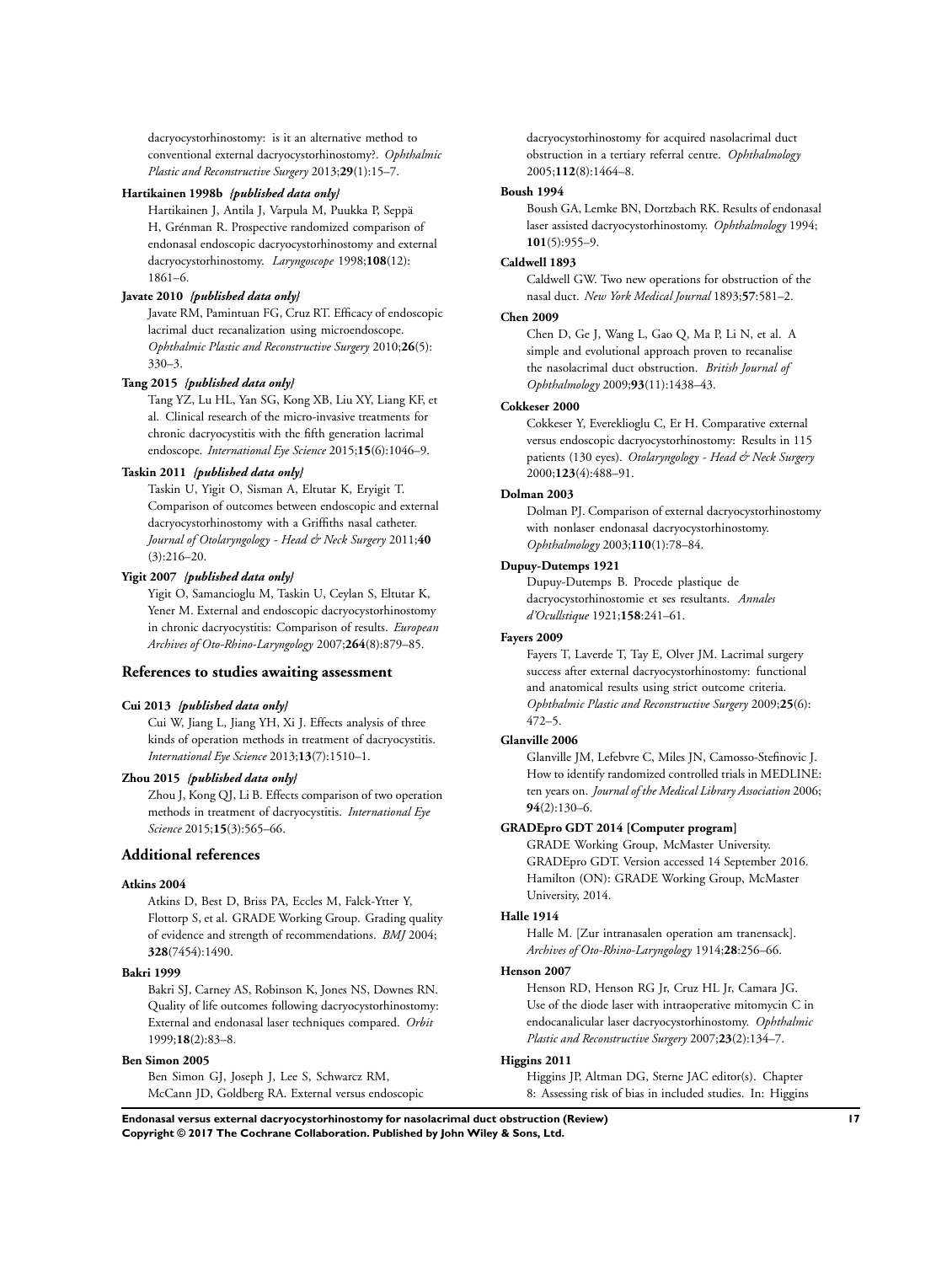JP, Green S editor(s). Cochrane Handbook for Systematic Reviews of Interventions Version 5.1.0 (updated March 2011). The Cochrane Collaboration, 2011. Available from handbook.cochrane.org.

#### **Hii 2012**

Hii BW, McNab AA, Friebel JD. A Comparison of External and Endonasal Dacryocystorhinostomy in Regard to Patient Satisfaction and Cost. *Orbit* 2012;**31**(2):67–76.

#### **Huang 2014**

Huang J, Malek J, Chin D, Snidvongs K, Wilcsek G, Tumuluri K, et al. Systematic review and metaanalysis on outcomes for endoscopic versus external dacryocystorhinostomy. *Orbit* 2014;**33**(2):81–90.

#### **Ibrahim 2001**

Ibrahim HA, Batterbury M, Banhegyi G, McGalliard J. Endonasal laser dacryocystorhinostomy and external dacryocystorhinostomy outcome profile in a general ophthalmic service unit: a comparative retrospective study. *Ophthalmic Surgery and Lasers* 2001;**32**(3):220–7.

#### **Kennedy 1985**

Kennedy DW. Functional endoscopic sinus surgery technique. *Archives of Otolaryngology - Head & Neck Surgery* 1985;**111**(10):643–9.

# **Kong 1994**

Kong YT, Kim TI, Kong BW. A report of 131 cases of endoscopic laser lacrimal surgery. *Ophthalmology* 1994;**101** (11):1793–800.

#### **Maini 2007**

Maini S, Raghava N, Youngs R, Evans K, Trivedi S, Foy C, et al. Endoscopic endonasal laser versus endonasal surgical dacryocystorhinostomy for epiphora due to nasolacrimal duct obstruction: prospective, randomised, controlled trial. *Journal of Laryngology and Otology* 2007;**121**(2):1170–6.

#### **Mathew 2004**

Mathew MR, McGuiness R, Webb LA, Murray SB, Esakowitz L. Patient satisfaction in our initial experience with endonasal endoscopic non-laser dacryocystorhinostomy. *Orbit* 2004;**23**(2):77–85.

#### **McDonogh 1989**

McDonogh M, Meiring JH. Endoscopic transnasal dacryocystorhinostomy. *Journal of Laryngology and Otology* 1989;**103**(6):585–7.

#### **Metson 1994**

Metson R, Woog JJ, Puliafito CA. Endoscopic laser dacryocystorhinostomy. *Laryngoscope* 1994;**104**(3 Pt 1): 269–74.

#### **Moore 2002**

Moore WM, Bentley CR, Olver JM. Functional and anatomic results after two types of endoscopic endonasal dacryocystorhinostomy: surgical and holmium laser. *Ophthalmology* 2002;**109**(8):1575–82.

#### **Muellner 2000**

Muellner K, Bodner E, Mannor GE, Wolf G, Hofmann T, Luxenberger W. Endolacrimal laser assisted lacrimal surgery. *British Journal of Ophthalmology* 2000;**84**(1):16–8.

#### **Ng 2015**

Ng DS, Chan E, Yu DK, Ko ST. Aesthetic assessment in periciliary "v-incision" versus conventional external dacryocystorhinostomy in Asians. *Graefe's Archive for Clinical and Experimental Ophthalmology* 2015;**253**(10): 1783–90.

#### **Pearlman 1997**

Pearlman SJ, Michalos P, Leib ML, Moazed KT. Translacrimal transnasal laser-assisted dacryocystorhinostomy. *Laryngoscope* 1997;**107**(10): 1362–5.

#### **Qin 2010**

Qin ZY, Lu ZM, Liang ZJ. Application of mitomycin C in nasal endoscopic dacryocystorhinostomy. *International Journal of Ophthalmology* 2010;**10**(8):1569–71.

#### **Reifler 1993**

Reifler DM. Results of endoscopic KTP laser assisted dacryocystorhinostomy. *Ophthalmic Plastic and Reconstructive Surgery* 1993;**9**(4):231–6.

#### **RevMan 2014 [Computer program]**

Nordic Cochrane Centre, The Cochrane Collaboration. Review Manager 5 (RevMan 5). Version 5.3. Copenhagen: Nordic Cochrane Centre, The Cochrane Collaboration, 2014.

#### **Roozitalab 2004**

Roozitalab MH, Amirahmadi M, Namazi MR. Results of the application of intraoperative mitomycin C in dacryocystorhinostomy. *European Journal of Ophthalmology* 2004;**14**(6):461–3.

#### **Saiju 2009**

Saiju R, Morse LJ, Weinberg D, Shrestha MK, Ruit S. Prospective randomized comparison of external dacryocystorhinostomy with and without silicone intubation. *British Journal of Ophthalmology* 2009;**93**(9): 1220–2.

#### **Seppa 1994**

Seppa H, Grenman R, Hartikainen J. Endonasal CO2-Nd: YAG laser dacryocystorhinostomy. *Acta Ophthalmologica* 1994;**72**(6):703–6.

#### **Sham 2000**

Sham CL, van Hasselt CA. Endoscopic terminal dacryocystorhinostomy. *Laryngoscope* 2000;**110**(6):1045–9.

#### **Smirnov 2006**

Smirnov G, Tuomilehto H, Terasvirta M, Nuutinen J, Seppa J. Silicone tubing after endoscopic dacryocystorhinostomy: is it necessary?. *American Journal of Rhinology* 2006;**20**(6): 600–2.

#### **Stammberger 1986**

Stammberger H. Endoscopic endonasal surgery: concepts in treatment of recurring rhinosinusitis. Part II. Surgical technique. *Otolaryngology - Head and Neck Surgery* 1986;**94** (2):147–56.

#### **Tarbet 1995**

Tarbet KJ, Custer PL. External dacryocystorhinostomy: surgical success, patient satisfaction and economic cost. *Ophthalmology* 1995;**102**(7):1065–70.

**Endonasal versus external dacryocystorhinostomy for nasolacrimal duct obstruction (Review) 18 Copyright © 2017 The Cochrane Collaboration. Published by John Wiley & Sons, Ltd.**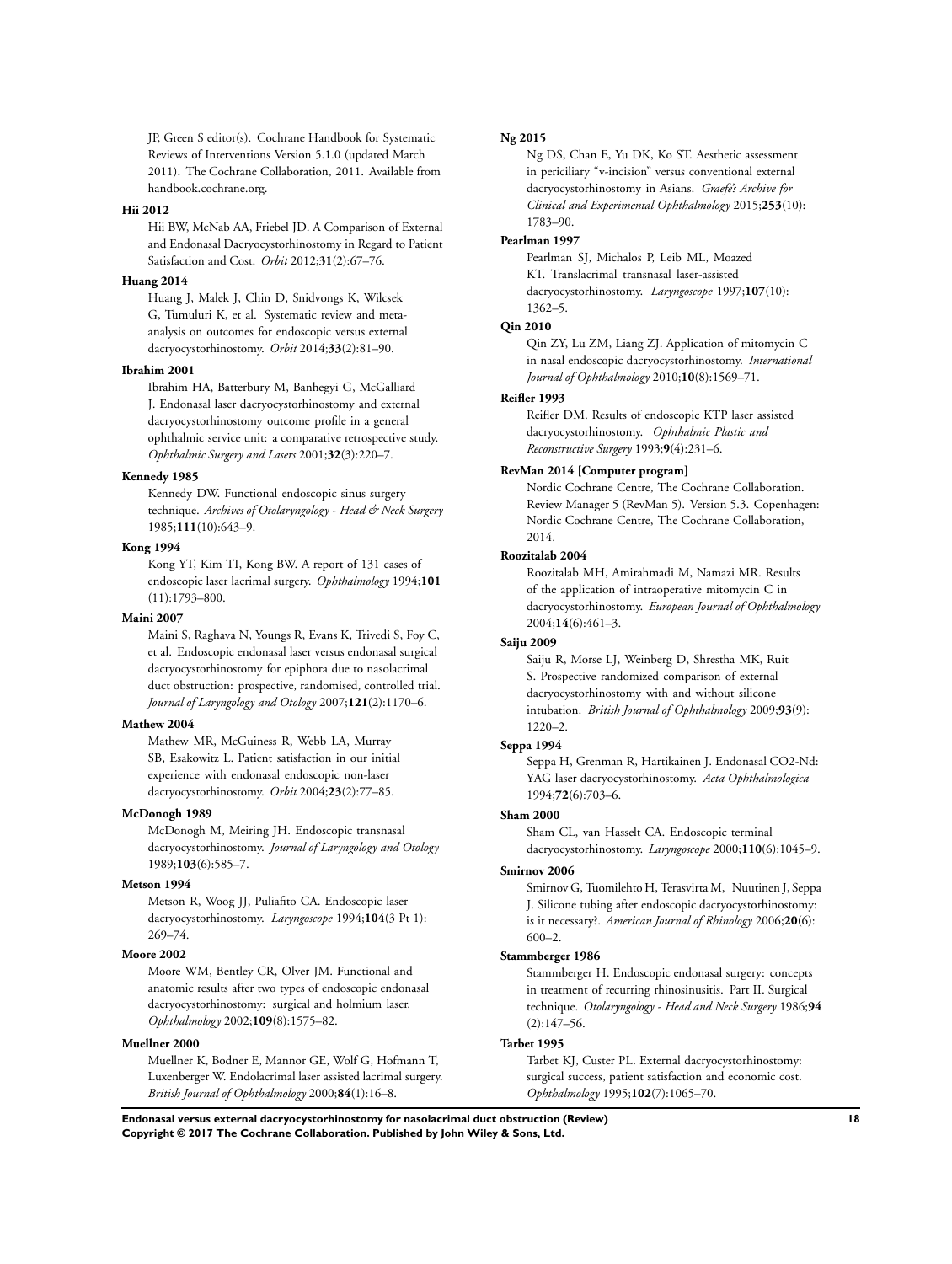#### **Toti 1904**

Toti A. [Nuovo metodo conservatore di cura radicle delle suppurazoni croniche del sacco lacrimale (Dacriocistorinostomia)]. *Clinica Moderna Firenze* 1904; **10**:385–7.

#### **Tsirbas 2004**

Tsirbas A, Davis G, Wormald PJ. Mechanical endonasal dacryocystorhinostomy versus external dacryocystorhinostomy. *Ophthalmic Plastic and Reconstructive Surgery* 2004;**20**(1):50–6.

#### **Unlu 2009**

Unlu HH, Gunhan K, Baser EF, Songu M. Long term results in endoscopic dacryocystorhinostomy: is intubation really required?. *Otolaryngology - Head and Neck Surgery* 2009;**140**(7):589–95.

#### **Verma 2006**

Verma A, Khabori M, Zutshi R. Endonasal carbondioxide laser assisted dacryocystorhinostomy verses external dacryocystorhinostomy. *Indian Journal of Otolaryngology and Head and Neck Surgery* 2006;**58**(1):9–14.

#### **Watts 2001**

Watts P, Ram AR, Nair R, Williams H. Comparison of external dacryocystorhinostomy and 5-fluorouracil augmented endonasal laser dacryocystorhinostomy. A retrospective review. *Indian Journal of Ophthalmology* 2001; **49**(3):169–72.

#### **West 1910**

West JM. A window resection of the nasal duct in cases of stenosis. *Transactions of the American Ophthalmological Society* 1910;**12**(Pt 2):654–8.

#### **Woog 1993**

Woog JJ, Metson R, Puliafito CA. Holmium: YAG endonasal laser dacryocystorhinostomy. *American Journal of Ophthalmology* 1993;**116**(1):1–10.

#### **Yuce 2013**

Yuce S, Ali A, Dogan M, Uysal IO, Muderris S. Results of Endoscopic Endonasal Dacryocystorhinostomy. *Journal of Craniofacial Surgery* 2013;**24**(1):e11–12.

#### **References to other published versions of this review**

#### **Anijeet 2011**

Anijeet D, Dolan L, MacEwen CJ. Endonasal versus external dacryocystorhinostomy for nasolacrimal duct obstruction. *Cochrane Database of Systematic Reviews* 2011, Issue 1. [DOI: 10.1002/14651858.CD007097.pub2]

#### **Anijeet 2008**

Anijeet D, Dolan L, MacEwen CJ. Endonasal versus external dacryocystorhinostomy for nasolacrimal duct obstruction. *Cochrane Database of Systematic Reviews* 2008, Issue 2. [DOI: 10.1002/14651858.CD007097]

∗ *Indicates the major publication for the study*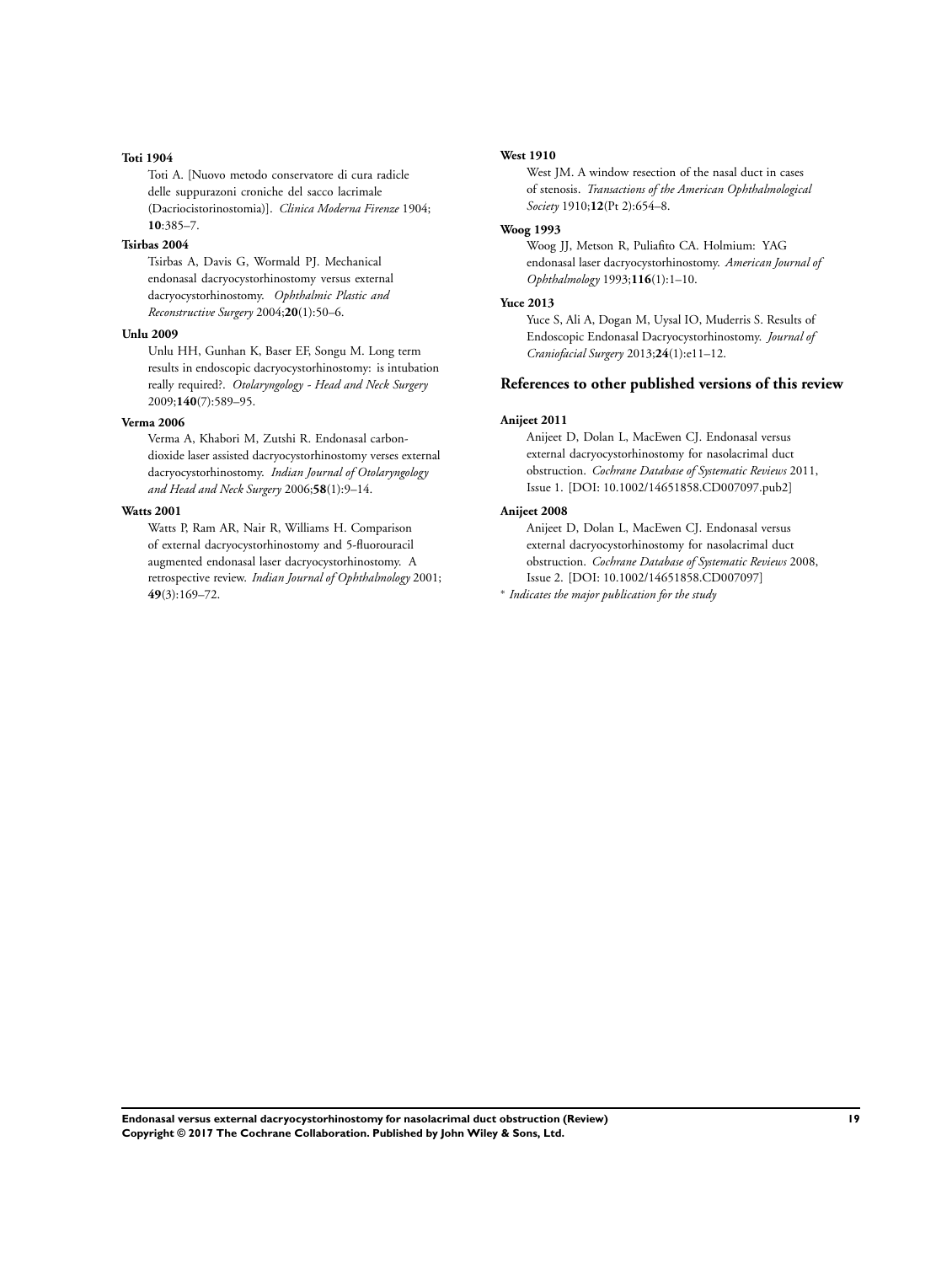# <span id="page-22-0"></span>**CHARACTERISTICS OF STUDIES**

# **Characteristics of included studies** *[ordered by study ID]*

#### **[Hartikainen 1998](#page-18-0)**

| Methods       | Randomised controlled trial; simple parallel group design with participants individually<br>randomised to one of two intervention groups                                                                                                                                                    |
|---------------|---------------------------------------------------------------------------------------------------------------------------------------------------------------------------------------------------------------------------------------------------------------------------------------------|
| Participants  | Country: Finland<br>64 eyes (63 participants)<br>Age: range 23 to 89 years<br>Mean age: 65 years                                                                                                                                                                                            |
| Interventions | Intervention 1: endonasal laser-assisted dacryocystorhinostomy<br>Intervention 2: external dacryocystorhinostomy                                                                                                                                                                            |
| Outcomes      | Patent lacrimal passage on irrigation at one year                                                                                                                                                                                                                                           |
| <b>Notes</b>  | Operations performed between January and December 1994, manuscript received May<br>1997<br>Study supported in part by a grant from the Turku University Foundation, Turku, Finland<br>The authors did not have any proprietary interest in any of the equipment mentioned<br>in the article |

**Bias Authors' judgement Support for judgement** Random sequence generation (selection Unclear risk bias) No description of sequence generation is provided in the trial report Allocation concealment (selection bias) Unclear risk No description of allocation concealment is provided in the trial report Blinding (performance bias and detection Unclear risk bias) All outcomes No description of masking either the participants or outcome assessors is provided in the trial report Incomplete outcome data (attrition bias) All outcomes Low risk At 12 months follow-up all participants in both groups were assessed for success. Complication rates were also determined for the whole study group. Therefore there was no incomplete data

**Endonasal versus external dacryocystorhinostomy for nasolacrimal duct obstruction (Review) 20 Copyright © 2017 The Cochrane Collaboration. Published by John Wiley & Sons, Ltd.**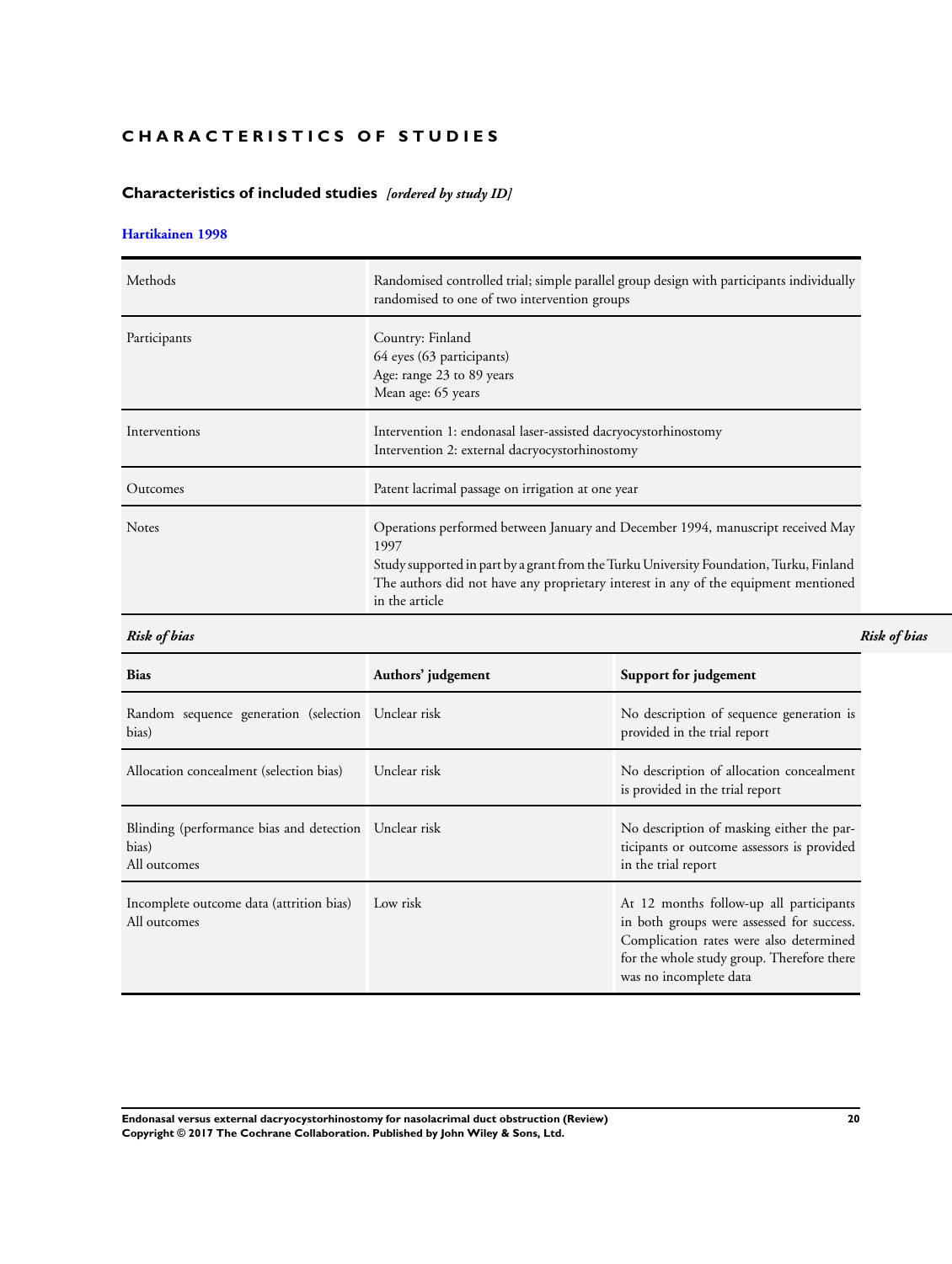<span id="page-23-0"></span>**[Moras 2011](#page-18-0)**

| Methods       | Randomised controlled trial; simple parallel group design with participants individually<br>randomised to one of two intervention groups |  |  |
|---------------|------------------------------------------------------------------------------------------------------------------------------------------|--|--|
| Participants  | Country: India<br>40 eyes (40 participants)<br>Age: 16-68<br>Mean age: not specified                                                     |  |  |
| Interventions | Intervention 1: endonasal mechanical dacryocystorhinostomy using punch forceps<br>Intervention 2: external dacryocystorhinostomy         |  |  |
| Outcomes      | Patent lacrimal drainage system on sac syringing at the end of 6 months                                                                  |  |  |
| <b>Notes</b>  | Date of submission: December 2010 (date of study not available from article)<br>No competing interests declared by authors.              |  |  |

*Risk of bias Risk of bias*

| <b>Bias</b>                                                                    | Authors' judgement | Support for judgement                                                                                                                               |
|--------------------------------------------------------------------------------|--------------------|-----------------------------------------------------------------------------------------------------------------------------------------------------|
| Random sequence generation (selection Unclear risk<br>bias)                    |                    | They were randomised into two groups'<br>with no further description                                                                                |
| Allocation concealment (selection bias)                                        | Unclear risk       | No description of allocation concealment<br>is provided in the trial report                                                                         |
| Blinding (performance bias and detection Unclear risk<br>bias)<br>All outcomes |                    | Masking of surgeons not possible. No de-<br>scription of masking either the participants<br>or outcome assessors is provided in the trial<br>report |
| Incomplete outcome data (attrition bias)<br>All outcomes                       | Low risk           | At 6 months there were no participants lost<br>to follow-up.                                                                                        |

# **Characteristics of excluded studies** *[ordered by study ID]*

| Study                 | Reason for exclusion                                                                                                                                                                                                                            |
|-----------------------|-------------------------------------------------------------------------------------------------------------------------------------------------------------------------------------------------------------------------------------------------|
| Ajalloueyan 2007      | Even though the authors describe their surgery as endonasal, the technique described in the full-text of the<br>trial is that of transcanalicular rather than endonasal DCR                                                                     |
| Balikoglu-Yilmaz 2015 | Prospective study comparing outcomes of external DCR, mechanical endonasal DCR and transcanalicular<br>DCR using multidiode laser. Study excluded as it was non-randomised, the procedure being chosen ac-<br>cording to participant preference |

**Endonasal versus external dacryocystorhinostomy for nasolacrimal duct obstruction (Review) 21 Copyright © 2017 The Cochrane Collaboration. Published by John Wiley & Sons, Ltd.**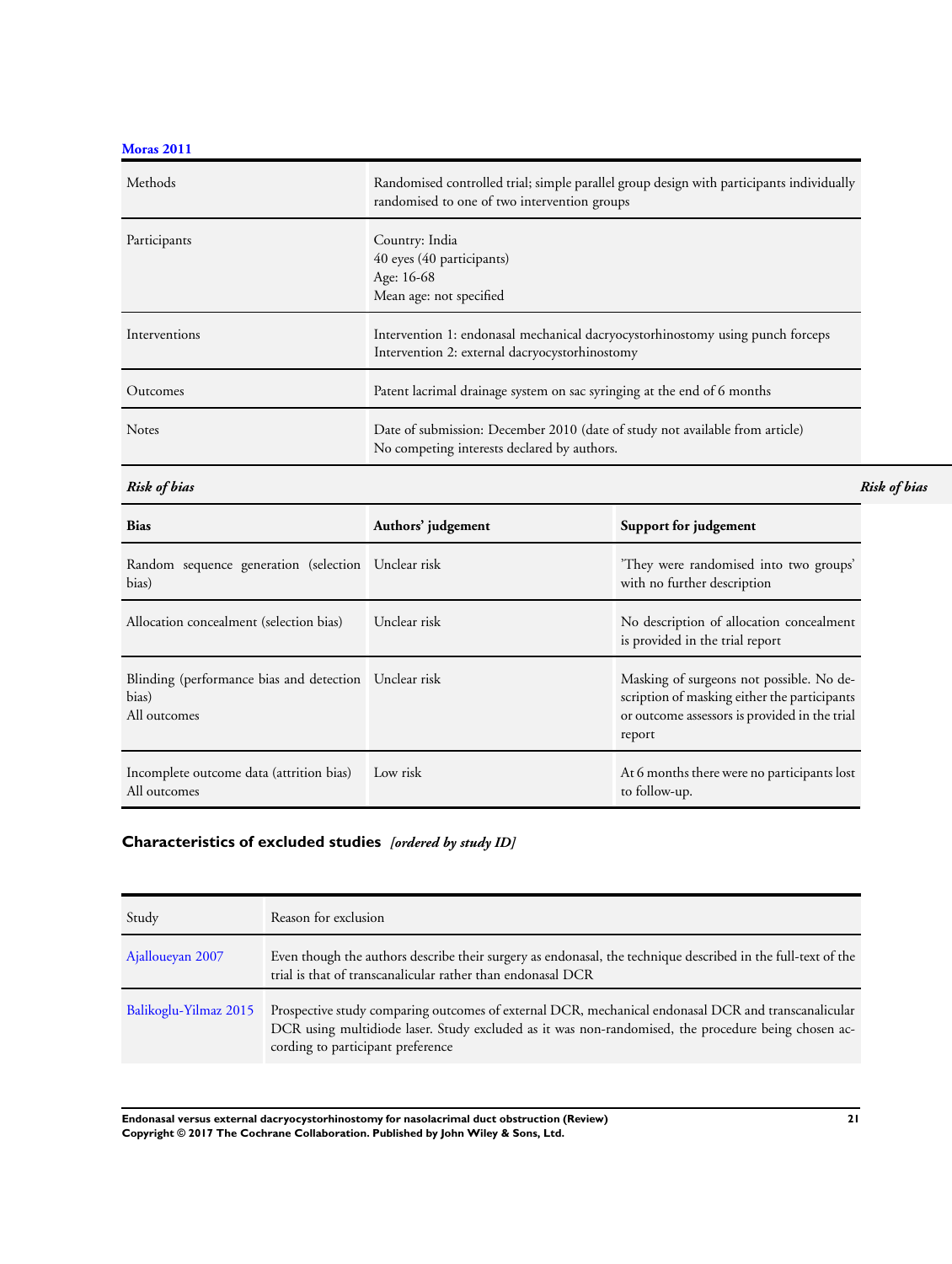<span id="page-24-0"></span>(*Continued)*

| Derya $2013$      | The endoscopic procedure involved a transcanalicular approach with the diode laser probe instead of an<br>endonasal one                                                                                                                                       |
|-------------------|---------------------------------------------------------------------------------------------------------------------------------------------------------------------------------------------------------------------------------------------------------------|
| Hartikainen 1998b | The same group conducted the two studies: Hartikainen 1998 and Hartikainen 1998b. The external DCR<br>group in these two studies appear to be the same. We were unsuccessful in our attempts to contact the<br>authors to clarify this matter                 |
| Javate 2010       | This trial uses a lacrimal microendoscope with a trephine to remove fibrous obstruction along the lacrimal<br>sac and nasolacrimal sac. It does not create an alternative drainage pathway using an endonasal technique<br>which is what our review evaluates |
| <b>Tang 2015</b>  | This study used a transcanalicular approach using a fifth generation lacrimal endoscope with a microdrill,<br>instead of an endonasal technique                                                                                                               |
| Taskin 2011       | Alternate allocation used, therefore this study does not qualify as a randomised controlled trial                                                                                                                                                             |
| <b>Yigit 2007</b> | The full-text article revealed that the study was not a randomised trial                                                                                                                                                                                      |

DCR: dacryocystorhinostomy

# **Characteristics of studies awaiting assessment** *[ordered by study ID]*

# **[Cui 2013](#page-18-0)**

| Methods       | Participants randomly divided into 3 treatment groups; details of randomisation process not available                                                                                                                                                   |
|---------------|---------------------------------------------------------------------------------------------------------------------------------------------------------------------------------------------------------------------------------------------------------|
| Participants  | 182 cases $(202$ eyes)                                                                                                                                                                                                                                  |
| Interventions | External dacryocystorhinostomy<br>Endonasal endoscopic dacryocystorhinostomy<br>Nd:YAG laser dacryoplasty                                                                                                                                               |
| Outcomes      | Criteria for success not defined in abstract                                                                                                                                                                                                            |
| <b>Notes</b>  | Only Chinese version of article available. Chinese translator asked by CEV Information Specialist to contact study<br>authors on June 4th 2015 for additional information about study (methods of randomisation etc). No response from<br>study authors |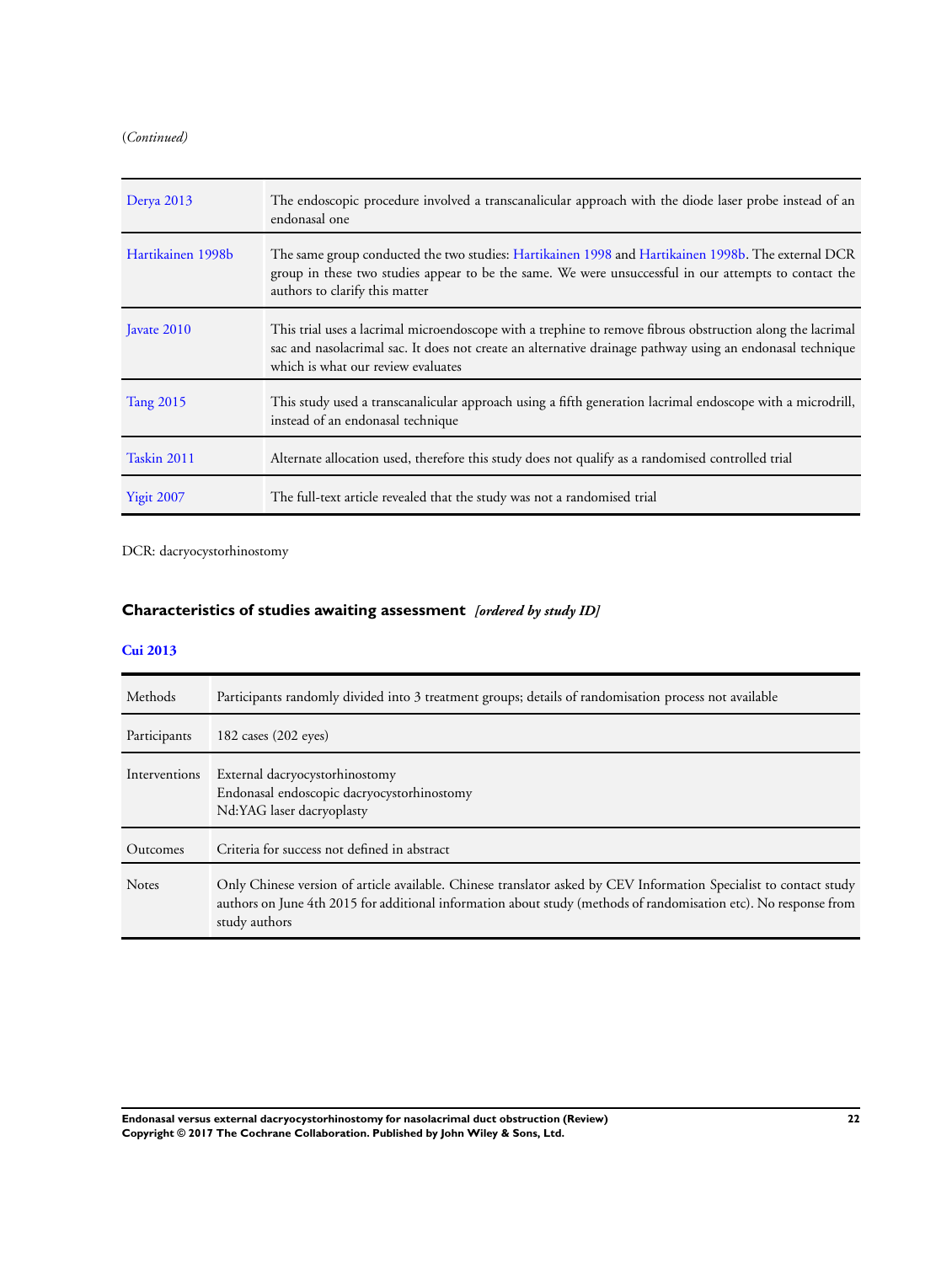| Zhou 2015     |                                                                                                                                                                                                                                                                                                                                                                                                                                                                                            |
|---------------|--------------------------------------------------------------------------------------------------------------------------------------------------------------------------------------------------------------------------------------------------------------------------------------------------------------------------------------------------------------------------------------------------------------------------------------------------------------------------------------------|
| Methods       | Participants randomly divided into 2 treatment groups. Translation of methods section in full-text Chinese article is<br>as follows 'The sample is a collection of cases of people with chronic dacryocystitis from November 2010 to January<br>2011 within the author's hospital - Songjiang District Central Hospital. There are 2 males and 35 females, aged from<br>25 to 63 years of age (average $44.03\pm7.13$ ). Unable to ascertain method of randomisation from this description |
| Participants  | 37 cases (37 eyes) with chronic dacryocystitis                                                                                                                                                                                                                                                                                                                                                                                                                                             |
| Interventions | External dacryocystorhinostomy<br>Endonasal endoscopic dacryocystorhinostomy combined with intubation of lacrimal ducts                                                                                                                                                                                                                                                                                                                                                                    |
| Outcomes      | Criteria of 'success' not defined in abstract                                                                                                                                                                                                                                                                                                                                                                                                                                              |
| <b>Notes</b>  | Study authors emailed by Chinese translator on 12 Oct 2015 - no response from study authors to date                                                                                                                                                                                                                                                                                                                                                                                        |

**Endonasal versus external dacryocystorhinostomy for nasolacrimal duct obstruction (Review) 23 Copyright © 2017 The Cochrane Collaboration. Published by John Wiley & Sons, Ltd.**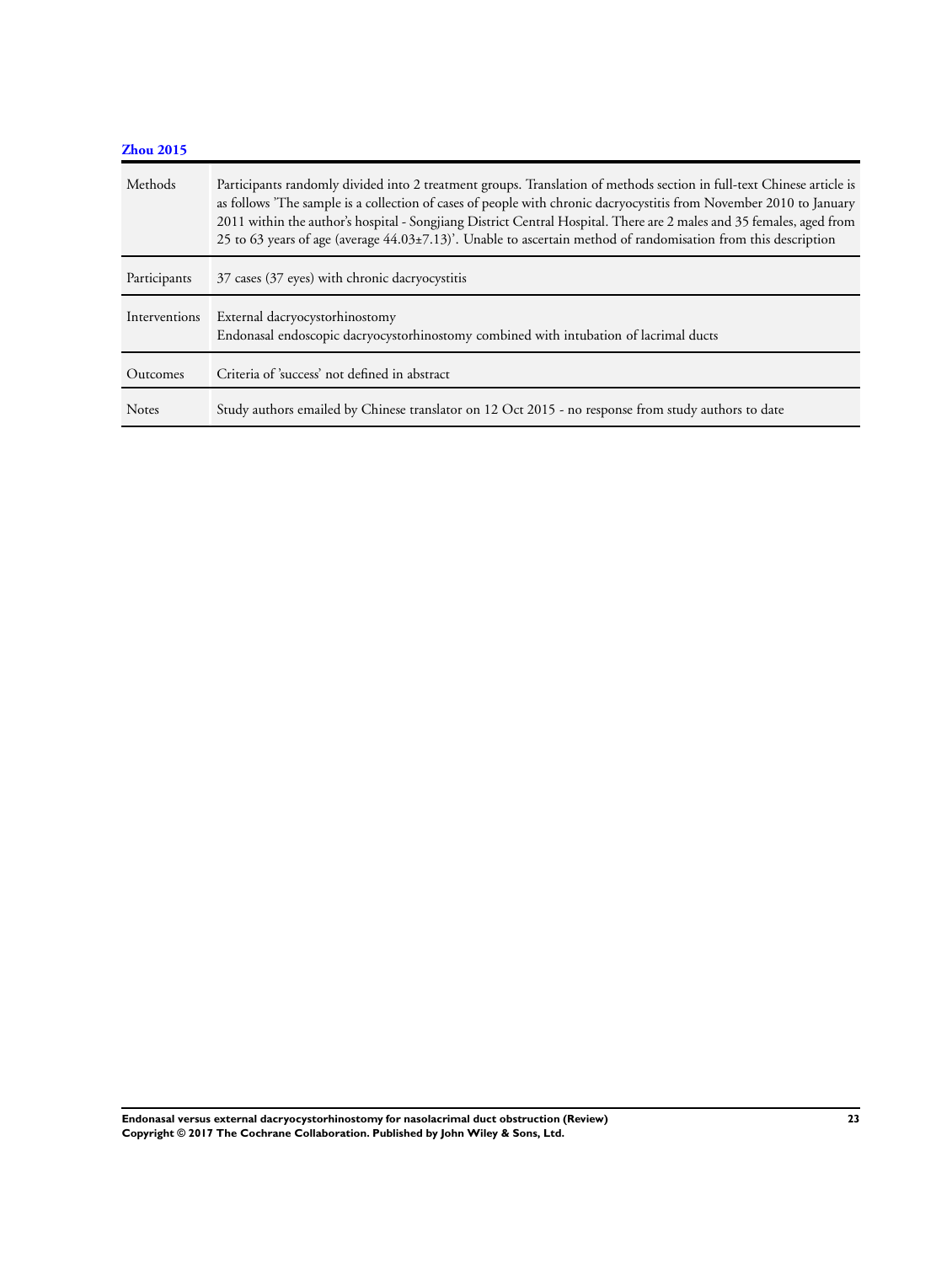# **D A T A A N D A N A L Y S E S**

| Outcome or subgroup title | No. of<br>studies | No. of<br>participants | Statistical method              | <b>Effect size</b>  |
|---------------------------|-------------------|------------------------|---------------------------------|---------------------|
| 1 Anatomic success        | $\overline{c}$    |                        | Risk Ratio (M-H, Fixed, 95% CI) | Subtotals only      |
| 1.1 Laser-assisted        |                   | 64                     | Risk Ratio (M-H, Fixed, 95% CI) | $0.69$ [0.52, 0.92] |
| 1.2 Mechanical            |                   | 40                     | Risk Ratio (M-H, Fixed, 95% CI) | $1.0$ [0.81, 1.23]  |
| 2 Subjective success      |                   |                        | Risk Ratio (M-H, Fixed, 95% CI) | Totals not selected |
| 3 Intraoperative bleeding |                   |                        | Risk Ratio (M-H, Fixed, 95% CI) | Totals not selected |
| 3.1 Laser-assisted        |                   |                        | Risk Ratio (M-H, Fixed, 95% CI) | $0.0$ [0.0, 0.0]    |
| 3.2 Mechanical            |                   |                        | Risk Ratio (M-H, Fixed, 95% CI) | $0.0$ [0.0, 0.0]    |
| 4 Postoperative bleeding  | $\mathfrak{D}$    | 104                    | Risk Ratio (M-H, Fixed, 95% CI) | $0.33$ [0.04, 3.10] |
| 4.1 Laser-assisted        |                   | 64                     | Risk Ratio (M-H, Fixed, 95% CI) | $0.33$ [0.01, 7.89] |
| 4.2 Mechanical            |                   | 40                     | Risk Ratio (M-H, Fixed, 95% CI) | $0.33$ [0.01, 7.72] |
| 5 Wound infection/gaping  |                   |                        | Risk Ratio (M-H, Fixed, 95% CI) | Totals not selected |
| 5.1 Laser-assisted        |                   |                        | Risk Ratio (M-H, Fixed, 95% CI) | $0.0$ [0.0, 0.0]    |
| 5.2 Mechanical            |                   |                        | Risk Ratio (M-H, Fixed, 95% CI) | $0.0$ [0.0, 0.0]    |

# **Comparison 1. Endonasal versus external DCR**

# **Analysis 1.1. Comparison 1 Endonasal versus external DCR, Outcome 1 Anatomic success.**

Review: Endonasal versus external dacryocystorhinostomy for nasolacrimal duct obstruction

Comparison: 1 Endonasal versus external DCR

| Anatomic success<br>Outcome:                                                          |                  |              |                        |                    |         |                         |
|---------------------------------------------------------------------------------------|------------------|--------------|------------------------|--------------------|---------|-------------------------|
| Study or subgroup                                                                     | Favours external | External DCR |                        | <b>Risk Ratio</b>  | Weight  | <b>Risk Ratio</b>       |
|                                                                                       | n/N              | n/N          |                        | M-H, Fixed, 95% CI |         | M-H, Fixed, 95% CI      |
| Laser-assisted                                                                        |                  |              |                        |                    |         |                         |
| Hartikainen 1998                                                                      | 20/32            | 29/32        |                        |                    | 100.0 % | $0.69$ $[ 0.52, 0.92 ]$ |
| Subtotal (95% CI)                                                                     | 32               | 32           |                        |                    | 100.0 % | $0.69$ [ 0.52, 0.92 ]   |
| Total events: 20 (Favours external), 29 (External DCR)                                |                  |              |                        |                    |         |                         |
| Heterogeneity: not applicable                                                         |                  |              |                        |                    |         |                         |
| Test for overall effect: $Z = 2.51$ (P = 0.012)                                       |                  |              |                        |                    |         |                         |
| 2 Mechanical                                                                          |                  |              |                        |                    |         |                         |
| Moras 2011                                                                            | 18/20            | 18/20        |                        |                    | 100.0%  | $1.00$ $[0.81, 1.23]$   |
| Subtotal (95% CI)                                                                     | 20               | 20           |                        |                    | 100.0 % | $1.00$ [ 0.81, 1.23 ]   |
| Total events: 18 (Favours external), 18 (External DCR)                                |                  |              |                        |                    |         |                         |
| Heterogeneity: not applicable                                                         |                  |              |                        |                    |         |                         |
| Test for overall effect: $Z = 0.0$ (P = 1.0)                                          |                  |              |                        |                    |         |                         |
| Test for subgroup differences: Chi <sup>2</sup> = 4.17, df = 1 (P = 0.04), $1^2$ =76% |                  |              |                        |                    |         |                         |
|                                                                                       |                  |              |                        |                    |         |                         |
|                                                                                       |                  |              | $0.1 \quad 0.2$<br>0.5 | $5$ $10$<br>2      |         |                         |
|                                                                                       |                  |              | Favours external       | Favours endonasal  |         |                         |

**Endonasal versus external dacryocystorhinostomy for nasolacrimal duct obstruction (Review) 24 Copyright © 2017 The Cochrane Collaboration. Published by John Wiley & Sons, Ltd.**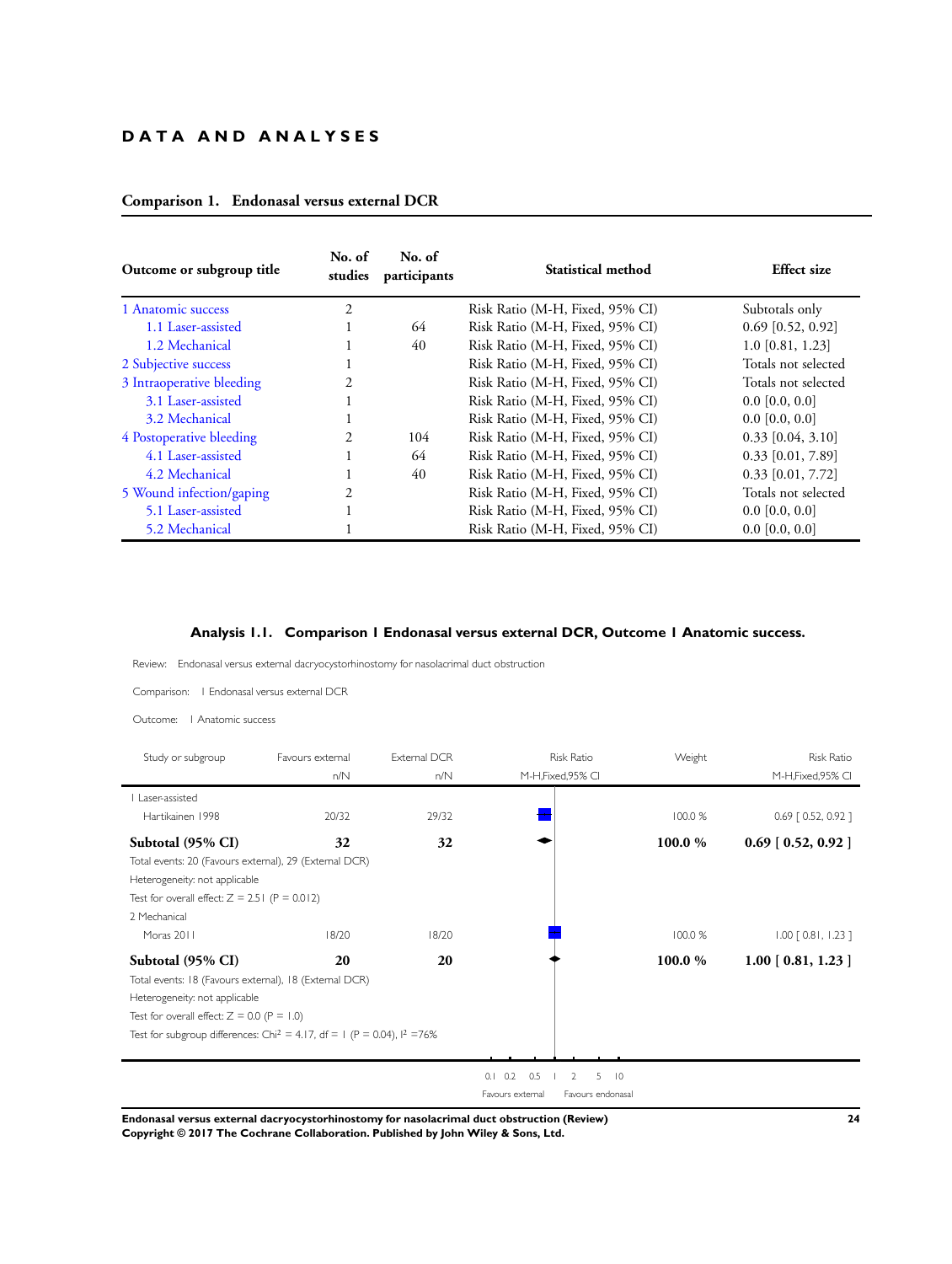#### <span id="page-27-0"></span>**Analysis 1.2. Comparison 1 Endonasal versus external DCR, Outcome 2 Subjective success.**

Review: Endonasal versus external dacryocystorhinostomy for nasolacrimal duct obstruction

Comparison: 1 Endonasal versus external DCR

Outcome: 2 Subjective success



(1) Laser-assisted DCR versus external DCR

#### **Analysis 1.3. Comparison 1 Endonasal versus external DCR, Outcome 3 Intraoperative bleeding.**

Review: Endonasal versus external dacryocystorhinostomy for nasolacrimal duct obstruction

Comparison: 1 Endonasal versus external DCR

Outcome: 3 Intraoperative bleeding

| Study or subgroup | Endonasal DCR | External DCR | <b>Risk Ratio</b> |                       | <b>Risk Ratio</b>     |
|-------------------|---------------|--------------|-------------------|-----------------------|-----------------------|
|                   | n/N           | n/N          |                   | M-H, Fixed, 95% CI    | M-H, Fixed, 95% CI    |
| I Laser-assisted  |               |              |                   |                       |                       |
| Hartikainen 1998  | 0/32          | 0/32         |                   |                       | Not estimable         |
| 2 Mechanical      |               |              |                   |                       |                       |
| Moras 2011        | 9/20          | 9/20         |                   |                       | $1.00$ $[0.50, 1.98]$ |
|                   |               |              |                   |                       |                       |
|                   |               |              | 0.1<br>0.01       | $\overline{0}$<br>100 |                       |
|                   |               |              | Favours endonasal | Favours external      |                       |

**Endonasal versus external dacryocystorhinostomy for nasolacrimal duct obstruction (Review) 25 Copyright © 2017 The Cochrane Collaboration. Published by John Wiley & Sons, Ltd.**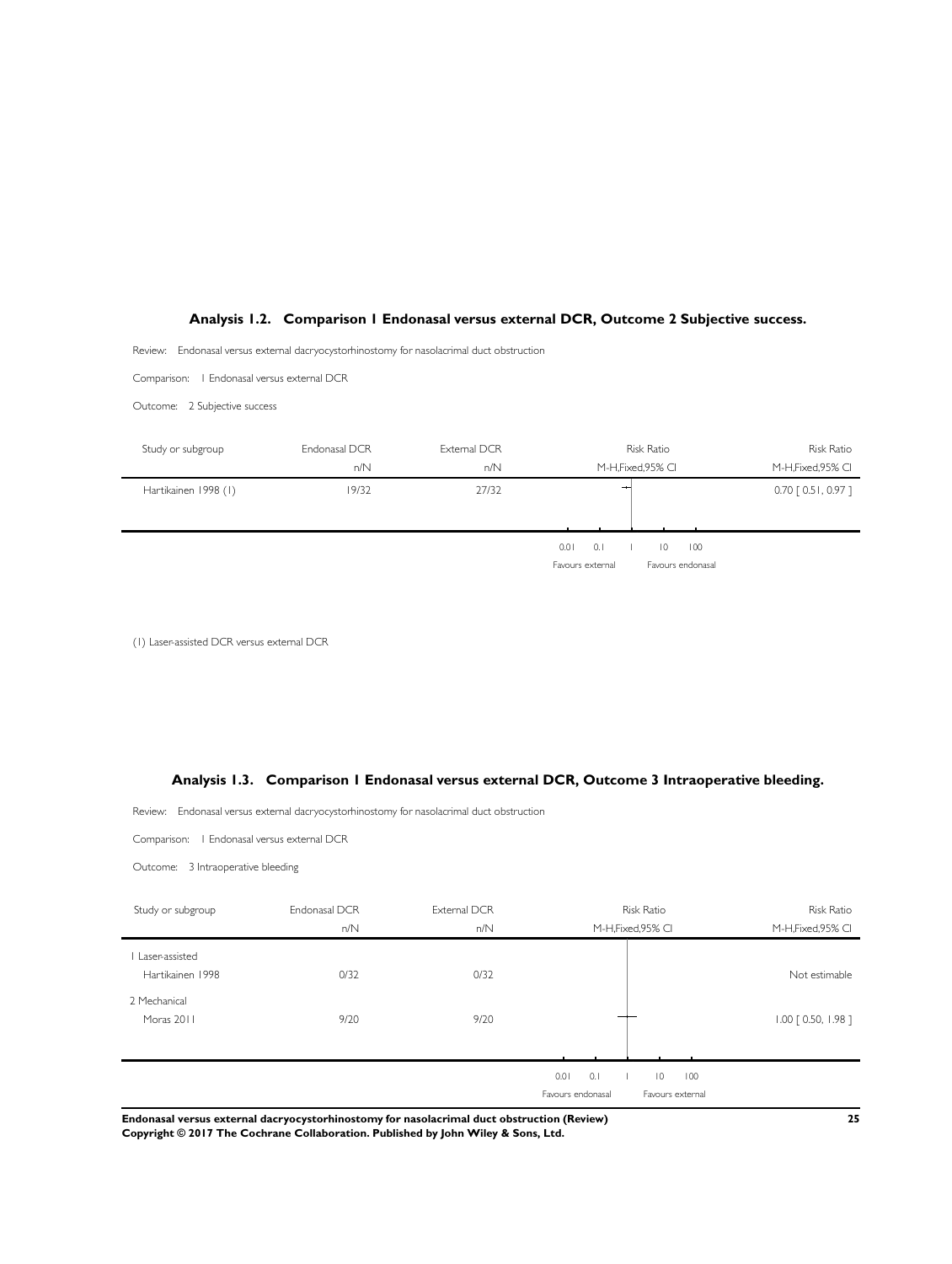# <span id="page-28-0"></span>**Analysis 1.4. Comparison 1 Endonasal versus external DCR, Outcome 4 Postoperative bleeding.**

Review: Endonasal versus external dacryocystorhinostomy for nasolacrimal duct obstruction

Comparison: 1 Endonasal versus external DCR

Outcome: 4 Postoperative bleeding

| Study or subgroup                                                                      | Endonasal DCR | External DCR | <b>Risk Ratio</b>  | Weight | <b>Risk Ratio</b>     |
|----------------------------------------------------------------------------------------|---------------|--------------|--------------------|--------|-----------------------|
|                                                                                        | n/N           | n/N          | M-H, Fixed, 95% CI |        | M-H, Fixed, 95% CI    |
| Laser-assisted                                                                         |               |              |                    |        |                       |
| Hartikainen 1998                                                                       | 0/32          | 1/32         |                    | 50.0 % | $0.33$ [ 0.01, 7.89 ] |
| Subtotal (95% CI)                                                                      | 32            | 32           |                    | 50.0 % | $0.33$ [ 0.01, 7.89 ] |
| Total events: 0 (Endonasal DCR), 1 (External DCR)                                      |               |              |                    |        |                       |
| Heterogeneity: not applicable                                                          |               |              |                    |        |                       |
| Test for overall effect: $Z = 0.68$ (P = 0.50)                                         |               |              |                    |        |                       |
| 2 Mechanical                                                                           |               |              |                    |        |                       |
| Moras 2011                                                                             | 0/20          | 1/20         |                    | 50.0 % | $0.33$ [ 0.01, 7.72 ] |
| Subtotal (95% CI)                                                                      | 20            | 20           |                    | 50.0 % | $0.33$ [ 0.01, 7.72 ] |
| Total events: 0 (Endonasal DCR), 1 (External DCR)                                      |               |              |                    |        |                       |
| Heterogeneity: not applicable                                                          |               |              |                    |        |                       |
| Test for overall effect: $Z = 0.69$ (P = 0.49)                                         |               |              |                    |        |                       |
| <b>Total (95% CI)</b>                                                                  | 52            | 52           |                    | 100.0% | $0.33$ [ 0.04, 3.10 ] |
| Total events: 0 (Endonasal DCR), 2 (External DCR)                                      |               |              |                    |        |                       |
| Heterogeneity: Chi <sup>2</sup> = 0.0, df = 1 (P = 1.00); $1^2$ =0.0%                  |               |              |                    |        |                       |
| Test for overall effect: $Z = 0.97$ (P = 0.33)                                         |               |              |                    |        |                       |
| Test for subgroup differences: Chi <sup>2</sup> = 0.0, df = 1 (P = 1.00), $1^2$ = 0.0% |               |              |                    |        |                       |
|                                                                                        |               |              |                    |        |                       |

0.01 0.1 1 10 100 Favours endonasal Favours external

**Endonasal versus external dacryocystorhinostomy for nasolacrimal duct obstruction (Review) 26 Copyright © 2017 The Cochrane Collaboration. Published by John Wiley & Sons, Ltd.**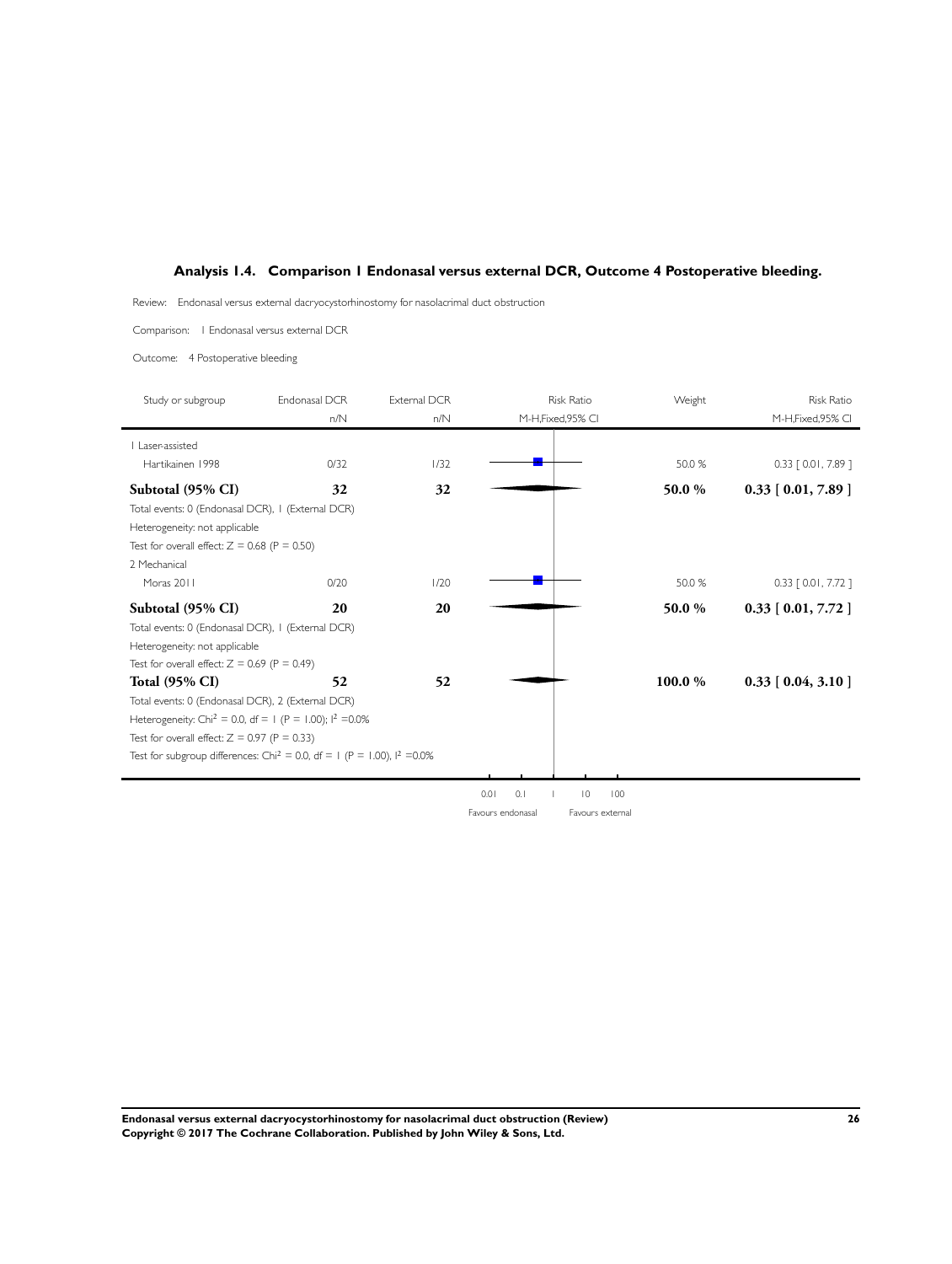# **Analysis 1.5. Comparison 1 Endonasal versus external DCR, Outcome 5 Wound infection/gaping.**

<span id="page-29-0"></span>Review: Endonasal versus external dacryocystorhinostomy for nasolacrimal duct obstruction

Comparison: 1 Endonasal versus external DCR

Outcome: 5 Wound infection/gaping

| Study or subgroup                  | Endonasal DCR | External DCR | <b>Risk Ratio</b>                    | Risk Ratio            |
|------------------------------------|---------------|--------------|--------------------------------------|-----------------------|
|                                    | n/N           | n/N          | M-H, Fixed, 95% CI                   | M-H, Fixed, 95% CI    |
| Laser-assisted<br>Hartikainen 1998 | 0/32          | 0/32         |                                      | Not estimable         |
| 2 Mechanical<br>Moras 2011         | 0/20          | 2/20         |                                      | $0.20$ $[0.01, 3.92]$ |
|                                    |               |              |                                      |                       |
|                                    |               |              | 0.1<br>$\overline{0}$<br>100<br>0.01 |                       |

Favours endonasal Favours external

# **A P P E N D I C E S**

# **Appendix 1. CENTRAL search strategy**

#1 MeSH descriptor: [Dacryocystorhinostomy] explode all trees

#2 dacryocystorhinostom\*

#3 ((endonasal or external or endoscopic or microscopic) near/5 DCR\*)

#4 MeSH descriptor: [Lacrimal Apparatus] explode all trees

#5 MeSH descriptor: [Lacrimal Apparatus Diseases] this term only

#6 MeSH descriptor: [Lacrimal Duct Obstruction] this term only

#7 MeSH descriptor: [Nasolacrimal Duct] this term only

#8 MeSH descriptor: [Dacryocystitis] this term only

#9 dacryocystitis

#10 lacrimal near/4 (obstruct\* or block\*)

#11 nasolacrimal near/4 (obstruct\* or block\*)

#12 #1 or #2 or #3 or #4 or #5 or #6 or #7 or #8 or #9 or #10 or #11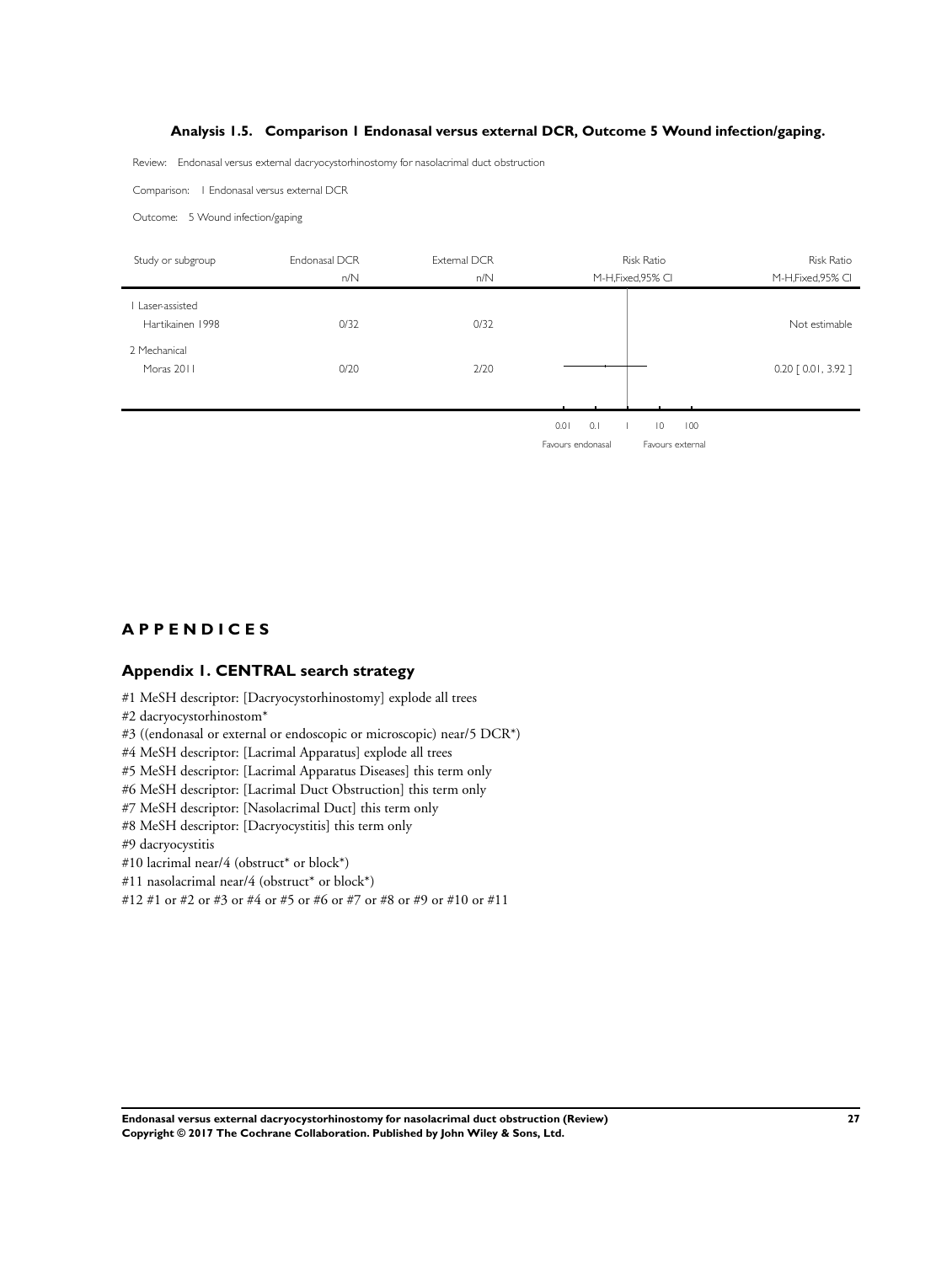### <span id="page-30-0"></span>**Appendix 2. MEDLINE Ovid search strategy**

1. randomized controlled trial.pt. 2. (randomized or randomised).ab,ti. 3. placebo.ab,ti. 4. dt.fs. 5. randomly.ab,ti. 6. trial.ab,ti. 7. groups.ab,ti. 8. or/1-7 9. exp animals/ 10. exp humans/ 11. 9 not (9 and 10) 12. 8 not 11 13. exp dacryocystorhinostomy/ 14. dacryocystorhinostom\$.tw. 15. ((endonasal or external or endoscopic or microscopic) adj5 DCR\$).tw. 16. exp Lacrimal Apparatus/ 17. Lacrimal Apparatus Diseases/ 18. Lacrimal duct obstruction/ 19. Nasolacrimal Duct/ 20. Dacryocystitis/ 21. dacryocystitis.tw. 22. (lacrimal adj4 (obstruct\$ or block\$)).tw. 23. (nasolacrimal adj4 (obstruct\$ or block\$)).tw. 24. or/13-23 25. 12 and 24 The search filter for trials at the beginning of the MEDLINE strategy is from the published paper by [Glanville 2006](#page-18-0).

# **Appendix 3. Embase Ovid search strategy**

1. exp randomized controlled trial/ 2. exp randomization/ 3. exp double blind procedure/ 4. exp single blind procedure/ 5. random\$.tw. 6. or/1-5 7. (animal or animal experiment).sh. 8. human.sh. 9. 7 and 8 10. 7 not 9 11. 6 not 10 12. exp clinical trial/ 13. (clin\$ adj3 trial\$).tw. 14. ((singl\$ or doubl\$ or trebl\$ or tripl\$) adj3 (blind\$ or mask\$)).tw. 15. exp placebo/ 16. placebo\$.tw. 17. random\$.tw. 18. exp experimental design/ 19. exp crossover procedure/ 20. exp control group/ 21. exp latin square design/ 22. or/12-21

**Endonasal versus external dacryocystorhinostomy for nasolacrimal duct obstruction (Review) 28 Copyright © 2017 The Cochrane Collaboration. Published by John Wiley & Sons, Ltd.**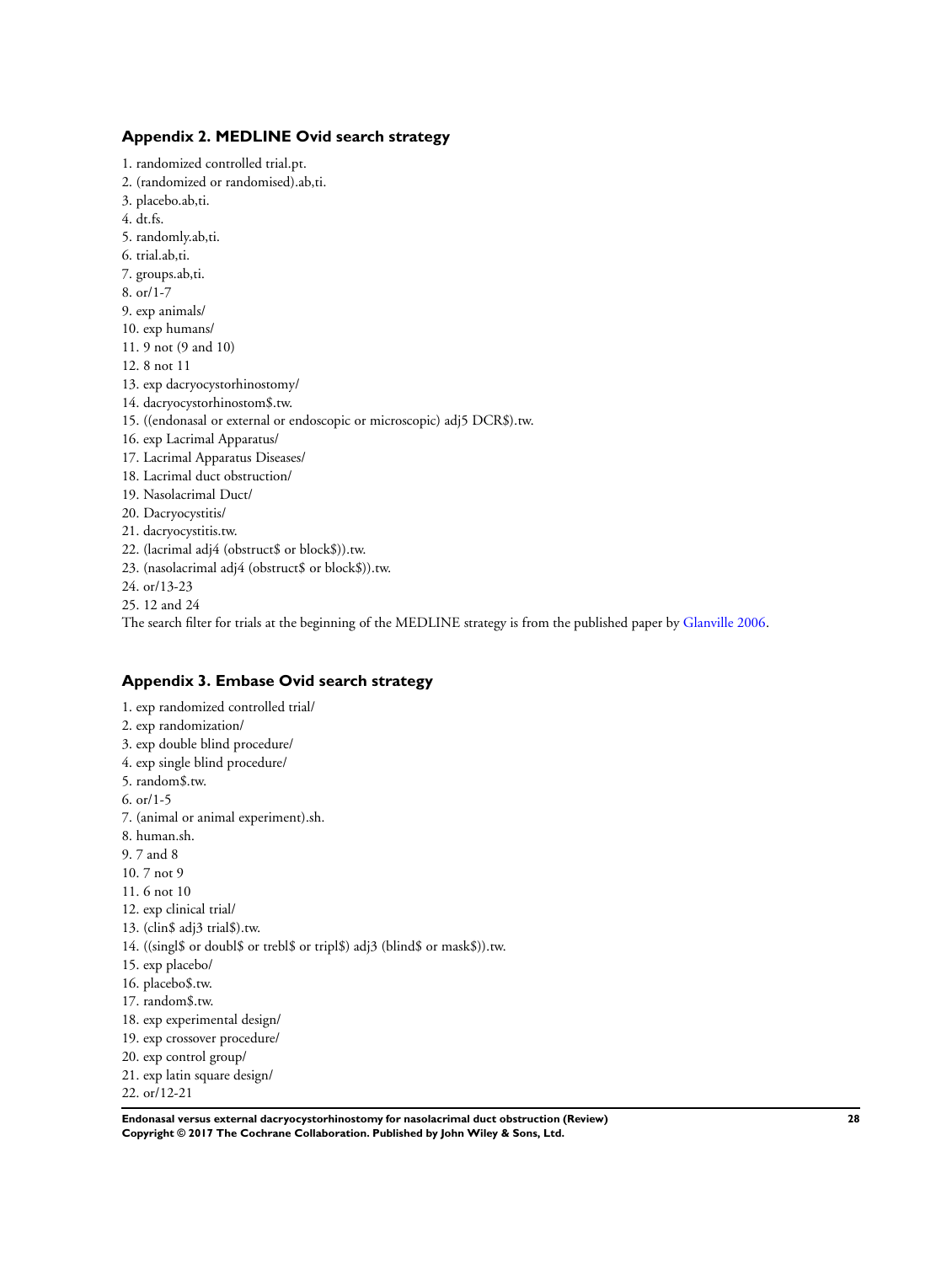<span id="page-31-0"></span>23. 22 not 10 24. 23 not 11 25. exp comparative study/ 26. exp evaluation/ 27. exp prospective study/ 28. (control\$ or prospectiv\$ or volunteer\$).tw. 29. or/25-28 30. 29 not 10 31. 30 not (11 or 23) 32. 11 or 24 or 31 33. dacryocystorhinostomy/ 34. dacryocystorhinostom\$.tw. 35. ((endonasal or external or endoscopic or microscopic) adj5 DCR\$).tw. 36. lacrimal duct/ 37. lacrimal duct occlusion/ 38. dacryocystitis/ 39. dacryocystitis.tw. 40. (lacrimal adj4 (obstruct\$ or block\$)).tw. 41. (nasolacrimal adj4 (obstruct\$ or block\$)).tw. 42. or/33-41 43. 32 and 42

# **Appendix 4. LILACS search strategy**

dacryocystorhinostom\$ or dacryocystitis or DCR or lacrimal and obstruc\$ or block\$

# **Appendix 5. Web of Science CPCI-S search strategy**

#4 #1 OR #2 OR #3 #3 TS= lacrimal obstruc\* #2 TS=dacryocystitis #1 TS=dacryocystorhinostom\*

# **Appendix 6. ISRCTN search strategy**

dacryocystorhinostomy OR dacryocystitis

# **Appendix 7. ClinicalTrials.gov search strategy**

Dacryocystorhinostomy OR Dacryocystitis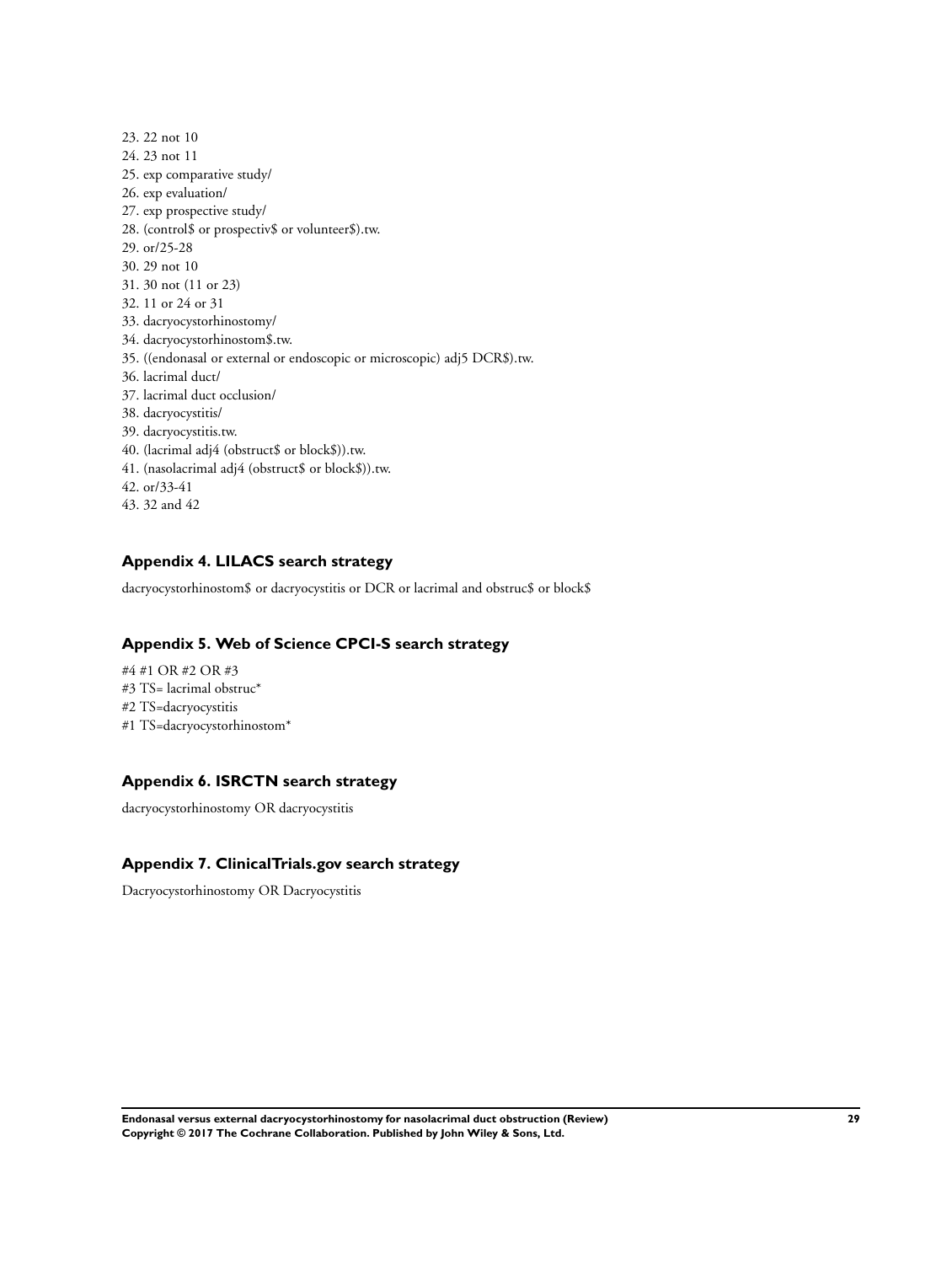# <span id="page-32-0"></span>**Appendix 8. WHO ICTRP search strategy**

Dacryocystorhinostomy OR Dacryocystitis

# **W H A T ' S N E W**

Last assessed as up-to-date: 22 August 2016.

| Date           | Event                                                                                                           | Description                                       |
|----------------|-----------------------------------------------------------------------------------------------------------------|---------------------------------------------------|
| 22 August 2016 | New citation required but conclusions have not changed Issue 2 2017: We identified one new trial that fulfilled | the inclusion criteria (Moras 2011).              |
|                | 22 August 2016 New search has been performed                                                                    | Issue 2 2017: We updated the electronic searches. |

# **H I S T O R Y**

Protocol first published: Issue 2, 2008

Review first published: Issue 1, 2011

| Date | Event | <b>Description</b>                                    |
|------|-------|-------------------------------------------------------|
|      |       | 19 March 2008 Amended Converted to new review format. |

# **C O N T R I B U T I O N S O F A U T H O R S**

Conceiving the review: Cochrane Eyes and Vision

#### **2011 version**

- Designing the review: DA
- Co-ordinating the review: DA
- Data collection for the review
	- Designing electronic search strategies: Cochrane Eyes and Vision Group Trials Search Co-ordinator
	- Undertaking manual searches: DA
	- Screening search results: DA, LD
	- Organising retrieval of papers: DA, LD
	- Screening retrieved papers against inclusion criteria: DA, LD
	- Appraising quality of papers: DA, LD
	- Extracting data from papers: DA, LD
	- Writing to authors of papers for additional information: DA
	- Providing additional data about papers: DA
	- Obtaining and screening data on unpublished studies: DA
- Data management for the review:
	- Entering data into RevMan: DA, LD

**Endonasal versus external dacryocystorhinostomy for nasolacrimal duct obstruction (Review) 30 Copyright © 2017 The Cochrane Collaboration. Published by John Wiley & Sons, Ltd.**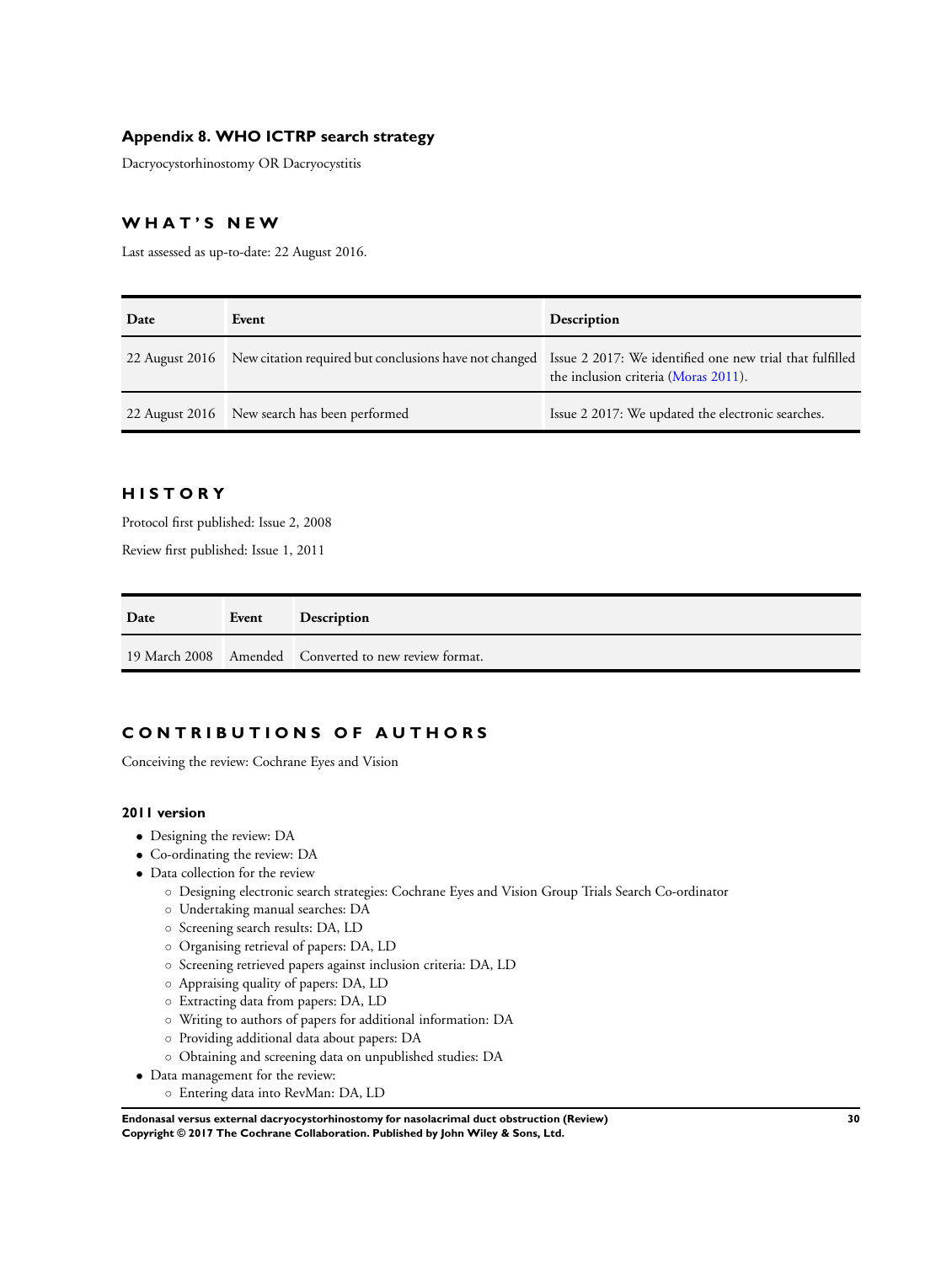- Analysis of data: DA, LD
- Interpretation of data
	- Providing a methodological perspective: DA, CJM
	- Providing a clinical perspective: DA, CJM
	- Providing a policy perspective: DA, CJM
	- Providing a consumer perspective: DA, CJM
- Writing the review: DA, LD, CJM
- Providing general advice on the review: CJM

#### **2017 update**

LJ and DA screened the search results, extracted data, assessed studies for bias and wrote to trial investigators for additional information. CJM provided general advice on the review. LJ wrote the text for the update of the review.

# **D E C L A R A T I O N S O F I N T E R E S T**

Lona Jawaheer: none known

Caroline MacEwen: none known

Deepa Anijeet: none known

# **S O U R C E S O F S U P P O R T**

# **Internal sources**

• No sources of support supplied

#### **External sources**

• National Institute for Health Research (NIHR), UK.

• Richard Wormald, Co-ordinating Editor for Cochrane Eyes and Vision (CEV) acknowledges financial support for his CEV research sessions from the Department of Health through the award made by the National Institute for Health Research to Moorfields Eye Hospital National Health Service (NHS) Foundation Trust and UCL Institute of Ophthalmology for a Specialist Biomedical Research Centre for Ophthalmology.

• The NIHR also funds the CEV Editorial Base in London.

The views expressed in this publication are those of the authors and not necessarily those of the NIHR, NHS, or the Department of Health.

# **D I F F E R E N C E S B E T W E E N P R O T O C O L A N D R E V I E W**

We prepared a 'Summary of findings' table and a GRADE assessment which was an amendment to the protocol [\(Anijeet 2008](#page-18-0)).